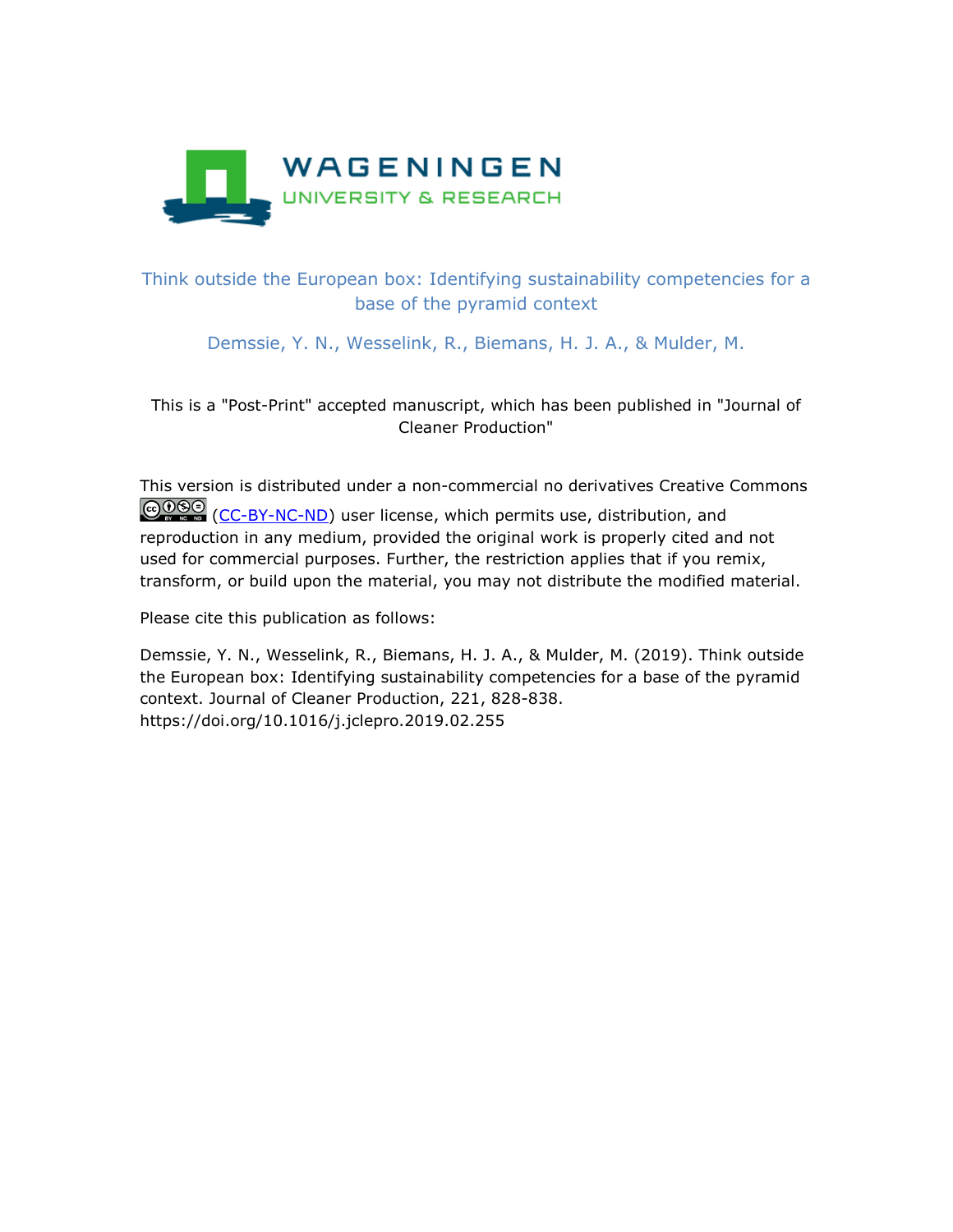Think outside the European box: Identifying sustainability competencies for a base of the pyramid context

Yared Nigussie Demssie a,b 1, Harm J.A. Biemans <sup>a</sup>, Renate Wesselink <sup>a</sup>, Martin Mulder <sup>a</sup>

a Wageningen University, Education and Competence Studies, P.O. Box, 8130, 6700 EW Wageningen, The Netherlands

<sup>b</sup> Addis Ababa University, Public Administration and Development Management, Addis Ababa, Ethiopia

Yared Nigussie Demssie is the corresponding author.

<sup>&</sup>lt;sup>1</sup> Corresponding author. E-mail addresses: [yared.demssie@wur.nl](mailto:yared.demssie@wur.nl) and [nyaredn@gmail.com](mailto:nyaredn@gmail.com)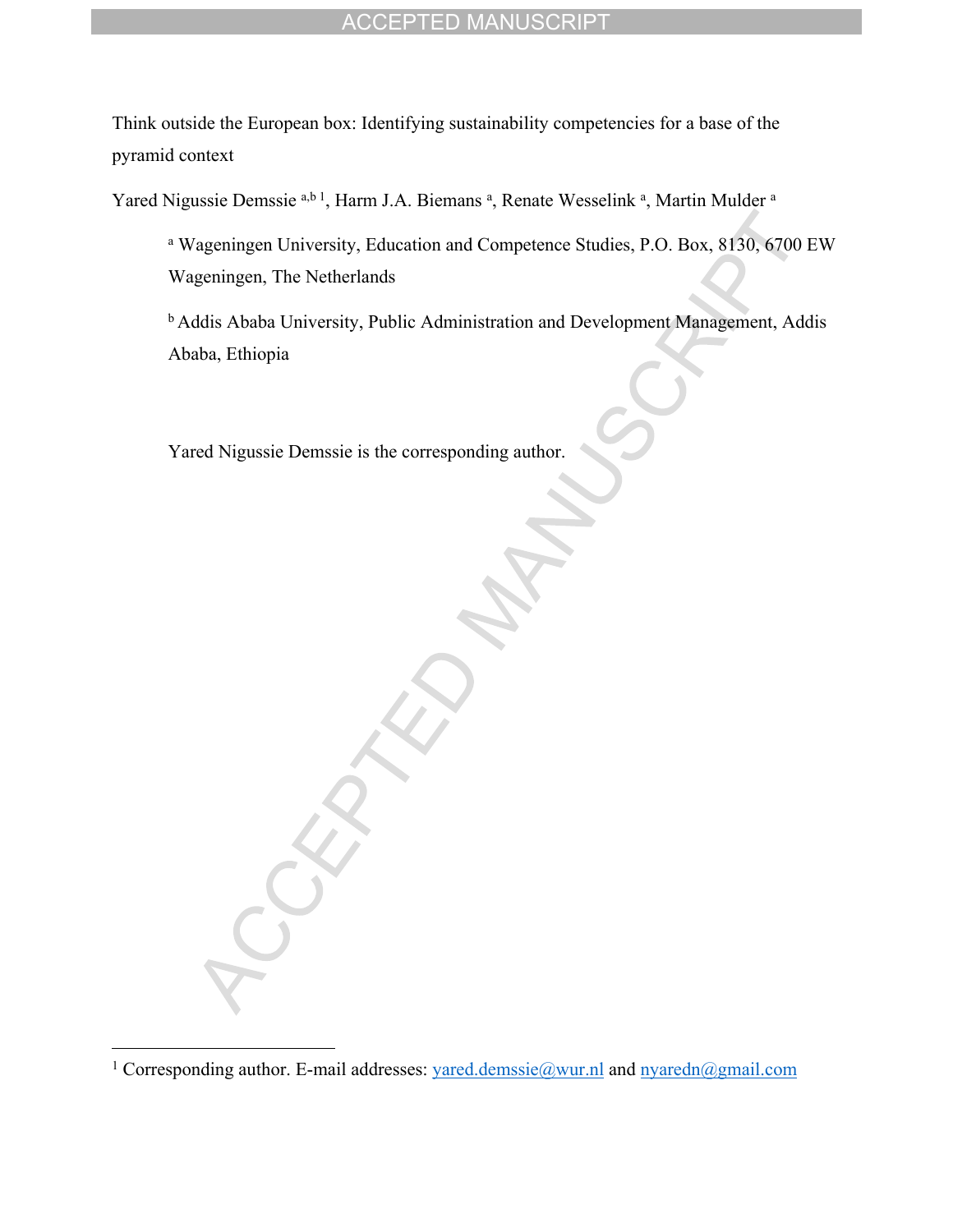Think outside the European box: Identifying sustainability competencies for a base of the pyramid context Abstract

The complex and global nature of unsustainability requires concerted efforts of sustainability change agents from developed and developing countries all over the world. Various attempts have been made to define competencies needed for change agents to effectively contribute to sustainable development. However, most of the studies on sustainability competencies are Eurocentric in focus. Therefore, it is unclear if a base of the pyramid context would require a different set of competencies. This context is characterized by low per capita income, limited infrastructure, and rural population. To fill this gap, we conducted a Delphi study in two rounds in Ethiopia, as a country at the base of the pyramid. Experts ( $n =$ 33) from academia and the industry rated and confirmed seven competencies from the literature as being generally important for sustainable development. Additionally, they identified eight sustainability y competencies specifically important for the Ethiopian context, and thus potentially for other countries with the features of base of the pyramid context. Systems thinking and transdisciplinary competence gained the highest ratings. A subsequent specific literature search revealed that previous studies in contexts other than the base of the pyramid context also identified some of the eight additional sustainability competencies. This is important for future studies regarding the universal nature of certain sustainability competencies. The study brought together three fields of research: sustainability, competence, and base of the pyramid context. Our findings contribute to the theory of professional competence by showing that certain sustainability competencies can be of generic nature, independent of socioeconomic context, whereas others are context-specific. In addition, the sustainability competencies may serve as intended learning outcomes of education and training and development programs for sustainability.

Key words: sustainable development, sustainability, base of the pyramid, Delphi, sustainability competence, corporate social responsibility

1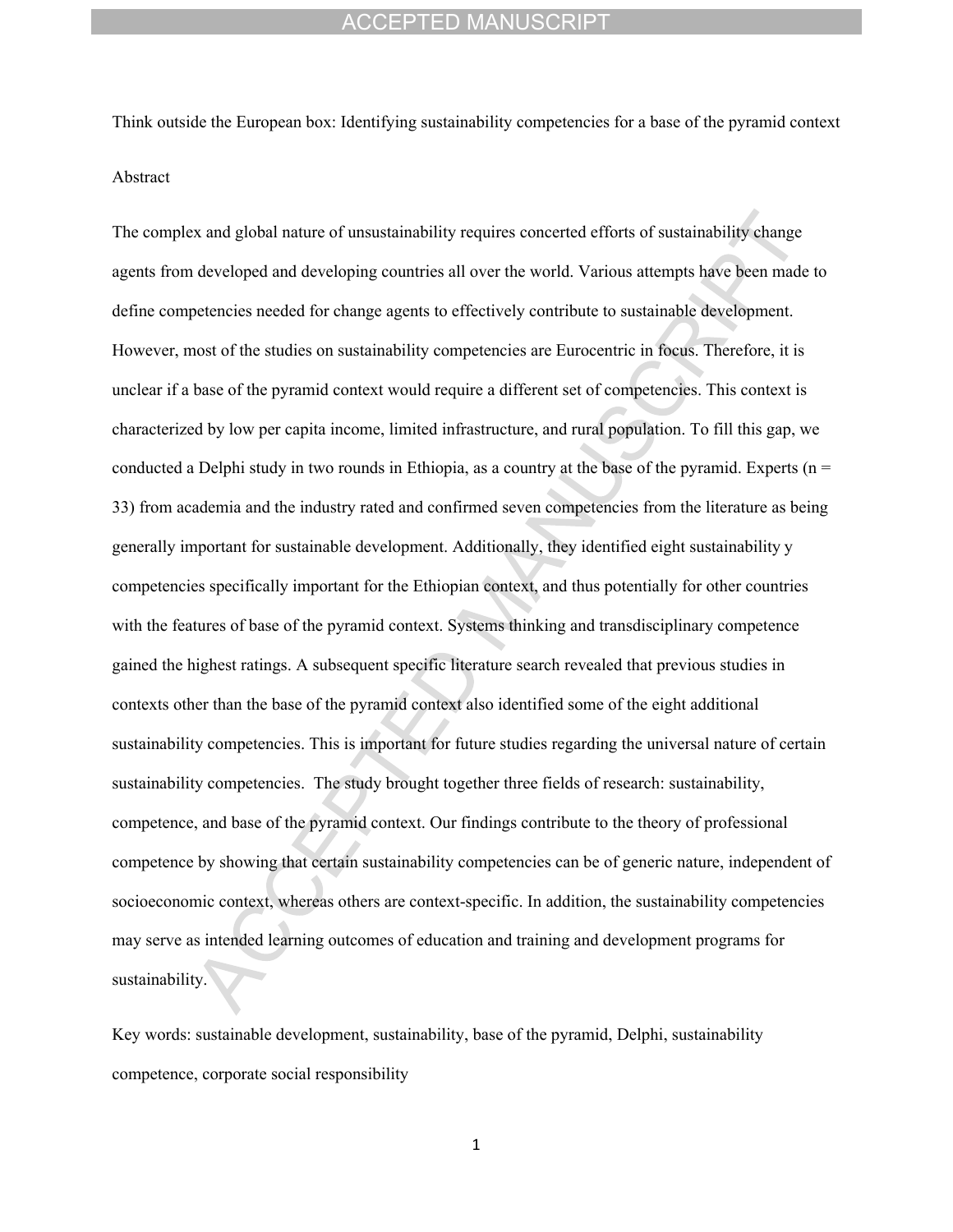#### **1. Introduction**

Major challenges facing humanity include climate change and social problems such as poverty. Various authors (Burns, 2013; Dale and Newman, 2005; Wiek et al., 2011) and international organizations such as the United Nations (United Nations, 2015) recognize the need to deal with these issues.

Fostering competencies of sustainability professionals is recommended as one of the measures to deal with unsustainability. However, studies related to sustainability competencies (SCs) are scarce in base of the pyramid (BoP) contexts. Rieckmann (2012, p. 130) argues "… the often-Eurocentric focus of the discourse on sustainability key competencies should be challenged." Rahdari, Sepasi, and Moradi (2016, p. 352) also identified 'Eurocentrism' as "one of the main challenges in the field of corporate responsibility research". Recently, Sterling, Glasser, Rieckmann, and Warwick (2017, p. 163) found out that "Africa, Latin America, and Asia are almost totally absent in the discourse on sustainability competencies..."

Competence is seen as the integrated knowledge, skills, and attitudes which is required for effective performance. A key dimension of competence is its contextuality. : different contexts may require different competencies (Haan, 2010; Mulder, 2014; 2017). Context is important for sustainability professionals (Heiskanen et al., 2016). Idemudia (2011, p. 4) argues "…different cultural environments do present different challenges for CSR practices." Hence, findings of previous research on identification of relevant SCs in one socioeconomic context may not necessarily be relevant in a different context.

Given the unique socioeconomic features at the BoP, it is not clear whether a similar set of SCs identified by previous studies in non- BoP contexts is relevant in BoP contexts as well. It is also unclear if (or what) other SCs are relevant to the BoP context. There are few studies such as Rieckmann (2012) on SCs that included countries from the Global South. Therefore, we conducted this study to get insights into the unexplored area of competencies for sustainability professionals in a BoP context.

*1.1. The study context, Ethiopia*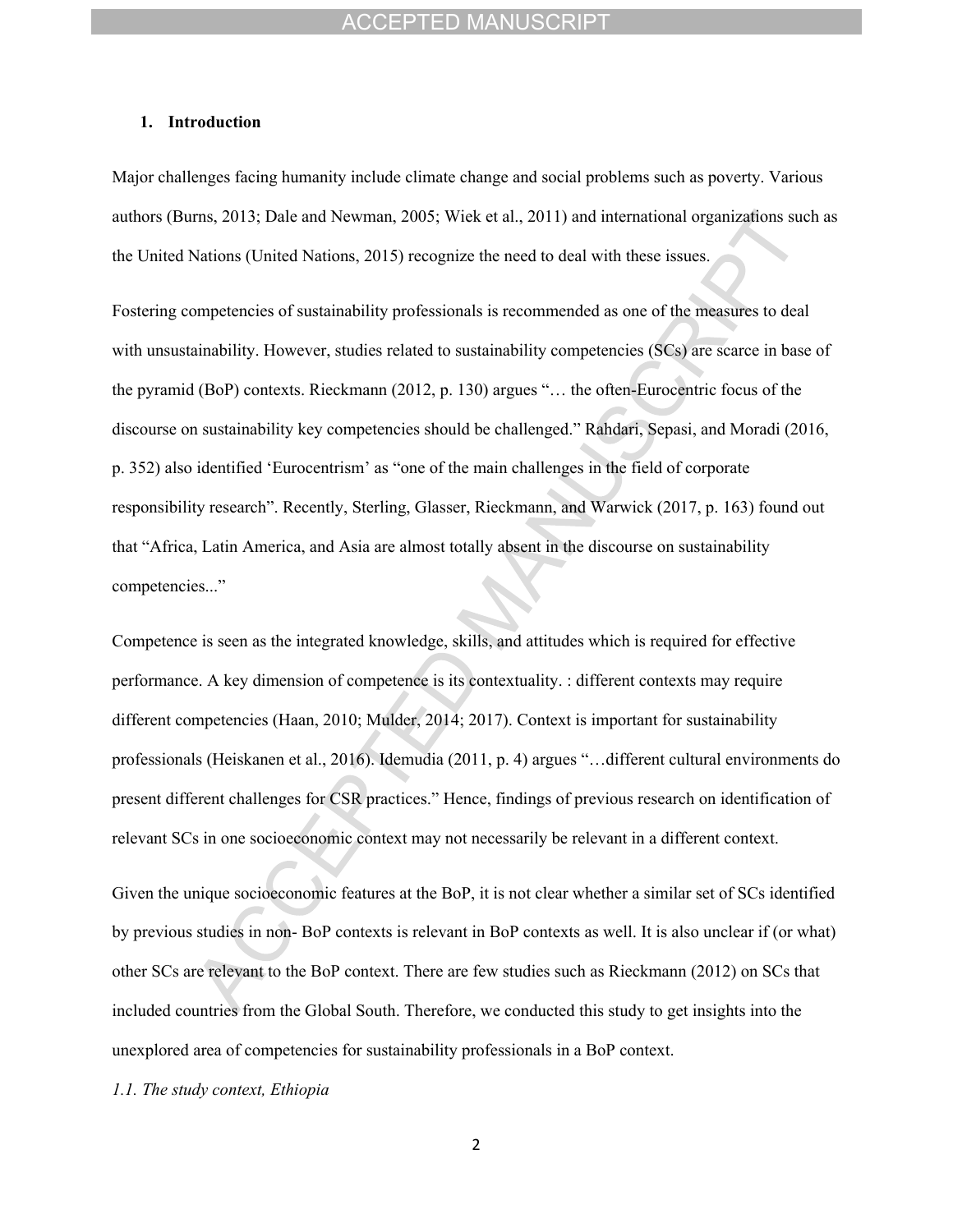A brief overview of the socioeconomic features of Ethiopia helps to demonstrate the relevance of the sustainability competence topic. According to the World Bank (2018), with more than 100 million people, Ethiopia is the second most populous country in Africa. In recent years, the country registered rapid economic growth. To increase the role of the industry sector, the government is constructing industry parks. Such factors may facilitate further production and economic growth.

While the country needs to sustain production and economic growth, careful handling of energy and resource use is important. Consideration of social and environmental impacts of the economic activities is also equally important. In this regard, sustainability professionals have important roles to play. This is where the significance of equipping such change agents with relevant competencies becomes evident.

We took Ethiopia as a BoP country not with the intention to represent all other BoP environments. Rather, because it has the features of the BoP context and it experiences severe impacts of climate changeinduced drought (FDRE, 2011). In addition, the country contributes to sustainability efforts at national and international levels. For instance,

- Ethiopia played a leadership role to unite African nations around common positions for climate negotiations of COP15 in Copenhagen (Endalew and Craft, 2016; Roger and Belliethathan, 2016).
- It also had a significant role in preparing African position for the Paris Agreement (Chin-Yee, 2016).
- In 2016, Ethiopia prepared its second Growth and Transformation Plan. Among the basis for this plan are Sustainable Development Goals of the United Nations (NPC, 2016).

In sections two to six, we present the theoretical framework, methodology, results, discussion and conclusion, and limitations and suggestions for future research.

## **2. Theoretical framework**

3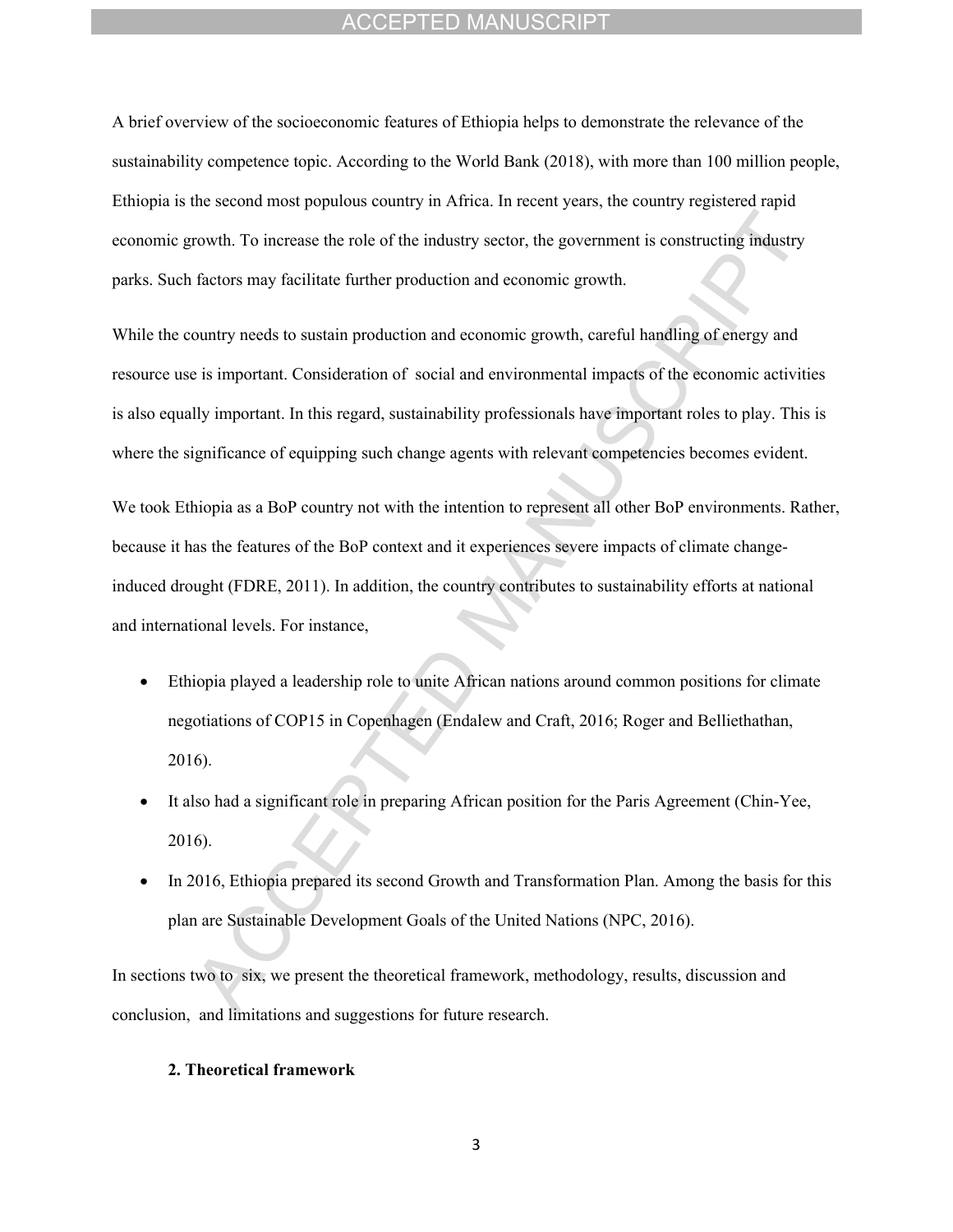#### *2.1. Sustainability*

Many authors have discussed difficulty of defining sustainability. Having identified more than 100 definitions, White (2013) suggests that the concept is open for different interpretations. For some, the existence of multiple definitions is a source of confusion (Glavic and Lukman, 2007). For others, it is an advantage "…because they allow for broader agreement..." (Vos, 2007, p. 335). When defining sustainability, it is importance to focus on what needs to be sustained (Costanza and Patten, 1995; Vos, 2007).

Sustainable development implies the need to develop economically, to develop socially, and to develop environmentally. The reason why we need the social and environmental aspects is not to facilitate only economic development (Johnston et al., 2007).

This has implications on how developed and developing countries should balance the three elements. For instance, should BoP contexts prioritize economic growth or environmental protection? Are the two mutually exclusive? For instance, Ngosso (2013) suggests that there are situations in which poor countries should prioritize economic growth while at the same time indicating that prioritizing the environmental aspect can also lead to reduce poverty. There are also arguments that the three elements should be given equal priority (Tomšič et al., 2015). However, we argue that how to prioritize the dimensions should depend on the socioeconomic status of a specific context. For example, based on national priorities. Looking at sustainability from the perspective of its widely agreed features is also useful to get a better understanding of this concept. Accordingly, sustainability is a comprehensive, future-oriented and intergenerational concept that encompasses and balances economic, social, and ecological aspects of development (Dale and Newman, 2005; Lumley and Armstrong, 2004; Vos, 2007; White, 2013). Based on its widely agreed elements of different definitions, we define sustainability as "an all-inclusive development intended to sustain relevant human and natural resources required for social, environmental, and economic progress of current and next generations."

In this current study and in other studies (Figueiró and Raufflet, 2015; Lumley and Armstrong, 2004) sustainability and sustainable development are used interchangeably.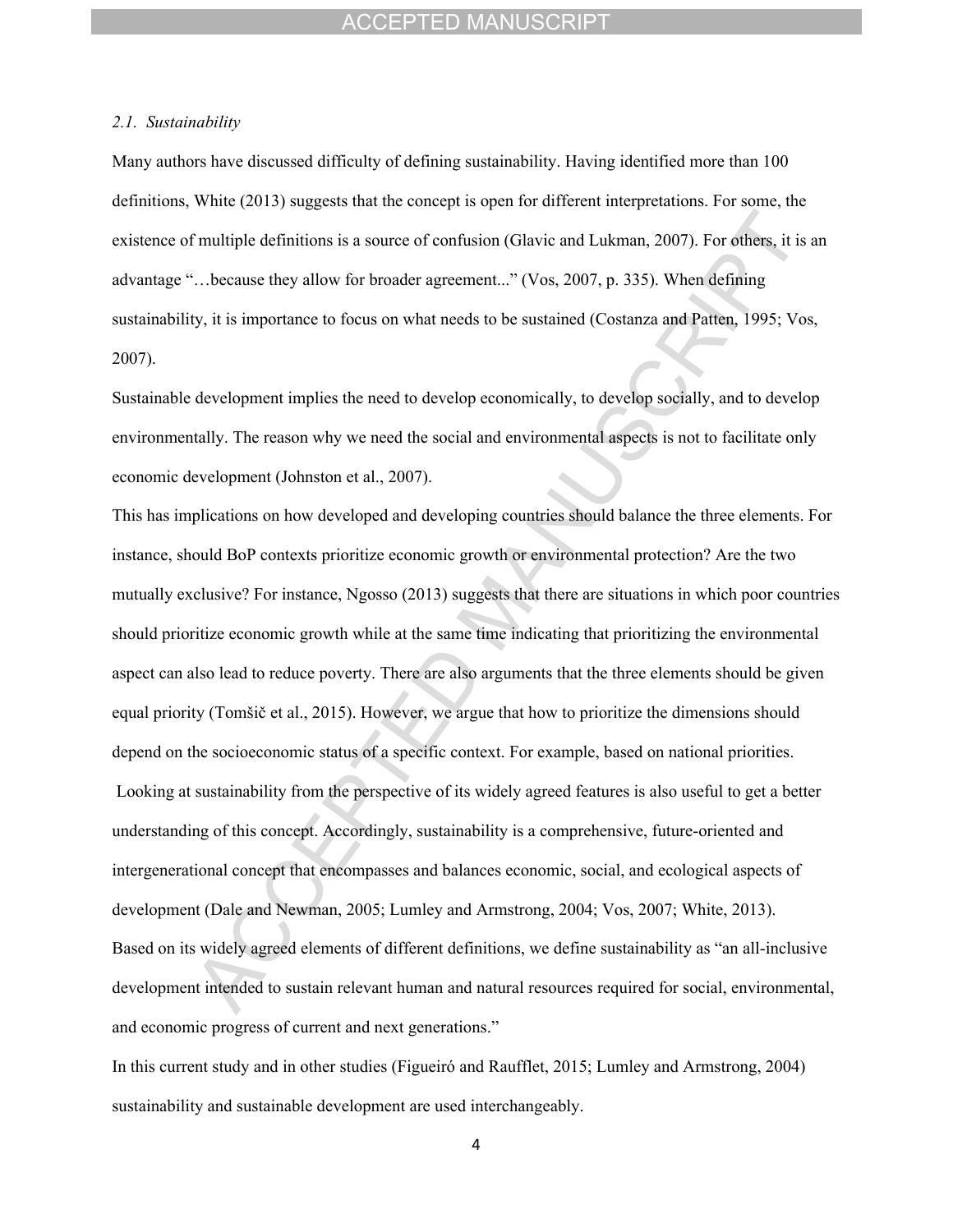#### *2.2. Competence*

Approaches to competence can be categorized into behaviorist, generic, and comprehensive (Sturing et al., 2011). The first one which is based on Behaviourist theories is said to be a task-oriented approach. It considers competence as a list of isolated job performance-related behavioral elements which are based on specific job descriptions required to perform a given task. The approach has limitations that it overlooks the importance of context and ignores the significance of synergy.

Following this, a generic approach that considered competence as a general and context-neutral concept and which focused on personal characteristics of performers emerged. Its criticism was that it ignored domain specificity of expertise and undermined the importance of context. Because of limitations of the above two, a comprehensive approach emerged. Rather than focusing on knowledge, skills, and attitudes in isolation, this approach focused on their integration. It also recognizes that competence is situationdependent (Le Deist and Winterton, 2005; Wesselink et al., 2015). In addition to knowledge, skills, and attitudes, some authors specifically mention values as components of competence. Lambrechts et al. ( 2013, p. 65) state that "Competences integrate knowledge, skills, values and attitudes..."

In this study, the comprehensive approach and a related definition of the concept competence is used. That is, integration of skills, knowledge, and attitudes to perform a task (Miller, 1990; Shavelson, 2013) and to solve a problem in specific real-life situations (Mulder, 2014; Wiek et al., 2011). Among the important aspects of competence is its relationship with performance. As competence cannot be directly assessed, it is inferred from performance in real life equivalent situations (Shavelson, 2013). Another key feature of competence is that it is context-specific (Mulder, 2014).

#### *2.3. Sustainability competencies*

Acquiring certain competencies is required to deal with complex issues in unpredictable environments and to play a role in the effort towards sustainable development (Dale and Newman, 2005; Rieckmann, 2012; Viegas et al., 2016; Wiek et al., 2011). Such competencies contribute in making individuals feel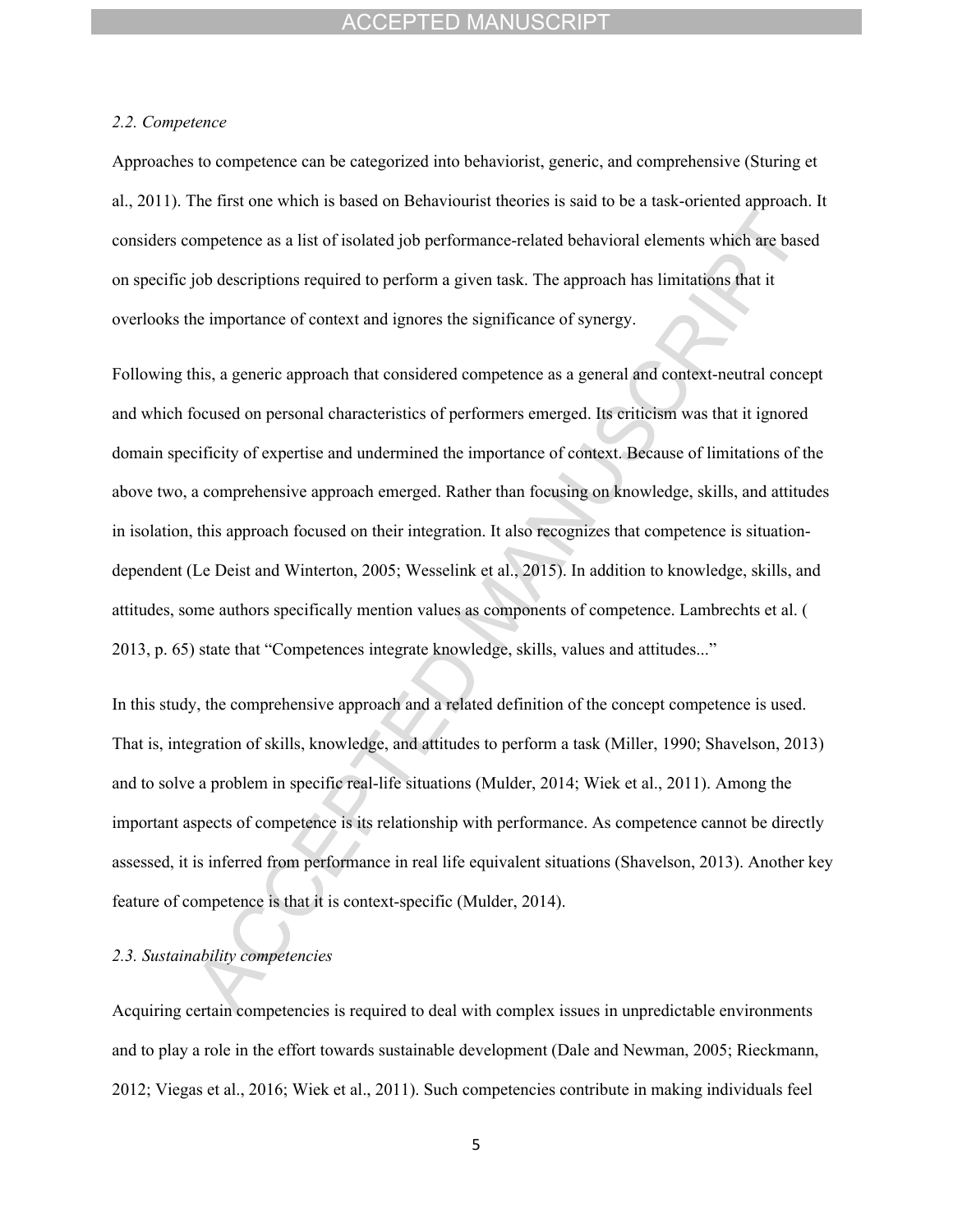more responsible and get ready to participate vis-à-vis sustainability (Mochizuki and Bryan, 2015). Sustainability competencies (SCs) are also viewed as 'intended learning outcomes in education for sustainable development...' (Barth, 2016, p. 5). As an example of sustainable development competence, Wals (2014, p. 6) mentions "... citizen's capacities to contribute to sustainable living both professionally and personally..."

Based on the inputs from various sources (Akeel et al., 2019; Molderez and Ceulemans, 2018; Wiek et al., 2011), we define sustainability competence as the integration of knowledge, skills, and attitudes that facilitate efforts to sustain relevant human and natural resources required for social, environmental, and economic progress of current and next generations.

The SCs identified by the experts in this study and the ones taken from the literature are not isolated and independent of each other. Rather, they are related and sometimes complementary (Molderez and Fonseca, 2018; Wiek et al., 2011). Further discussion of how the SCs are relevant to the BoP context under study is given in Section 5.

## *2.3.1. Identification of sustainability competencies from the literature*

As starting points, to identify SCs to be rated by experts, we used the following works for their relevance, methodological variety, and adequate descriptions of the SCs. Osagie, Wesselink, Blok, Lans, and Mulder (2014), undertook a systematic literature review and conducted interviews to identify SCs. Wiek et al. (2011) used a broad (peer-reviewed and grey) literature review and prepared a framework. Roorda (2013, p. 104) identified competencies that 'typify a sustainability competent professional'. Heiskanen et al. (2016, p.218) identified competencies sustainability professionals learn from education in the real world and summarized 'most important competencies of sustainability change agents..." Though they are not exhaustive, we assume that the competencies from these studies include widely recognized SCs. We compared the SCs from the above studies using the terms and descriptions they used for the SCs. In most instances, the aforementioned authors used similar terms. In some cases, names of the SCs were different while the descriptions were essentially similar. The overlap of the SCs is assumed to confirm their importance as the authors of these works used different methods and contexts.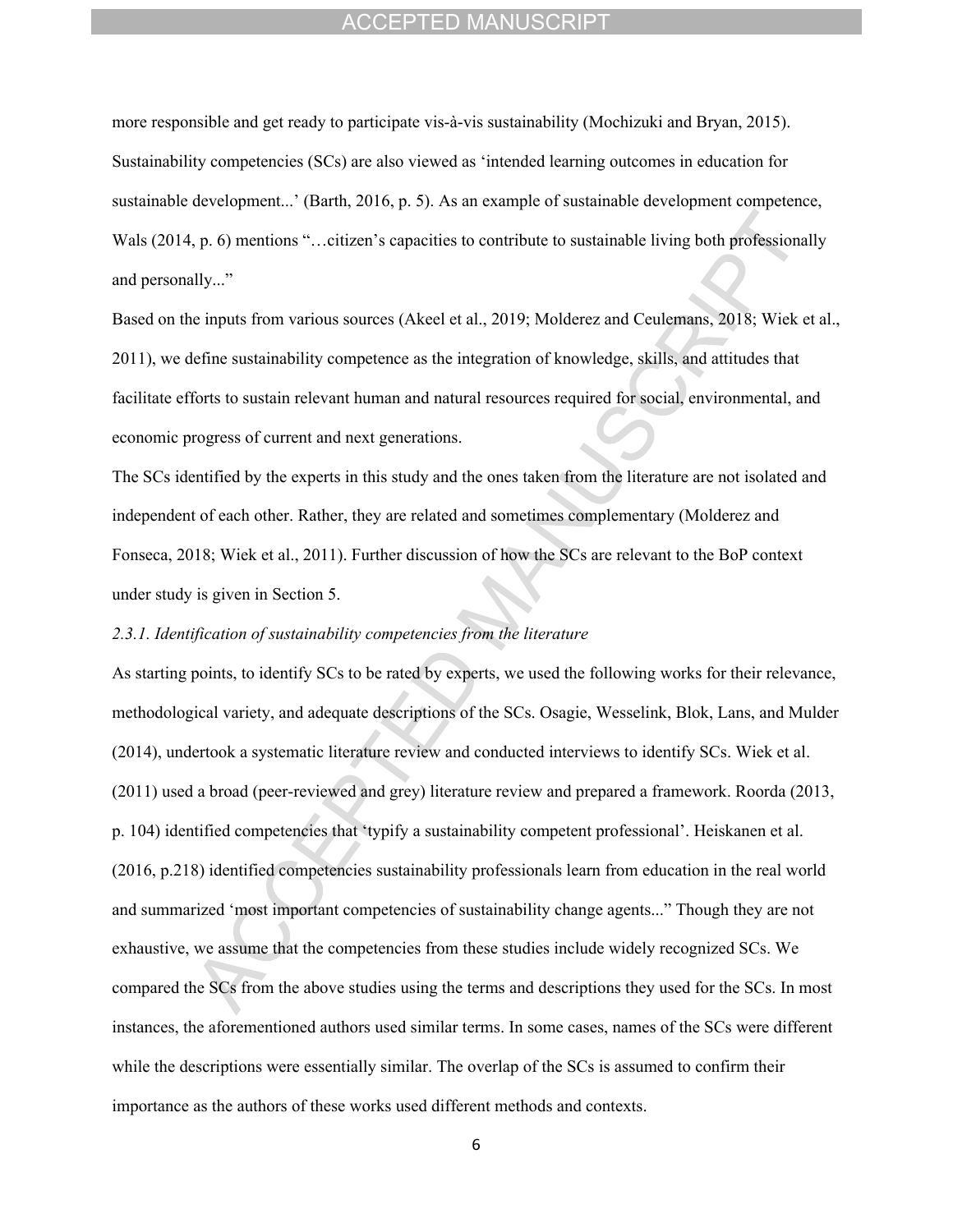As depicted in Table 1, six SCs overlap in all the four studies. These are generic competencies i.e. they are relevant across different fields (Perez Salgado et al., 2017). We used these and a seventh sustainability competence (SC) i.e. disciplinary / subject-specific competences as starting points. We included 'Disciplinary competences' even though it overlapped only in two of the four studies. This is because it would be an opportunity for the experts to think about subject-specific competencies when suggesting competencies for sustainability.

## **Table 1**

Sustainability competencies from the literature as starting points for round one

|    | <b>Sources</b>             |               |                      |                           |  |
|----|----------------------------|---------------|----------------------|---------------------------|--|
|    | (Osagie et al., 2014)      | (Wiek et al., | (Roorda, 2013)       | (Heiskanen et al., 2016)  |  |
|    |                            | 2011)         |                      |                           |  |
| 1. | <b>Anticipating CSR</b>    | Anticipatory  | Future               | Anticipatory competences  |  |
|    | challenges                 | competence    | orientation          |                           |  |
| 2. | Understanding CSR-         | Systems-      | System               | Systems-thinking          |  |
|    | relevant systems and       | thinking      | orientation          |                           |  |
|    | subsystems                 | competence    |                      |                           |  |
| 3. | Managing CSR               | Strategic     | <b>Action skills</b> | <b>Action skills</b>      |  |
|    | implementation             | competence    |                      |                           |  |
| 4. | CSR leadership             | Strategic     | Future               | Strategic competences     |  |
|    | competencies               | competence    | orientation          |                           |  |
| 5. | Interpersonal competencies | Interpersonal | Emotional            | Interpersonal competences |  |
|    |                            | competence    | intelligence         |                           |  |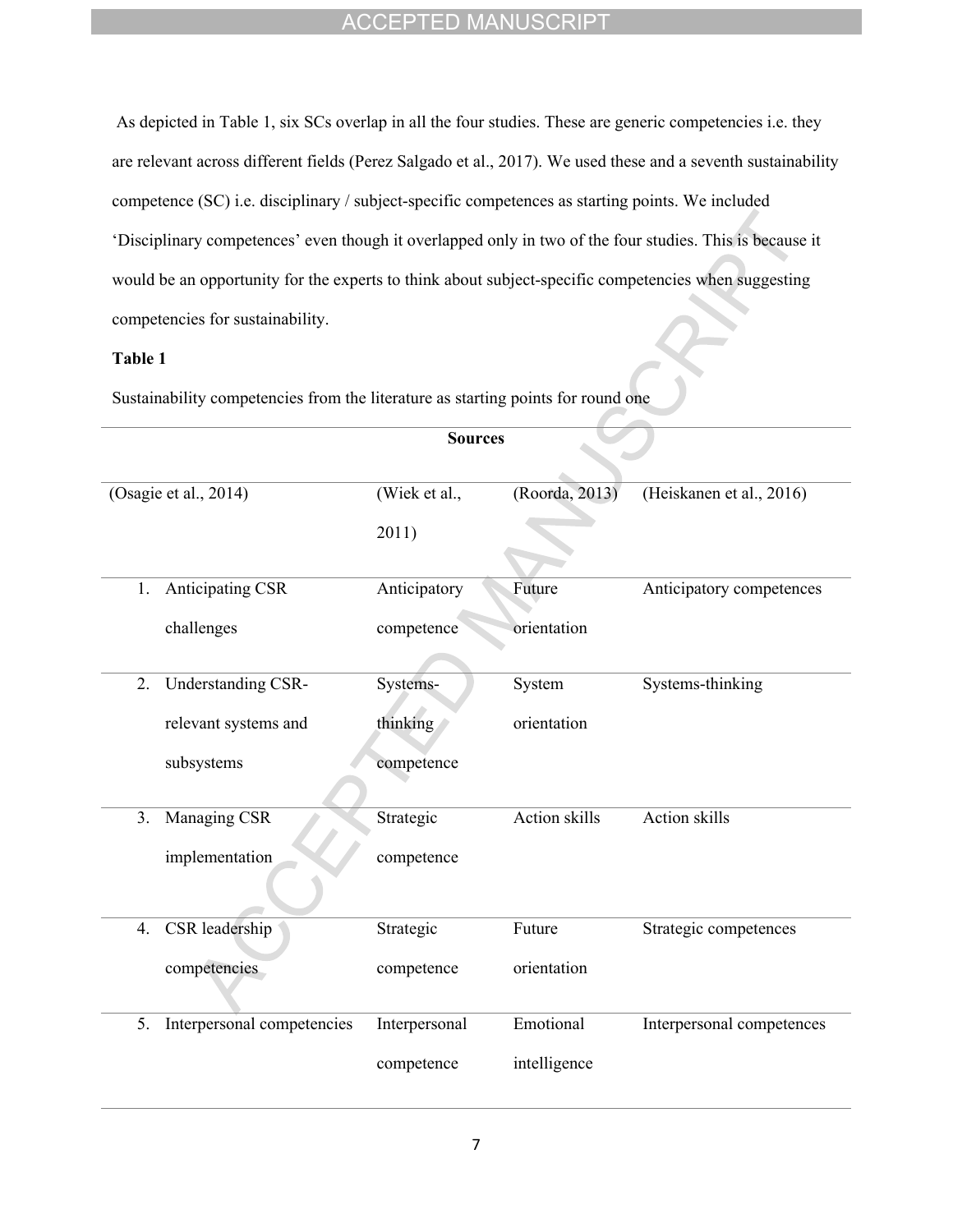|    | 6. Personal value driven | Normative  | Personal     | Normative competence |
|----|--------------------------|------------|--------------|----------------------|
|    | competencies             | competence | involvement  |                      |
| 7. |                          |            | Disciplinary | Subject-specific     |
|    |                          |            | competences  | competences          |

## *2.3.2. Sustainability competencies and corporate social responsibility*

Corporate social responsibility (CSR) is a business approach to sustainable development. It refers to voluntarily integrating socio-environmental aspects with business activities (van Marrewijk, 2003). Some authors use sustainability and CSR interchangeably (Osagie et al., 2014; Wesselink et al., 2015).

*2.3.3. Sustainability competencies and sustainable development goals (SDGs)* 

In 2015, the United Nations announced 17 SDGs and 169 targets in its Agenda 2030. The SDGs are said to be universal and intended to achieve sustainable development by 2030. Goal 4.7 states, "By 2030, ensure that all learners acquire the knowledge and skills needed to promote sustainable development…" (United Nations, 2015). This goal recognizes that certain competencies are required to facilitate sustainability.

#### *2.4. Base of the pyramid*

Base of the pyramid context refers to socioeconomic characteristics, of mainly developing countries, including low income, larger rural population, and limited infrastructure (Goyal et al., 2016; Halme et al., 2015; Prahalad, 2012; Prahalad and Hart, 2002). Based on these features, we define the BoP context as "an environment where a significant proportion of people with low income and limited infrastructure live mainly in rural regions of developing countries."

The BoP context has the unique features mentioned above. These characteristics set it apart from highincome environments. The difference in socioeconomic factors and context-specificity feature of competence motivated our study. Accordingly, we looked at relevance of SCs identified mainly by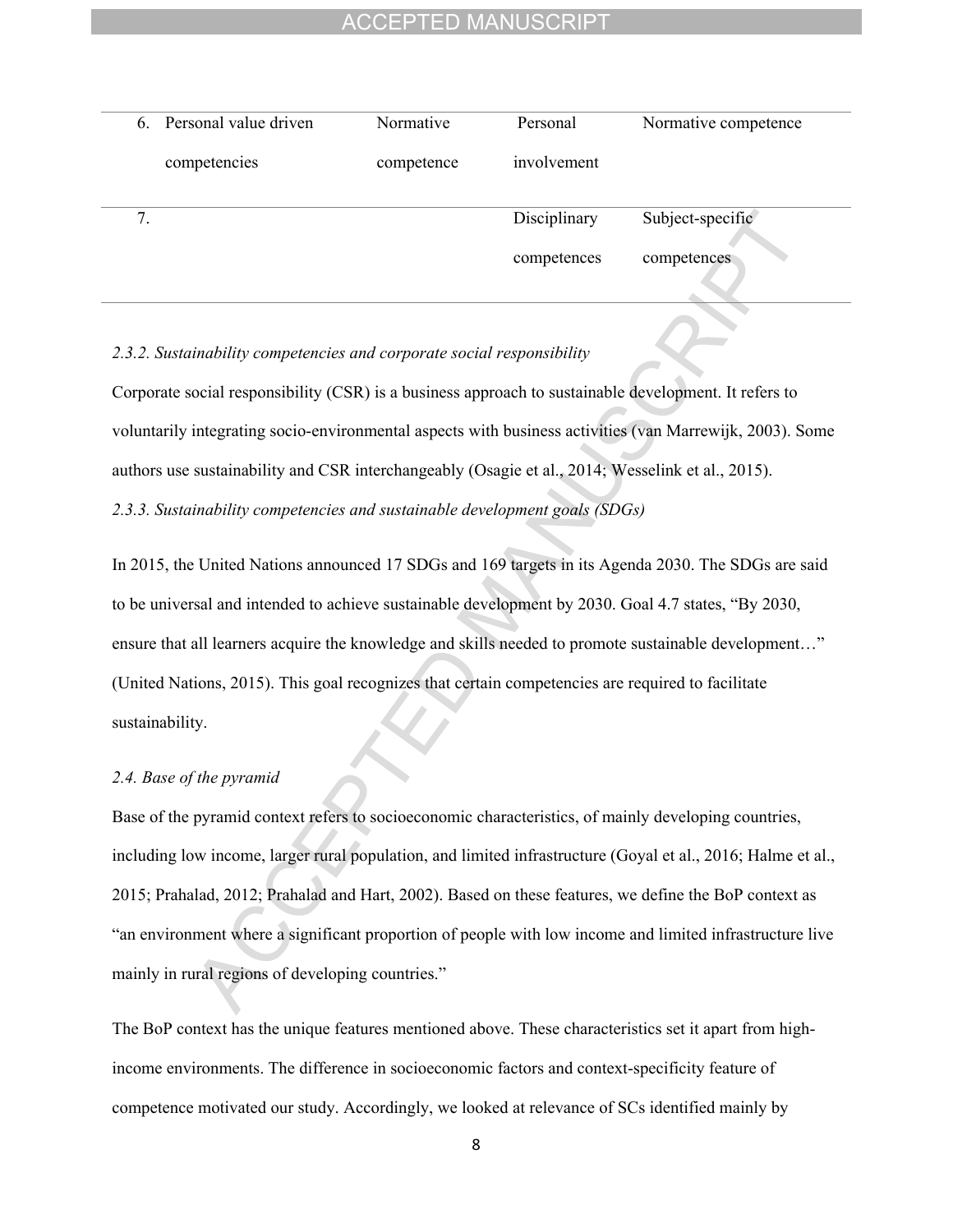Eurocentric studies for a BoP context. Furthermore, we identified additional SCs relevant in the BoP context.

### **3. Methodology**

The major objective of this study was to identify SCs that are relevant for the BoP context. To this effect, we used the Delphi method. The following research questions guided our research:

#### Research questions

- 1. Are the sustainability competencies identified in non-BoP contexts relevant in a BoP context?
- 2. What competencies are relevant for sustainability professionals in a BoP (Ethiopian) context?

### *3.1. The Delphi method*

Sustainability is related to different fields of expertise and related issues are complex. Hence, solutions are expected to come from a concerted effort of various professionals (Friman et al., 2018). We used the Delphi technique because it is a method appropriate for studies that seek a combined wisdom of a group of experts about issues that do not have clear-cut answers (Dalkey, 1969; Hasson et al., 2000). In addition, participants are groups of experts in the area under study and their decisions "have greater validity than those made by an individual" (Osborne et al., 2003, p. 698).

The study is based on the judgements of experts. In this case, the Delphi method is a better choice. This is explained by Rowe and Wright (2001, p. 141) as "… research has shown that Delphi-like groups perform judgmental and forecasting tasks more effectively than other judgmental approaches." The other reason for choosing the Delphi technique is its potential to deal with the influence of dominant participants (Dalkey, 1969; Gupta and Clarke, 1996). In addition, the method enables participants to change their mind i.e. their responses from round to round without fear of other participants' judgement (Ballantyne et al., 2016; Geist, 2010; Rowe and Wright, 2001). As the participants live in different geographical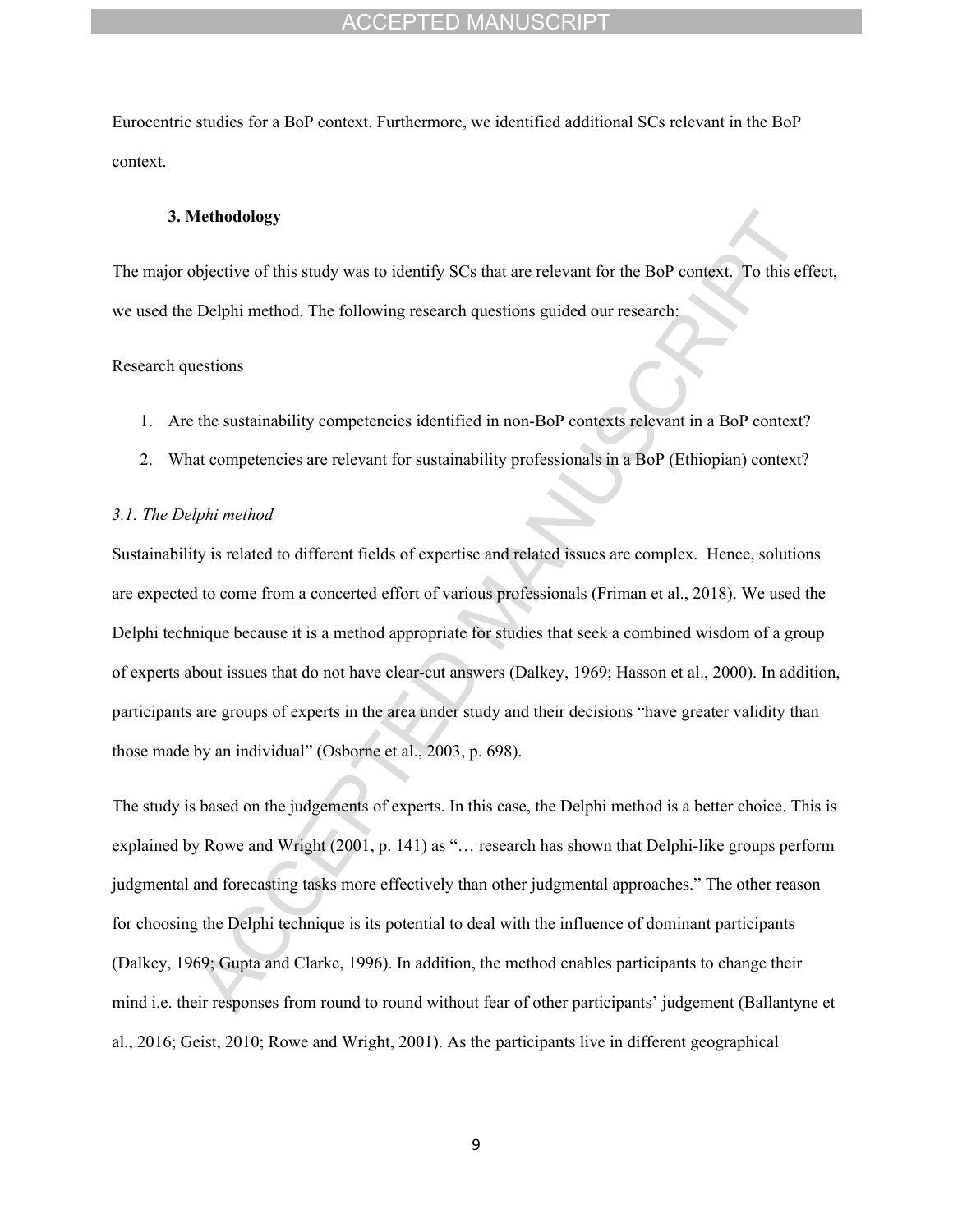locations, the Delphi method enabled us to conduct the study without the need for face-to-face interaction of experts (Yousuf, 2007).

However, the Delphi method has some limitations too. These include its continuous modification and lack of proper guidelines (Hasson and Keeney, 2011). The different criteria used by Delphi researchers for selection of experts, determining consensus, and number of experts could be the result of lack of proper guidelines. Awareness about these issues and adequate preparations may help to carefully plan and execute Delphi studies.

The Delphi method has some defining features. These include anonymous group responses, multiple rounds of data collection, and summary of statistical group responses sent to participants after each round (Dalkey, 1969).

#### *3.2. Identification of experts*

The quality of Delphi studies depends on, inter alia, appropriateness of participants' qualification (Powell, 2003). Previous Delphi studies used various criteria to select experts. These include expertise in research (Rieckmann, 2012), familiarity with the study context (Caron et al., 2016), and knowledge of the field under study (Day and Bobeva, 2005). Sustainability requires concerted efforts of both practitioners and researchers. Therefore, we included experts from academia and practitioners from the industry. The latter are sustainability professionals in non-governmental organizations (NGOs), governmental organizations, and businesses. The business category included banks, an airline, mixed sector investments (agriculture, mining and industries), and a brewery company. We selected the specific organizations because they are among the few organizations in Ethiopia engaged in sustainability.

#### *3.2.1. Inclusion criteria*

For all experts, it was a requirement to have their experience in Ethiopia. An academician should have at least a master's degree and five years of teaching and research experience. The experience should be in accredited higher education institutions and related to sustainability. Moreover, the person should have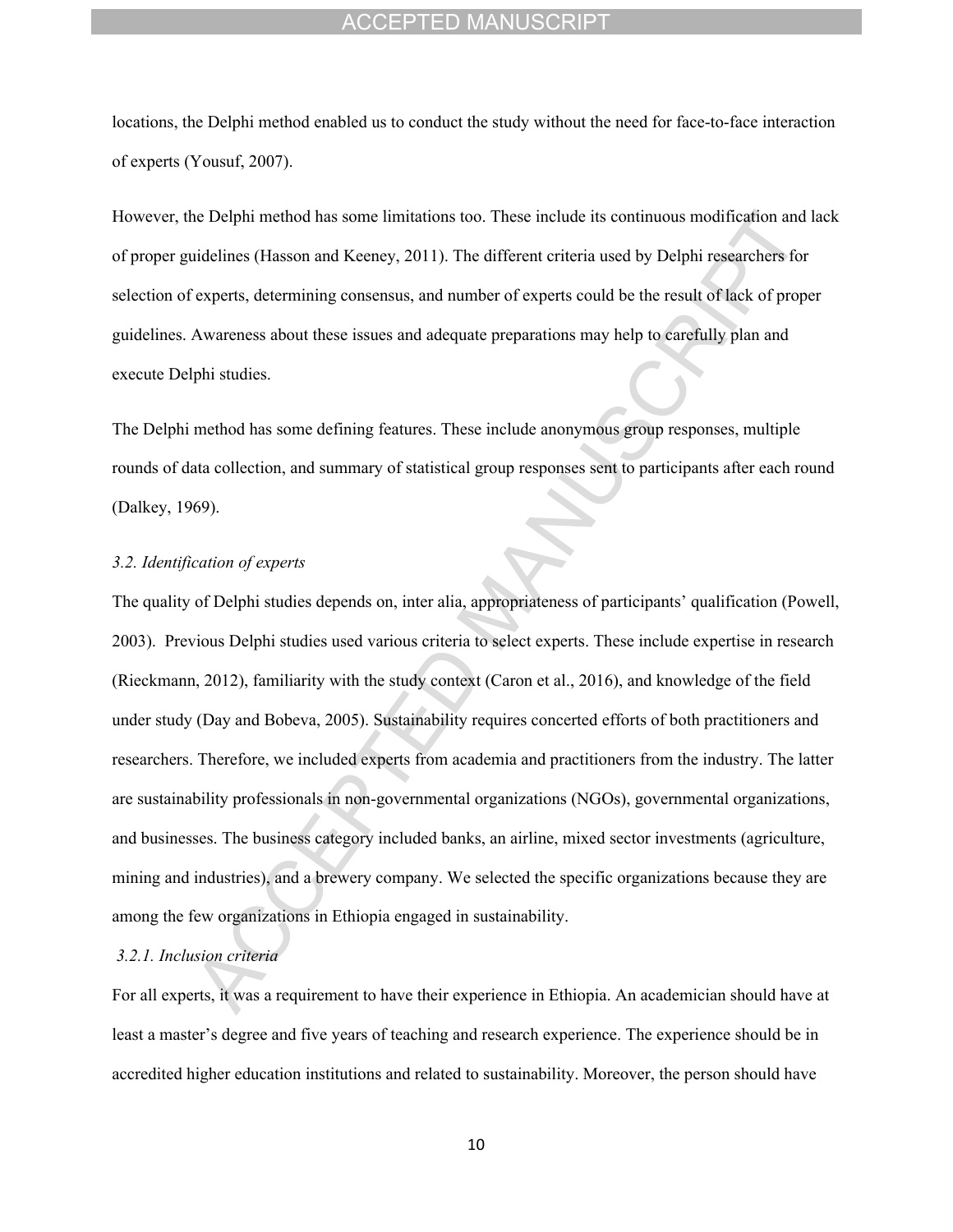either taken or taught a course, published an article or presented a conference paper, participated in negotiations, policy-making, training, or consultancy. A person from the industry should have at least a bachelor's degree and a minimum of three years of experience. The expertise should be in one or more of the areas listed above for academicians.

#### *3.2.2. Expert recruitment strategies*

 We identified experts from April to December 2016 using different strategies. We contacted sustainability-related radio and television programs hosts to obtain a list of notable potential experts who have been on their shows. In addition, we used conferences, resource persons, websites, and LinkedIn. Diversity of experts is important to generate widely applicable insights (Powell, 2003). Therefore, we first identified diverse experts and then used the snowball method. We did this by asking the experts to recommend more potential experts. Moreover, to secure diverse experts, we used the multiple means of identifying potential experts mentioned above. The combined expertise of these experts covers the three dimensions of sustainability.

#### *3.2.3. Panel size*

Delphi studies use different panel sizes depending on availability of resources and other factors (Powell, 2003). The total number of experts identified though the aforementioned means was 85. Next, we met 67 of the potential experts in person and contacted the remaining through the phone. This was an opportunity to explain the purpose of the study, to create rapport, to check which potential experts meet the inclusion criteria, and to get their consent. At this time, participants gave their consent orally. Later, they indicated their consent by checking a box in the questionnaire. Meeting experts prior to data collection helps to increase response rate (Hasson et al., 2000). During this meeting, 30 of the identified people informed the first author that they do not meet the criteria or they cannot participate. Hence, we excluded them. We excluded ten others after checking their expertise vis-à-vis our criteria. Finally, we sent invitation letters to 45 experts who met the criteria and expressed their willingness to participate. The letter informed them about: purpose of the study, the selection criteria, a promise to keep the data anonymous, the estimated time commitment, possibility of a maximum of three rounds, operational definitions of key concepts, a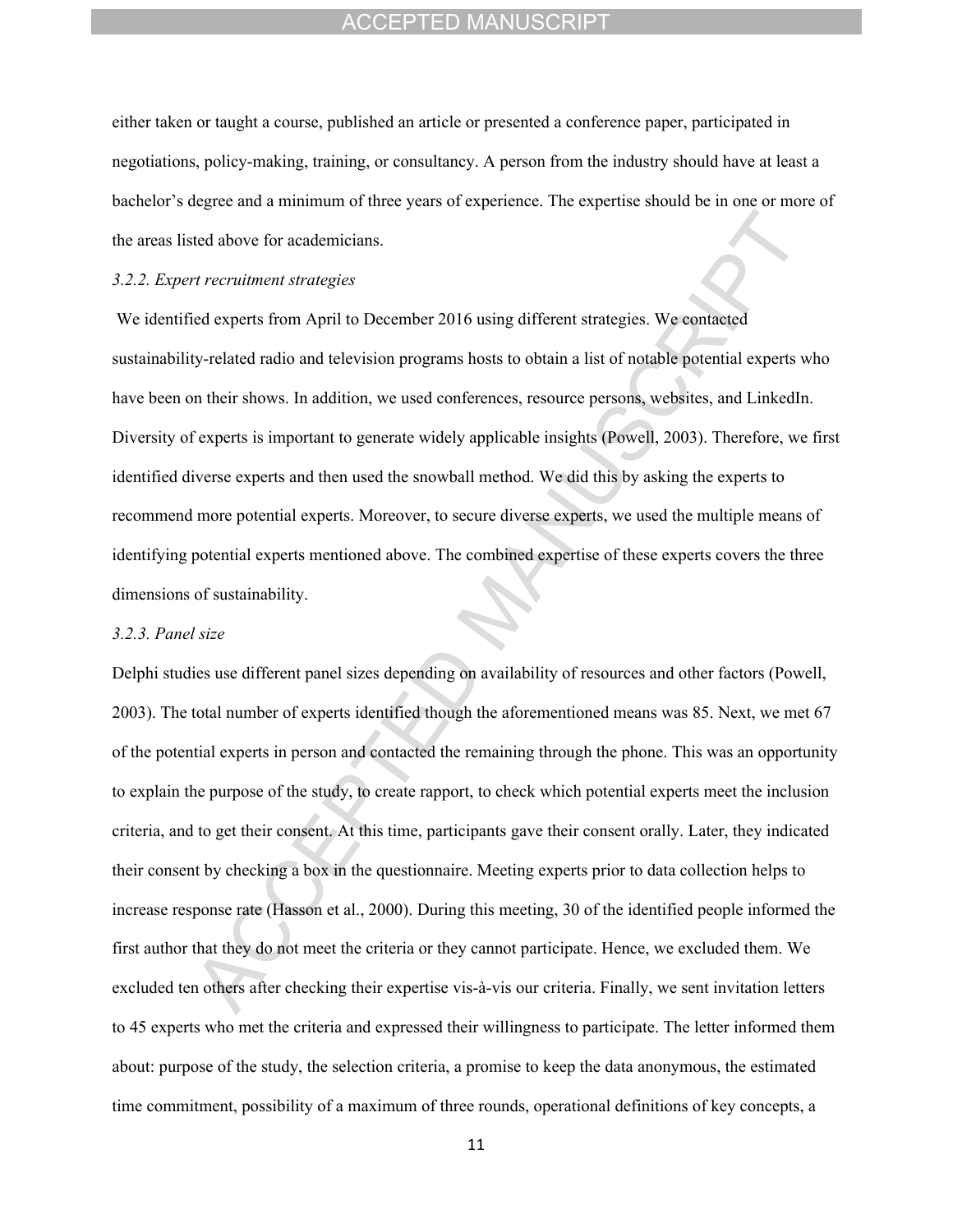promise to acknowledge experts, our intention to publish the study, and contact details of the first author.

This helps to create rapport, secure commitment of respondents, and increase the response rate (Hasson et

 $\delta$ 

al., 2000).

# **Table 2**

Demographic characteristics of experts who participated in both rounds

|                       |                 | Education           |           |           |             |
|-----------------------|-----------------|---------------------|-----------|-----------|-------------|
|                       |                 |                     |           |           |             |
| <b>Bachelors</b>      | Masters         | PhD                 |           |           |             |
| $3(9.09\%)$           | $17(51.51\%)$   | 13 (39.39%)         |           |           |             |
|                       |                 | Years of experience |           |           |             |
| $3 - 8$               | $9 - 14$        | $15 - 20$           | 21-26     | 27-32     | 33 or       |
|                       |                 |                     |           |           | more        |
| 5(15.15%)             | $8(24.24\%)$    | $8(24.24\%)$        | 4(12.12%) | 7(21.21%) | $1(3.03\%)$ |
|                       |                 | Sector              |           |           |             |
| Academia              | Industry        |                     |           |           |             |
| 16                    | $\overline{17}$ |                     |           |           |             |
| Experts from academia |                 |                     |           |           |             |
| with industry         |                 |                     |           |           |             |
| experience            |                 |                     |           |           |             |
| Yes<br>No             |                 |                     |           |           |             |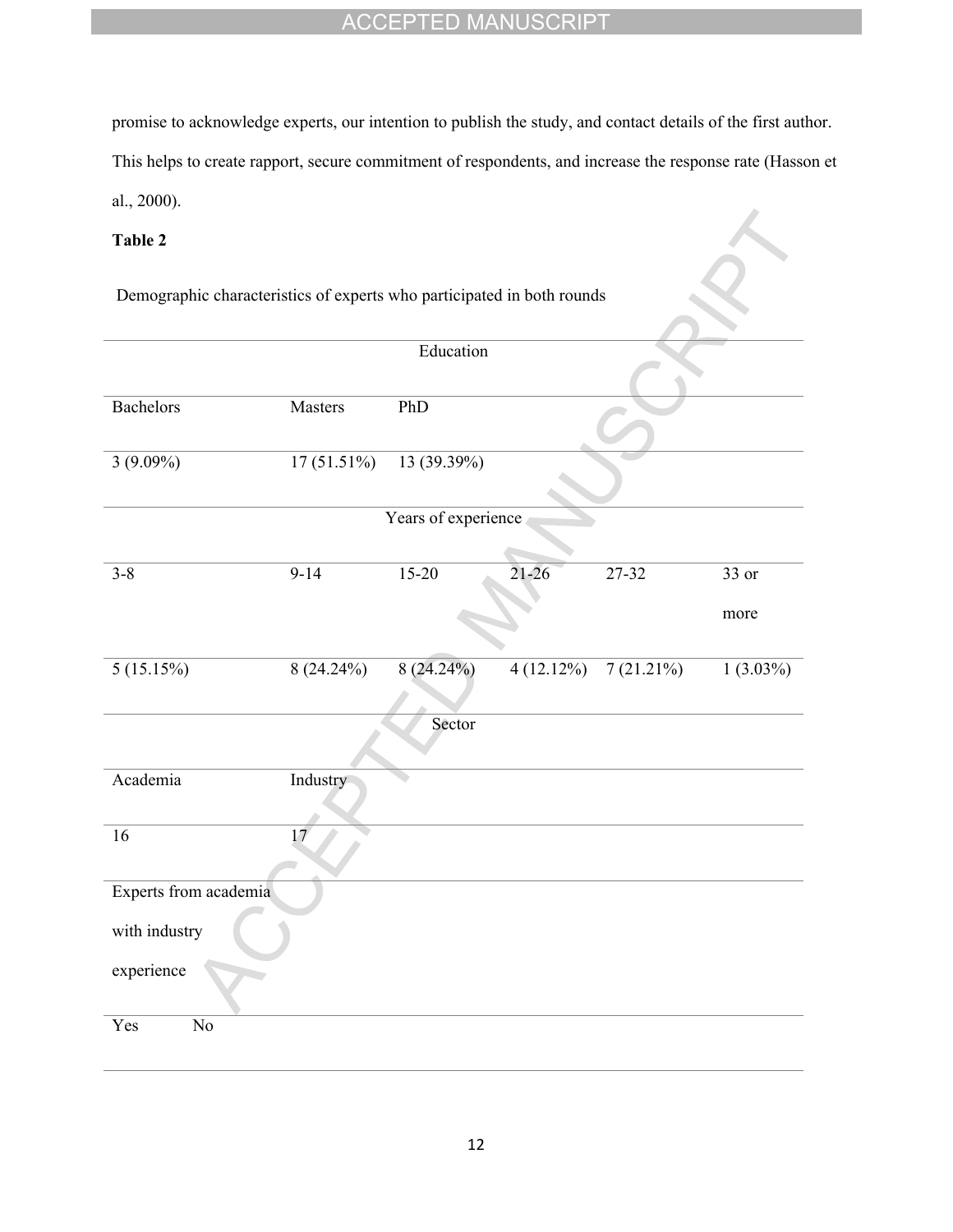| 12        | 4(25%) |               |               |             |             |
|-----------|--------|---------------|---------------|-------------|-------------|
| (75%)     |        |               |               |             |             |
|           |        |               |               |             |             |
|           |        |               | Age           |             |             |
| 25-34     |        | 35-44         | 45-54         | 55-64       | Not given   |
| 6(18.18%) |        | $10(30.30\%)$ | $11(33.33\%)$ | $3(9.09\%)$ | $3(9.09\%)$ |

## *3.3. Definition of consensus*

To determine consensus in Delphi studies, various authors have either used or recommended different combinations of measures. These include median, mode, interquartile range (IQR), and percentage of positive or negative responses (Rayens and Hahn, 2000; von der Gracht, 2012). Therefore, in this study we used a combination of the sum of percentages of relevant and very relevant responses, median, and IQR to determine consensus.

#### *3.4. Number of rounds*

Initially, we designed our study to have a maximum of three rounds. However, the level of agreement in two rounds suggested that a third round would not be necessary.

For each round, we pilot-tested the instruments and identified outlier responses. In addition, Pearson's chi-square test was conducted. This was to see whether there is a statistically significant ( $p < 0.05$ ) difference between responses of experts from academia and those from the industry. The questionnaires included open-ended and closed-ended items. Therefore, we used qualitative and quantitative data analysis methods. We elaborated these in their respective sections.

*3.5. Round one instrument preparation, data collection, and analysis*

*3.5.1. Round one instrument preparation*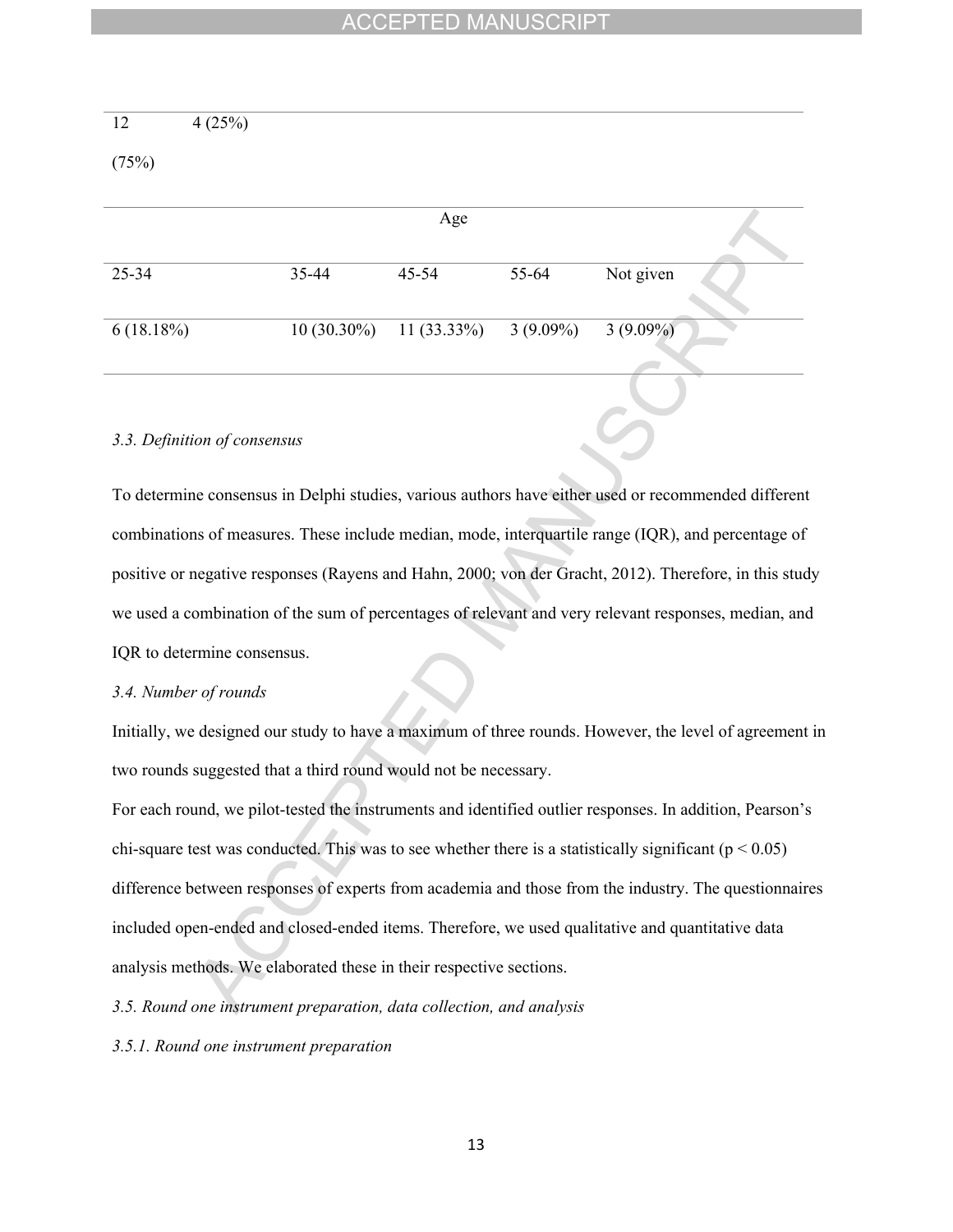We prepared the closed-ended items based on the studies used as starting points (see Table 1). In six of the seven SCs presented for rating, we used the descriptions (or parts thereof) given by their respective authors (See Table 6). Inputs from the pilot test about the need for more clarity led to modification of the description for the 'disciplinary competence' given by the author.

The first round instrument comprised a combination of closed-ended and open-ended questions, instructions about how to complete the questionnaire, and operational definitions of key concepts. We presented the seven SCs and their descriptions identified from the literature to be rated by the experts. The rating used a 5-point Likert scale where 1 indicated 'very irrelevant' and 5 indicated 'very relevant'. Pilot testing in a Delphi study is suggested 'to enhance authenticity' (Keeney et al., 2006), to improve methodological rigor (Hasson and Keeney, 2011), and to check clarity of the questionnaire (Powell, 2003). For round one, three potential experts with the required expertise participated in the pilot testing. Based on their comments and inputs from coauthors, we improved the draft questionnaire. We finalized the questionnaire as a two pages document on Microsoft Word.

#### *3.5.2. Round one data collection*

We administered the questionnaire on February 7, 2017 mainly through emails. We also provided an additional option of hard copy versions. Delphi studies usually suffer from low response rates (Christie and Barela, 2005; Meijering et al., 2015). Therefore, we used follow-up mechanisms to remind experts. We received the last completed questionnaire on March 1, 2017. Out of the invited 45 experts, 36 completed and returned the questionnaires i.e. a response rate of 80%.

## *3.5.3. Round one data analysis*

In round one, we calculated frequency, percentage, median, mode, and IQR for all experts' ratings of each of the seven SCs. The consensus criteria in this round are a combined result of three measures. These are, 'relevant'(R) plus 'very relevant' (VR) responses greater than or equal to 80%, IQR of 1 or less, and median values of 4 (relevant) or 5 (very relevant).

3.6. *Round two instrument preparation, data collection, and analysis*

*3.6.1. Round two instrument preparation*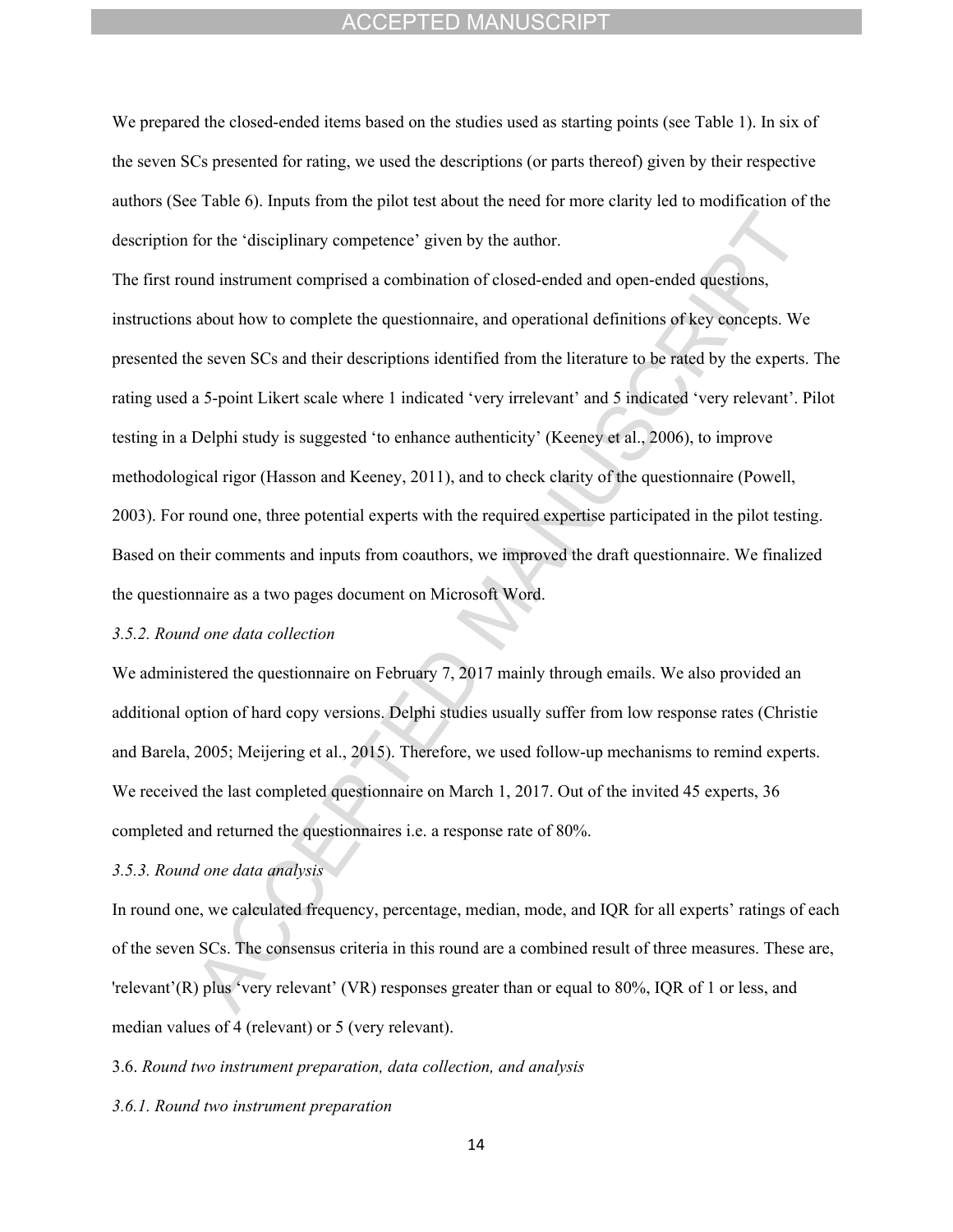We developed round two questionnaires based on the additional SCs suggested by participants in round one. From the 36 experts who participated in the first round, 28 suggested additional SCs. We compiled these texts verbatim. The generated data is of a manageable size and we did data analysis (content analysis) by hand. We analyzed the data using the 5 steps process by Taylor-Powell and Renner (2003). This involved repeatedly reading the text, focusing the analysis vis-à-vis the purpose of our study, organizing the data, breaking down texts into themes, and identifying connections within and among categories. At the end of these steps, 11 categories (i.e. SCs) emerged.

Following this, we prepared descriptions to represent the 11 newly emerged categories. Experts suggested names for some of the categories. The remaining categories were named by the authors. The first author completed the above five-step process. Next, the other coauthors reviewed and commented on the newly identified SCs and their descriptions. Accordingly, we improved the categories and their descriptions. As was the case in round one, we conducted pilot testing in round two with three people who fulfill the criteria. They detected redundancy and this led to the merger of two competencies. Information acquiring competence and communication competence became 'communication and information acquiring competence'. The pilot test also helped to improve clarity of the SCs and their descriptions. Following this, we sent invitation letters to round two via email to the 36 experts who participated in round one.

We prepared the questionnaire in a clickable PDF format. It comprised instructions, a promise to anonymously keep responses, demographic questions, the SCs to be rated and their descriptions, and a request for consent of participants. For experts from academia, we included one more question. That is, *"Do you have sustainability related experience in the industry i.e. outside the higher education environment (e.g. consultancy or training, project development, implementation, or other services to government, NGOs or business organizations)?"* This was to see how many of these experts have sustainability experience in the industry, in addition to their experience in academia. Twelve (i.e. 75%) of the 16 experts from academia who participated in both rounds have experience both in the industry and in academia. All of these 16 experts are currently active in teaching and research. Actually, two of them

15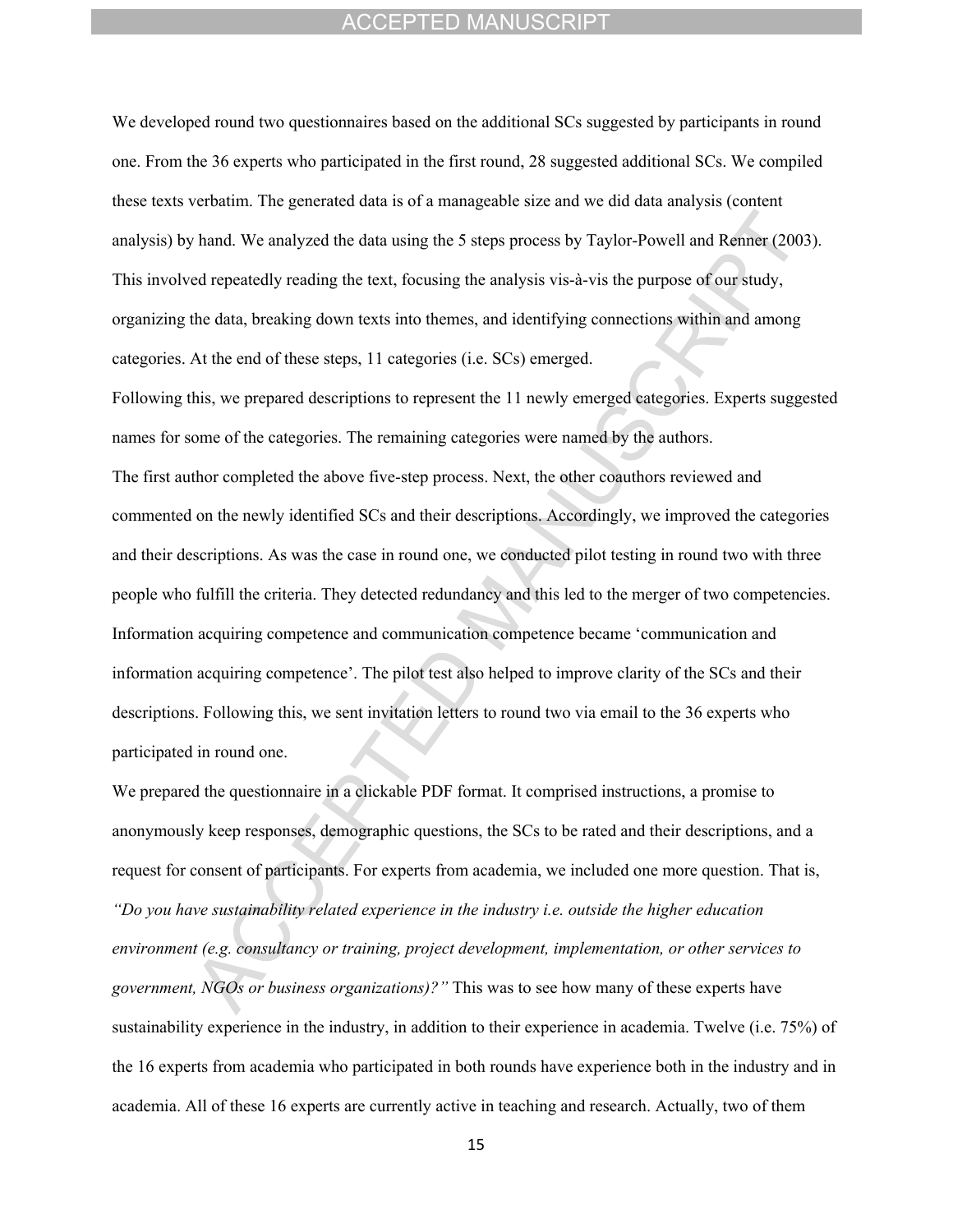have been promoted to the rank of Full Professorship during the course of this study. Table 2 depicts details of demographic characteristics of the participants.

#### *3.6.2. Round two data collection*

On May 25, 2017, we distributed round two questionnaires by email among the 36 experts. We also sent a summary of the quantitative analysis of the first round, and the newly emerged SCs with their descriptions. This was to make sure that inputs of the experts were duly accounted for and to create a common understanding regarding the SCs that would be rated as round two questionnaire items. This practice helps to ensure construct validity (Hasson and Keeney, 2011; Okoli and Pawlowski, 2004). From the thirty-six experts, 33 completed and returned the questionnaire. This is a response rate of 91.6% and 73.3% from round one and from the total number of potential experts invited before round one respectively. Two of the three experts who dropped out in round two are from academia and one is from the industry. In this round too, we carried out follow up communications and obtained the last completed questionnaire on July 9, 2017.

#### *3.6.3. Round two data analysis*

In round two, we expected more agreement because the SCs to be rated would be the suggestions of the experts themselves. Therefore, as consensus criteria, we used the sum of relevant and very relevant responses of greater than or equal to 85%, the same median and IQR values as the ones specified for round one.

16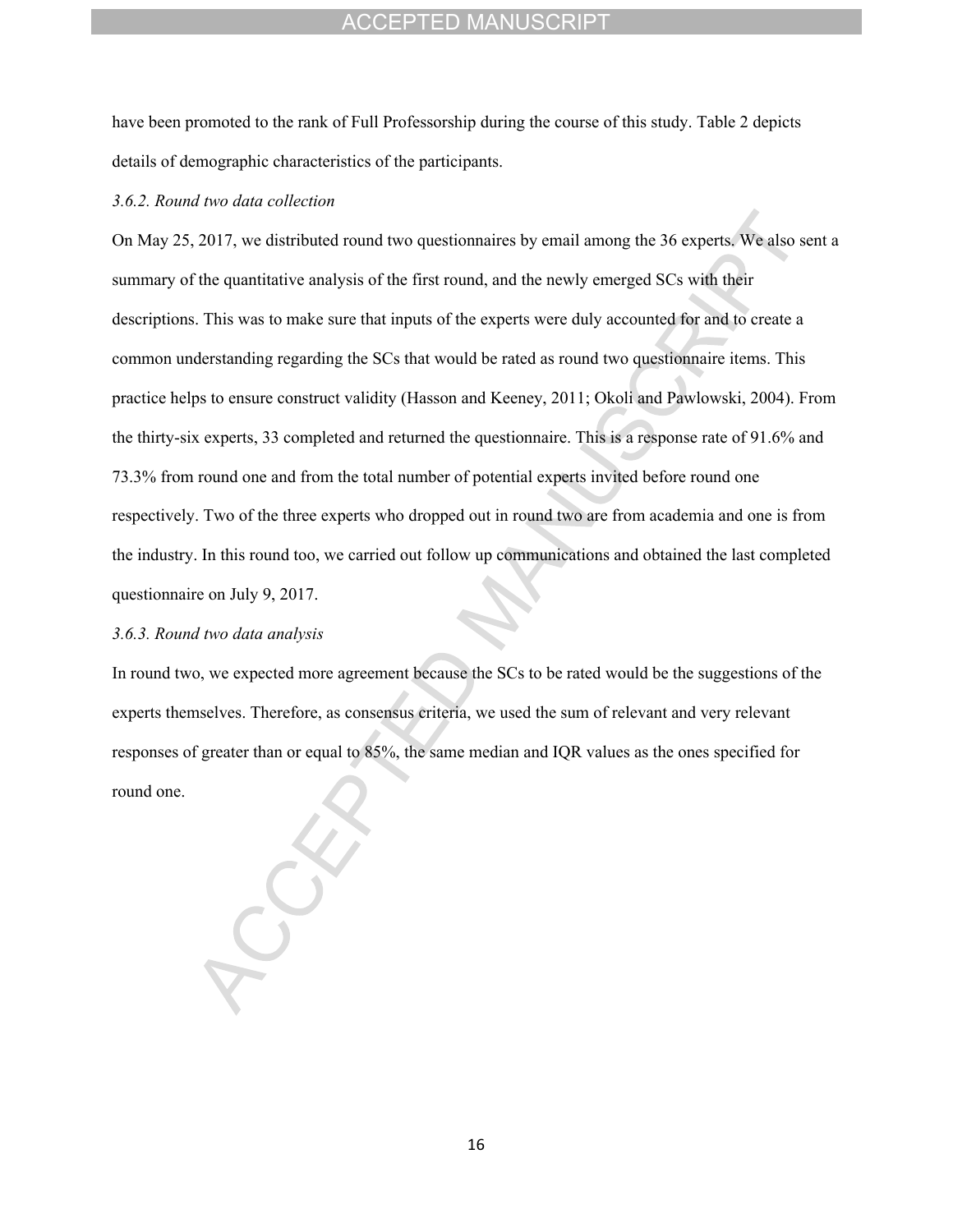

**Fig.1**. Schematic summary of the Delphi process

## **4. Results**

*4.1. Round one results*

## **Table 3**

Ranking of SCs by percentage of 'relevant' plus 'very relevant' responses

| Rank          | All Experts $(n=36)$        | <b>Experts from academia</b><br>$(n=18)$ | Experts from the industry $(n=18)$ |
|---------------|-----------------------------|------------------------------------------|------------------------------------|
| 1             | Systems thinking competence | Systems thinking competence              | Disciplinary competence            |
|               | $(97.2\%) 80.6\%$           | $(100\%)$ 77.8%                          | $(100\%)$ 77.8%                    |
| $\mathcal{L}$ | Disciplinary competence     | Interpersonal competence                 | Systems thinking competence        |
|               | $(97.1\%) 69.4\%$           | $(94.5\%) 66.7\%$                        | $(94.4\%) 83.3\%$                  |
| 3             | Interpersonal competence    | Disciplinary competence                  | Anticipatory competence            |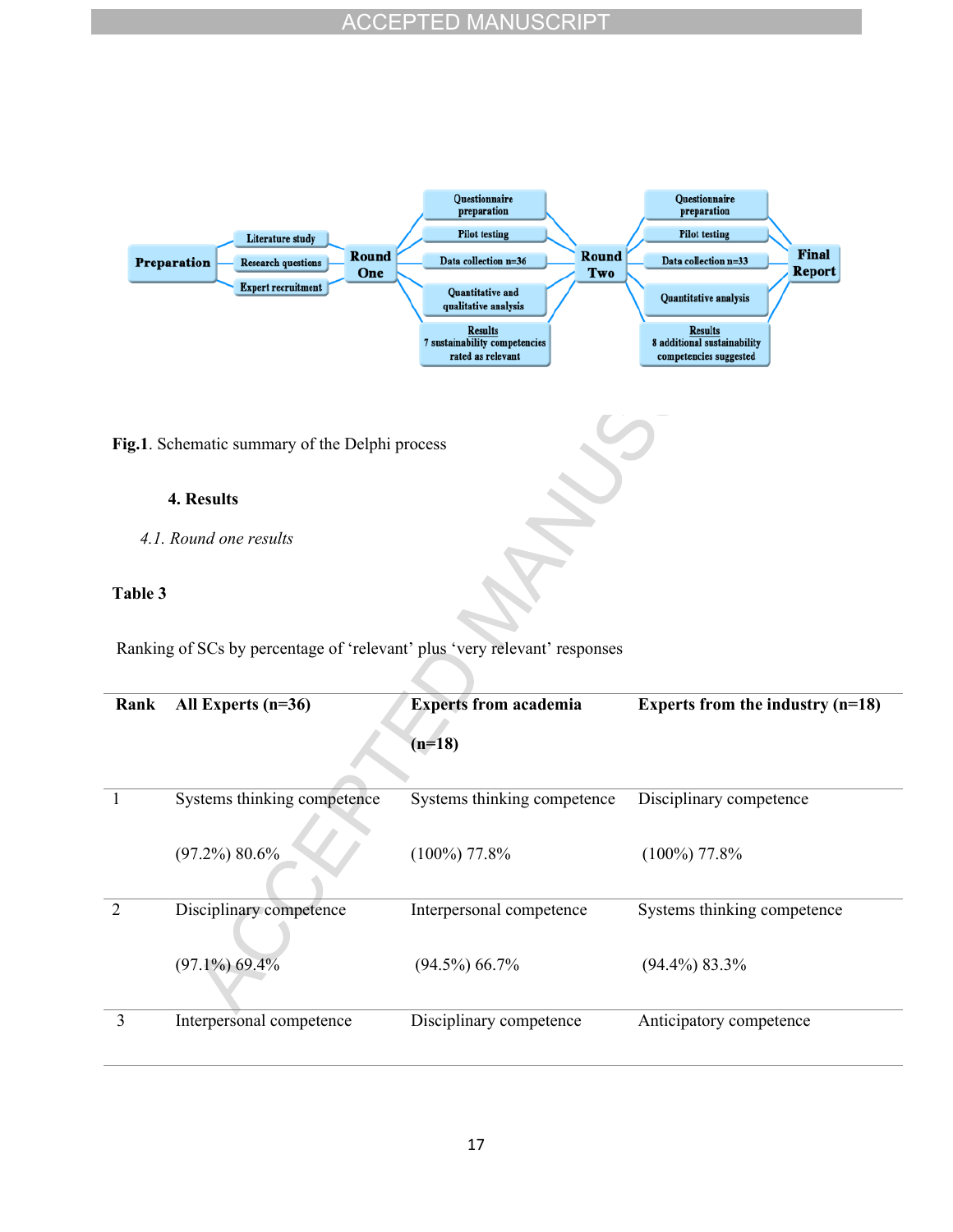|   | $(94.3\%) 66.7\%$       | $(94.4\%) 61.1\%$       | $(94.4\%)$ 72.2%         |
|---|-------------------------|-------------------------|--------------------------|
| 4 | Action competence       | Action competence       | Interpersonal competence |
|   | $(94.3\%) 52.8\%$       | $(94.4\%)$ 61.1%        | $(94.4\%) 66.7\%$        |
| 5 | Anticipatory competence | Anticipatory competence | Action competence        |
|   | $(91.6\%)$ 72.2%        | $(88.9\%)$ 72.2%        | $(94.4\%) 44.4\%$        |
| 6 | Strategic competence    | Strategic competence    | Strategic competence     |
|   | $(88.8\%) 61.1\%$       | $(88.9\%) 55.6\%$       | $(88.9\%) 66.7\%$        |
| 7 | Normative competence    | Normative competence    | Normative competence     |
|   | $(86\%) 44.4\%$         | $(88.9\%)$ 38.9%        | $(83.3\%) 50.0\%$        |

The three columns in Table 3 are independent of each other. The 'All experts' column depicts ranking of the seven SCs by all the 36 experts; it is not the sum of the next two columns. The 'Experts from academia' column shows ranking of the SCs by calculating only the responses of the 18 experts from academia. The 'Experts from the industry' column represents ranking of the SCs by calculating only the responses of the 18 experts from the industry. Each column shows the percentages of 'very relevant' and 'relevant' responses. For instance, the SC ranked 2nd based on rating by all experts is disciplinary competence; according to experts from academia, it is interpersonal competence; based on rating by experts from the industry, it is systems thinking.

For some of the SCs in Table 3, the percentage of 'relevant' plus 'very relevant' responses (i.e. the figures given within parenthesis) are the same. In such cases, we used percentages of 'very relevant' responses (i.e. the figures given off parenthesis) as additional means of ranking the SCs.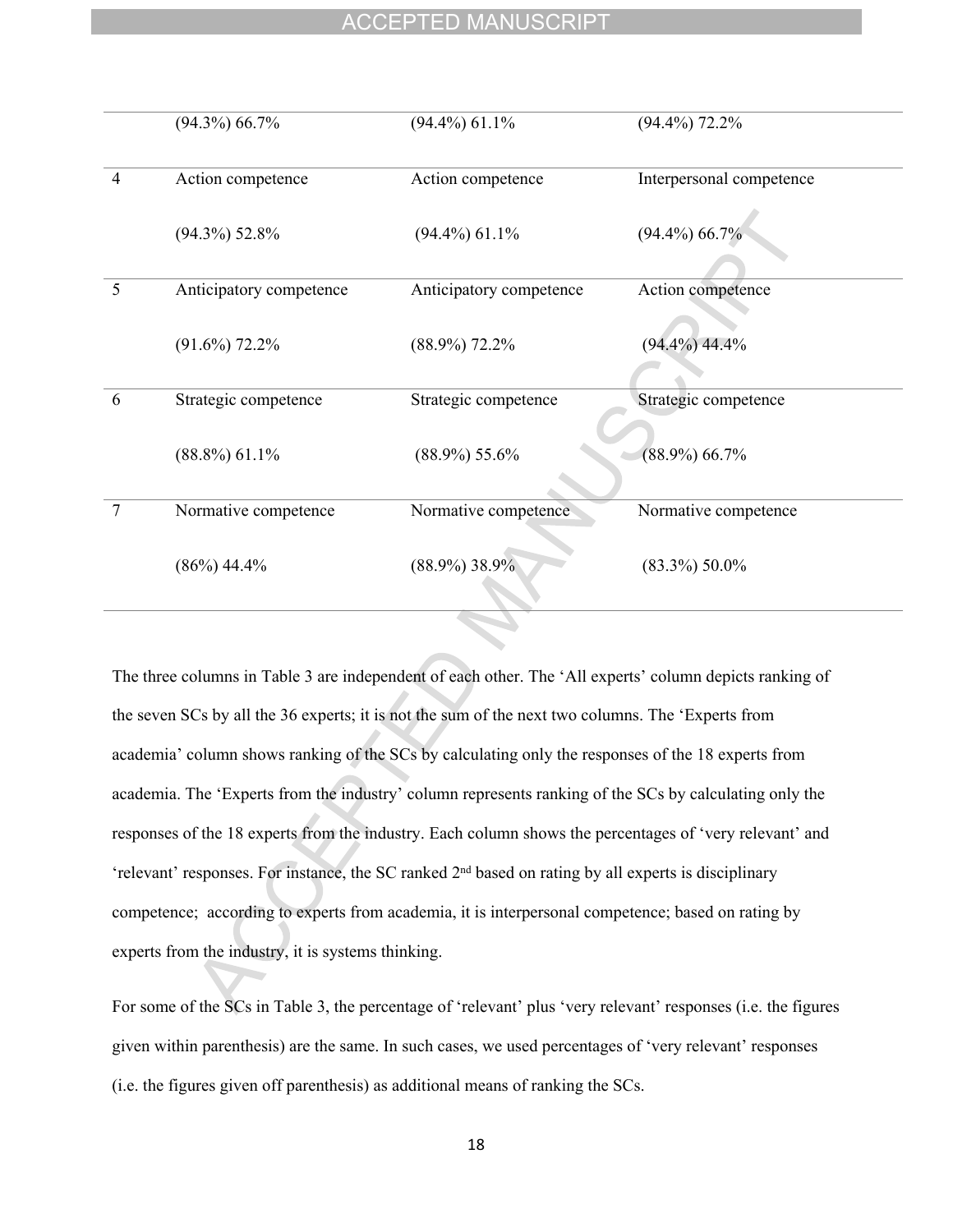In round one, systems thinking competence got the highest percentages of relevant (R) plus very relevant (VR) ratings i.e.  $R+VR = 97.2\%$ ,  $VR = 80.6$  rating by all experts. This is the only SC with IQR of 0. The remaining six SCs have IQR of 1. All the SCs ratings have median values of 5 except for 'normative competence' which has a median value of 4. All the 7 SCs gained agreement based on the predefined consensus criteria. Therefore, none of them had to be presented in the next round. A Chi-square test in round one showed that there is no statistically significant difference between ratings of the seven SCs by experts from academia and those from the industry.

#### *4.1.1. Outlier responses in round one*

In Delphi studies, it is recommended that experts whose rating of an item are outliers provide their reasons for their decisions (von der Gracht, 2012). We defined outliers based on the 1.5 x IQR rule. These are responses significantly different from the aggregate responses of the whole panel. We found ratings of three SCs by two experts to be outliers. We contacted these experts to get their explanation for the ratings. Expert "I27" rated 'normative competence' as 'irrelevant'. He shared his reasons as, *"Unless the necessary administrative systems are put in place, normative competence by itself may not contribute to sustainability. Such systems are now lacking. Therefore, normative competence may not be relevant."* Expert "A15" rated 'strategic competence' and 'action competence' as "very irrelevant". His explanation about strategic competence is, *This competence is relevant only for policy makers, not for all sustainability professionals. Lower level sustainability professionals do not engage in strategic issues. Therefore, they do not need this competence."* The same expert explained why he rated 'action competence' as very irrelevant. He said, "*Action competence is relevant only for practitioners from the industry. Sustainability professionals from academia do not need action competence. Honestly, I did not remember the operational definition of 'sustainability professional'. However, I should have thought about sustainability professionals in the industry."*

#### *4.2. Round two results*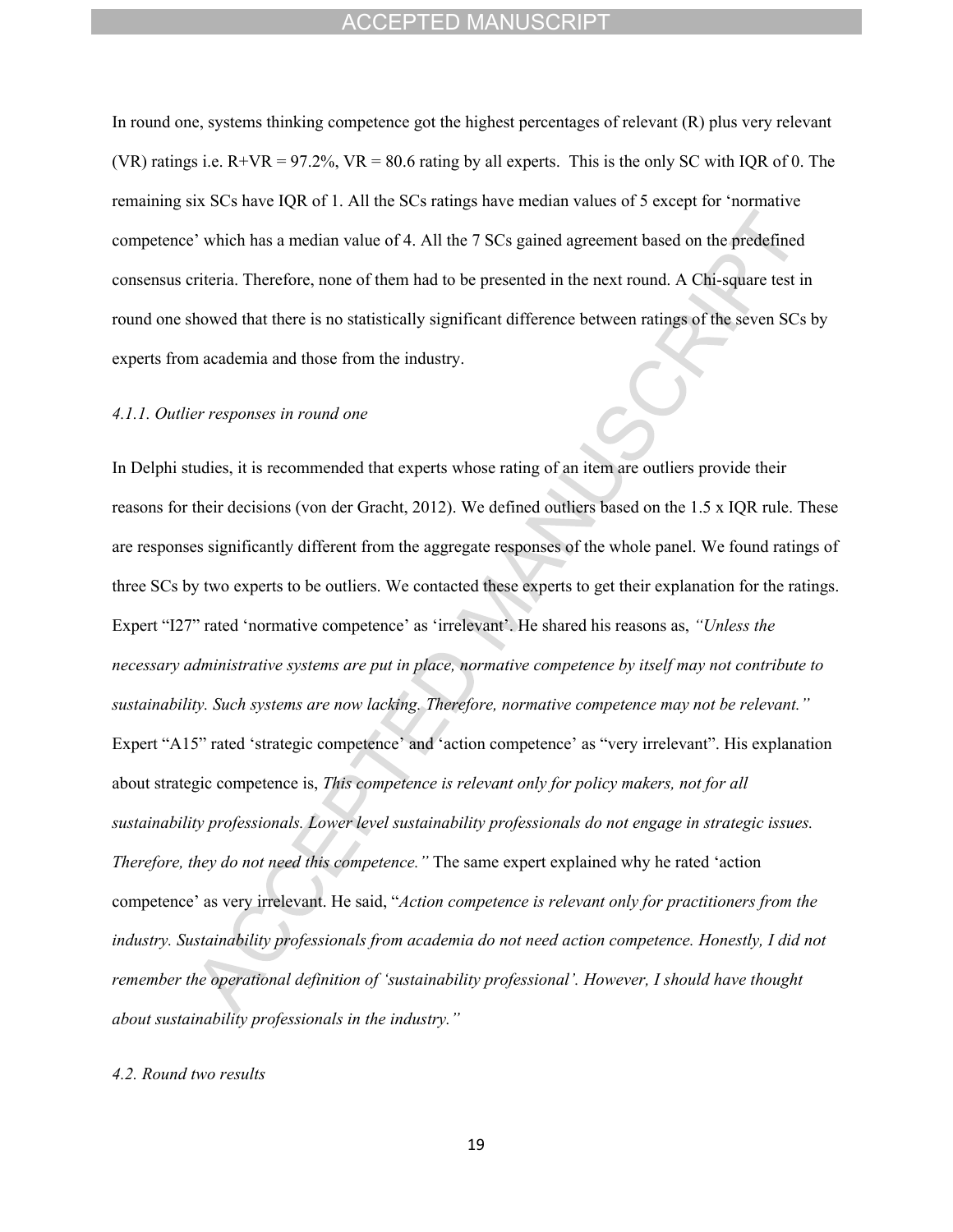# **Table 4**

Ranking of SCs based on percentage of ('relevant' + 'very relevant' responses) and ('very relevant' responses).

|                | Rank All experts (n=33) | <b>Experts from</b> | Experts from the industry $(n=17)$             |
|----------------|-------------------------|---------------------|------------------------------------------------|
|                |                         |                     |                                                |
|                |                         | academia (n=16)     |                                                |
|                |                         |                     |                                                |
| $\mathbf{1}$   | Transdisciplinary       | Transdisciplinary   | Flexibility and continuous learning competence |
|                | competence              | competence          | $(100\%)$ 76.5%                                |
|                | $(100\%)$ 75.8%         | $(100\%)$ 81.3%     |                                                |
| $\overline{2}$ | Flexibility and         | Communication and   | Stakeholder coordination competence            |
|                | continuous learning     | information         | $(100\%)$ 76.5%                                |
|                | competence              | acquiring           |                                                |
|                | $(100\%)$ 72.7%         | competence          |                                                |
|                |                         | $(100\%)$ 81.3%     |                                                |
| $\overline{3}$ | Communication and       | Flexibility and     | Transdisciplinary competence                   |
|                | information             | continuous learning | $(100\%)$ 70.6%                                |
|                | acquiring               | competence          |                                                |
|                | competence              | $(100\%) 68.8\%$    |                                                |
|                | $(100\%) 63.6\%$        |                     |                                                |
| $\overline{4}$ | Stakeholder             | Tolerance           | Resource utilization competence                |
|                | coordination            | competence          | $(100\%) 64.7\%$                               |
|                | competence              | $(100\%) 68.8\%$    |                                                |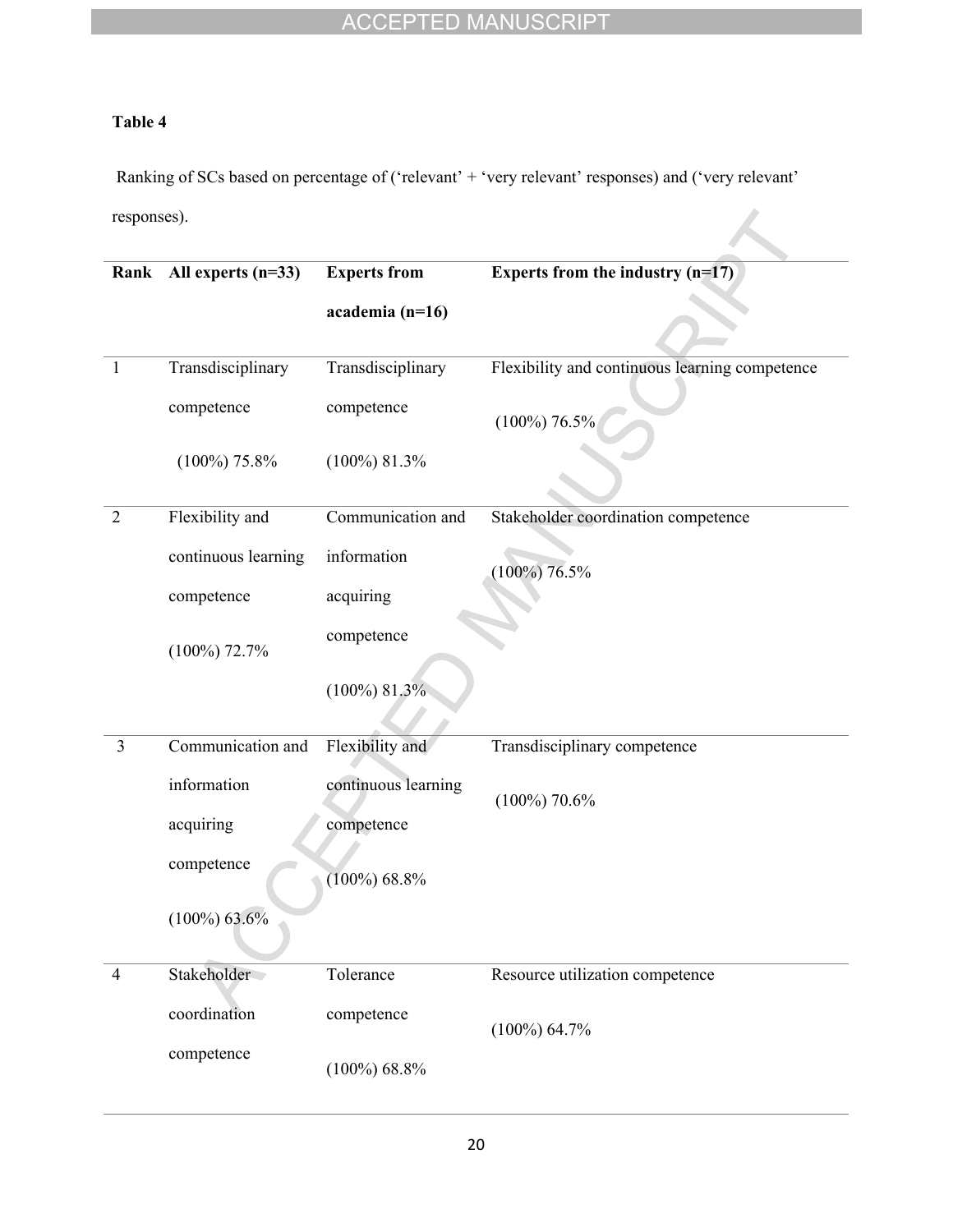|         | $(97\%)$ 78.8%       |                      |                                               |
|---------|----------------------|----------------------|-----------------------------------------------|
| 5       | Resource utilization | Resource utilization | Policy integration and cooperation competence |
|         | competence           | competence           | $(100\%) 64.7\%$                              |
|         | $(97\%)$ 72.7%       | $(93.8\%) 81.3\%$    |                                               |
| 6       | Tolerance            | Stakeholder          | Social justice and inclusion competence       |
|         | competence           | coordination         | $(100\%)$ 52.9%                               |
|         | $(97\%) 69.7\%$      | competence           |                                               |
|         |                      | $(93.8\%) 81.3\%$    |                                               |
| $\tau$  | Social justice and   | Social justice and   | Communication and information acquiring       |
|         | inclusion            | inclusion            | competence                                    |
|         | competence           | competence           | $(100\%) 47.1\%$                              |
|         | (97.%) 63.6%         | $(93.8\%)$ 75.0%     |                                               |
| $\,8\,$ | Policy integration   | Indigenous           | Tolerance competence                          |
|         | and cooperation      | competence           | $(94.1\%)$ 70.6%                              |
|         | competence           | $(93.8\%) 68.8\%$    |                                               |
|         | $(97\%) 57.6\%$      |                      |                                               |
| 9       | Competence to        | Competence to        | Competence to balance sustainable development |
|         | balance sustainable  | balance sustainable  | dimensions                                    |
|         | development          | development          | $(88.2\%) 58.8\%$                             |
|         | dimensions           | dimensions           |                                               |
|         | $(90.9\%) 60.6\%$    | $(93.8\%) 62.5\%$    |                                               |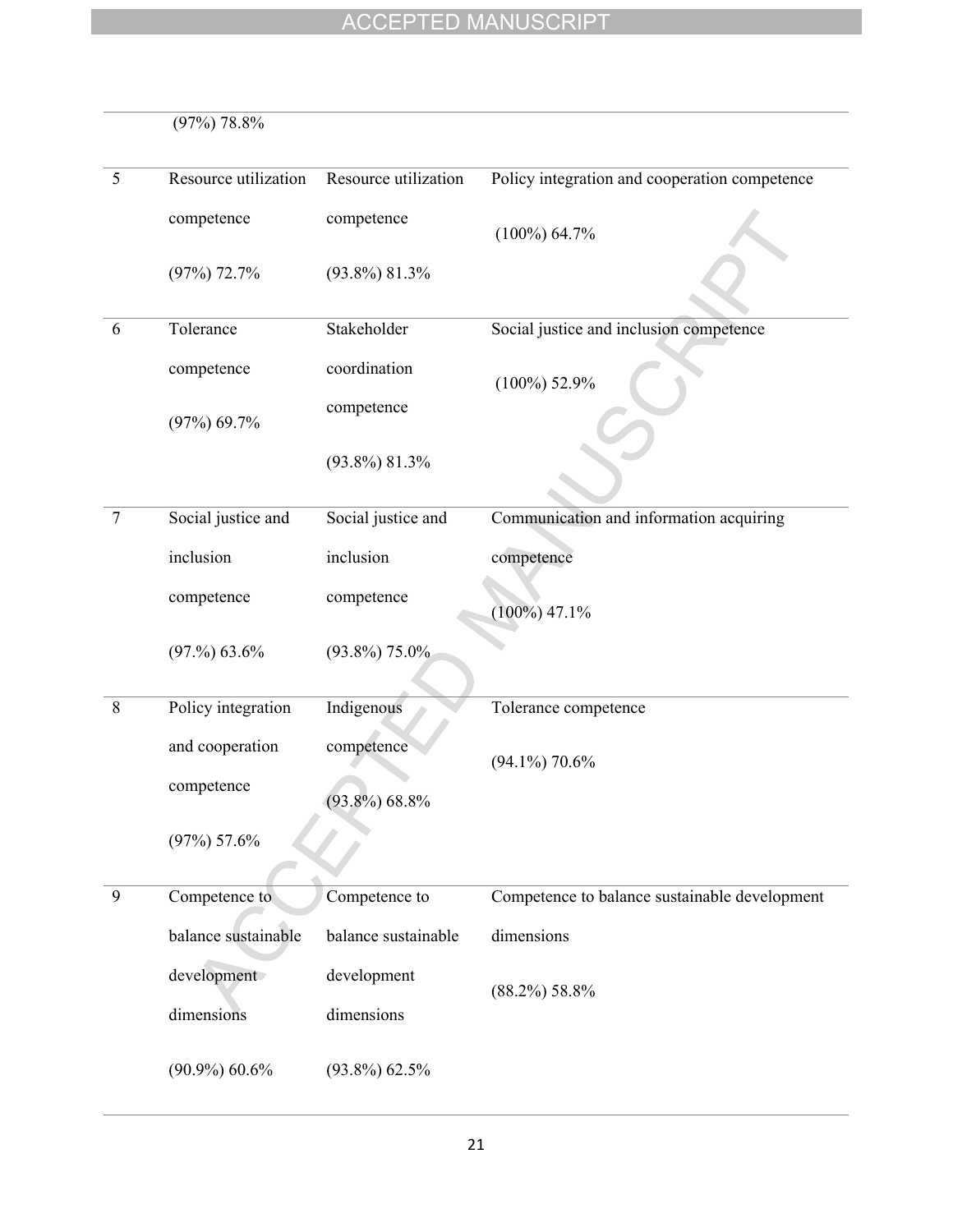| 10 | Indigenous        | Policy integration | Indigenous competence |
|----|-------------------|--------------------|-----------------------|
|    | competence        | and cooperation    | $(88.2\%) 2.9\%$      |
|    | $(90.9\%) 60.6\%$ | competence         |                       |
|    |                   | $(93.8\%) 50.0\%$  |                       |

Table 4 is also structured in the same way as Table 3. That is, the three columns are independent of each other.

For some of the SCs, the percentage of 'relevant' plus 'very relevant' responses (i.e. the figures given within parenthesis) are the same. In such cases, we used percentages of 'very relevant' responses (i.e. the figures given off parenthesis) as additional means of ranking the SCs.

In this round, transdisciplinary competence got the maximum rating of R+VR i.e. 100% with VR rating of

75.8%. Based on the ratings by all experts, the median and mode relevance of all the ten SCs were 5 (i.e.

very relevant). Except for 'stakeholder coordination competence' for which IQR value was 0, the

remaining nine SCs had IQR of 1.

To see if experts from academia and the industry would rate the SCs differently, we performed a Chisquare test in the second round as well.

## **Table 5**

Pearson's Chi-square test for communication and information acquiring competence

|                  | Responses |          |       |
|------------------|-----------|----------|-------|
| Panel of Experts |           | Very     | Total |
|                  | Relevant  | Relevant |       |
| Academia         |           | 13       | 16    |
| Industry         |           | 8        |       |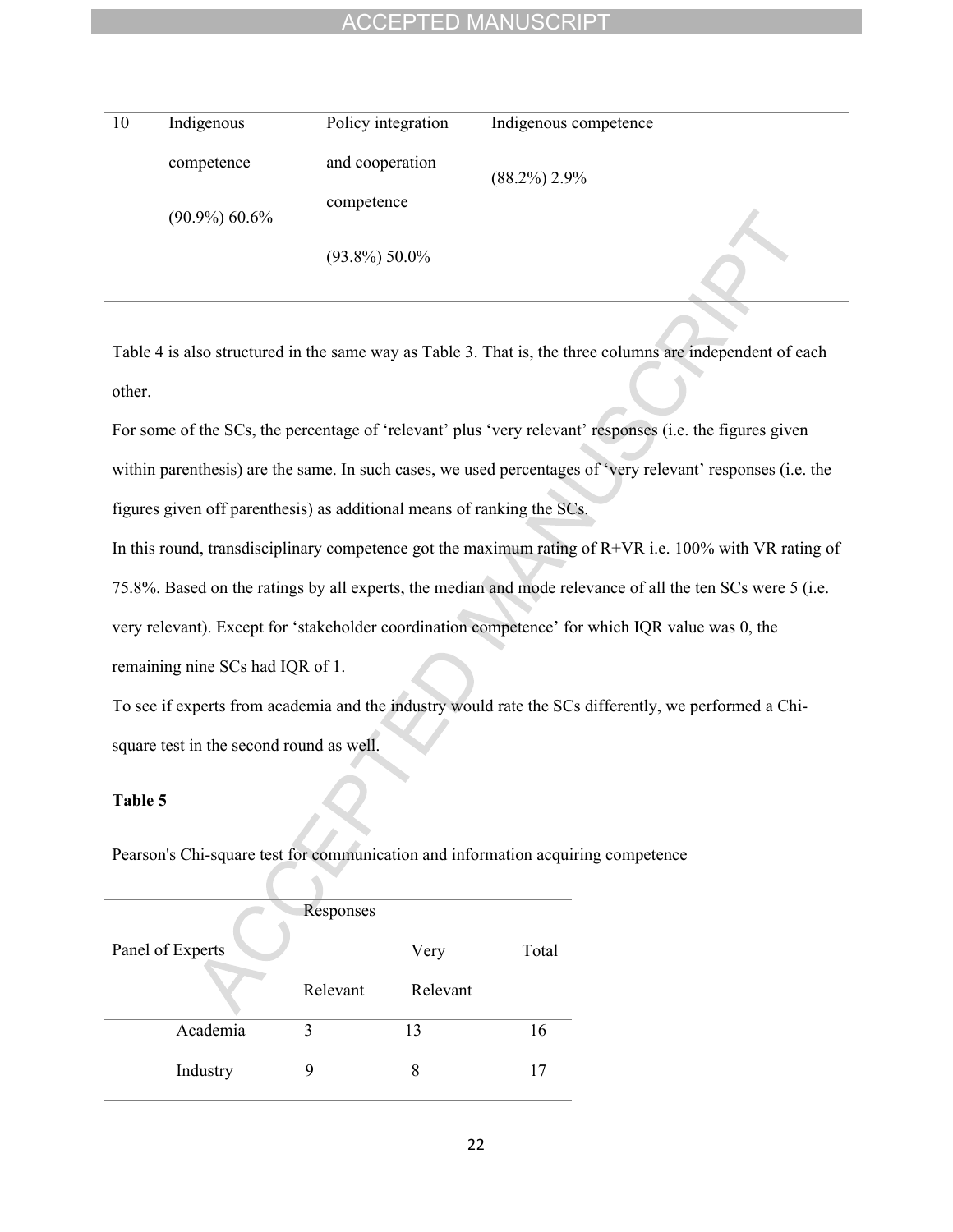| Total                       |              |  |
|-----------------------------|--------------|--|
| Pearson chi2 $(1) = 4.1640$ | $Pr = 0.041$ |  |

"Communication and information acquiring competence" is the only SC where a statistically significant difference exists between ratings by experts from the two sectors,  $X2$  (1, N = 33) = 4.16, p = .041. Experts from academia rated this competence as median  $= 5$ , mode  $= 5$  and IQR  $= 0$ . Their counterparts from the industry rated it as median = 4, mode = 4 and  $IQR = 1$ .

In the second round too, all the SCs gained consensus. Hence, there was no need to go to a third round as initially planned. This agrees with the suggestion by Keeney et al. (2006) about how long the Delphi process continues. See Table 6 for the updated list and descriptions of all the SCs that gained consensus in in both rounds.

#### *4.2.1. Outlier responses in round two*

In the second round, we found two responses by two experts to be outliers. We requested the experts to share their reasons. Expert "B" rated 'indigenous competence' as 'irrelevant'. He based his response on his own understanding of the word 'indigenous'; he did not consider the description of indigenous competence given in the round two questionnaire. Through email communication, he later explained that he would rate the competence favorably if he considered the description of the competence. Expert "C" rated 'Competence to balance sustainable development dimensions' as 'irrelevant'. We requested his explanation and he informed us that it was because of oversight. He requested the first author via email to re-rate the item as 'relevant'. Hence, the rating was changed accordingly. In both rounds, the outlier responses of participants who did not change them after our discussions were kept as they are.

#### **5. Discussion and conclusion**

Base of the pyramid context has unique features that set it apart from high-income environments. In addition, studies related to sustainability competencies are predominantly Eurocentric. Hence, it was not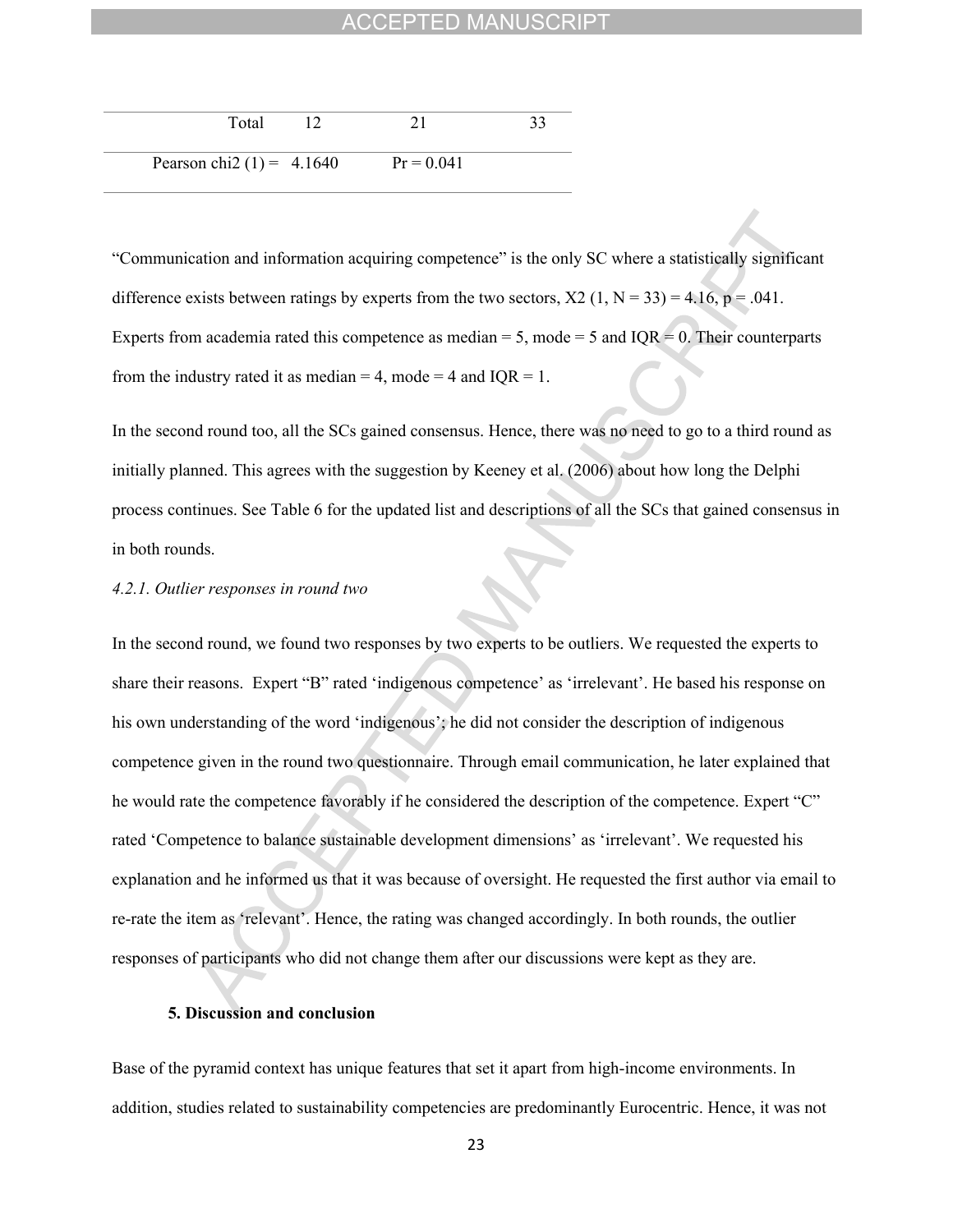clear whether previous findings are relevant to the BoP context. The study involved participants selected from academia and the industry for having relevant expertise. Analysis of the data shows that in round one the experts confirmed relevance of seven SCs to the BoP context. These are the SCs listed in Table 6 from number one to seven. In addition, the experts identified ten more SCs (see Table 4). After further processing of the ten SCs and merging two pairs of similar ones, the final additional SCs are now eight. These are listed in Table 6 from number eight to fifteen. Names of these and the seven SCs from the literature have also been modified to better reflect their essence and to show their relevance to sustainability.

### **Table 6**

Sustainability competencies relevant to the BoP context

| N <sub>0</sub> | <b>Sustainability competencies</b> | <b>Descriptions</b>                                               |
|----------------|------------------------------------|-------------------------------------------------------------------|
| 1              | Systems thinking competence        | "ability to collectively analyze complex systems across           |
|                | to understand complex              | different domains (society, environment, economy, etc.) and       |
|                | sustainability issues              | across different scales (local to global) "(Wiek et al., 2011, p. |
|                |                                    | 207                                                               |
|                |                                    |                                                                   |
| $\overline{2}$ | Disciplinary competence in         | In addition to generic competencies, a sustainable development    |
|                | sustainability-related fields      | professional should have competence in his/her specific field.    |
|                |                                    | (Roorda, 2013)                                                    |
|                |                                    |                                                                   |
| 3              | Interpersonal competence to        | "ability to motivate, enable, and facilitate collaborative and    |
|                | facilitate collaboration of        | participatory sustainability research and problem solving."       |
|                | sustainability stakeholders        | (Wiek et al., 2011, p. 211)                                       |
| 4              | Action competence for              | Decisiveness and capability to act (Roorda, 2013)                 |
|                |                                    |                                                                   |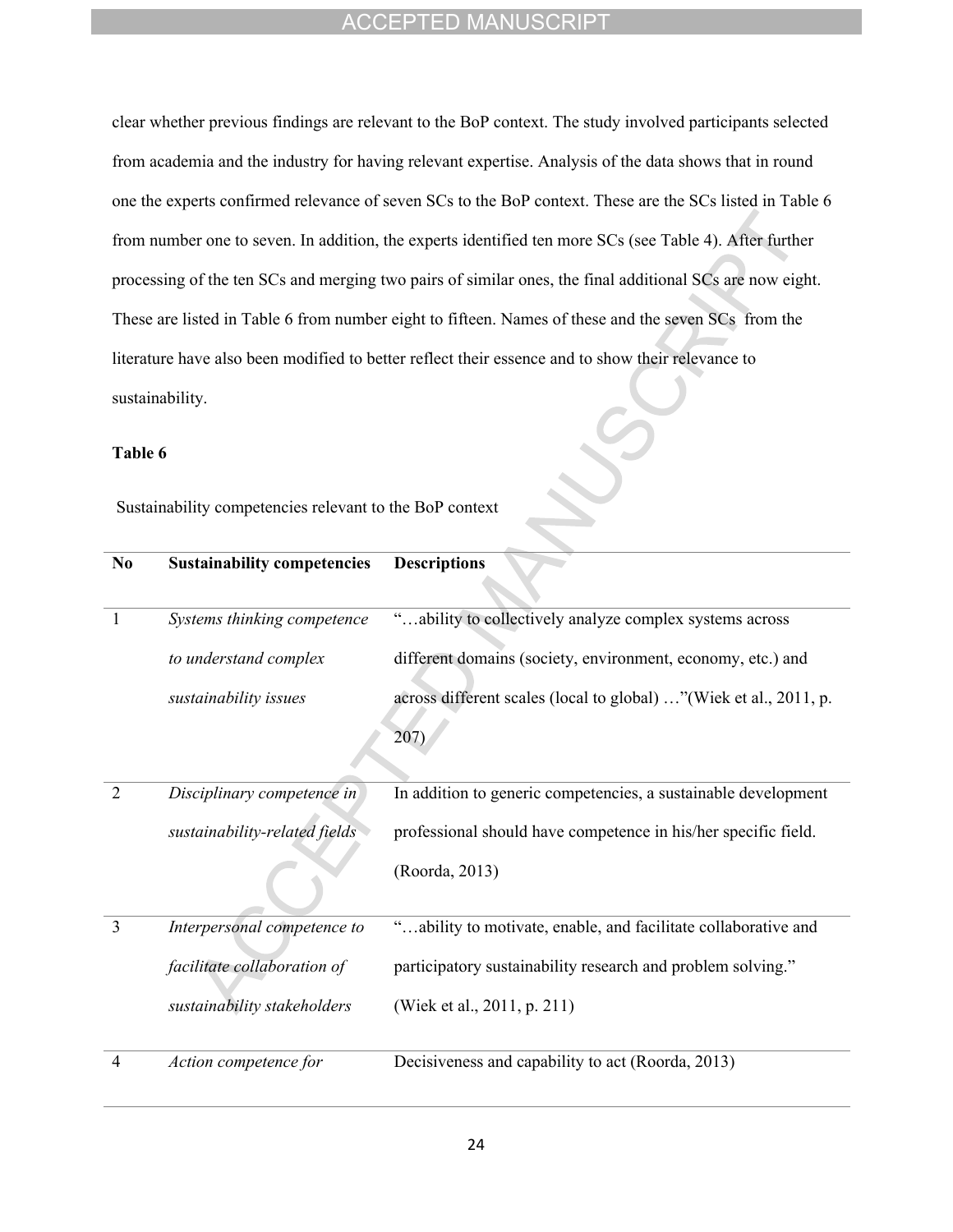| 5  | Anticipatory competence to    | Ability to foresee possible sustainability issues to be faced and  |
|----|-------------------------------|--------------------------------------------------------------------|
|    | predict future sustainability | devise frameworks to deal with them                                |
|    | issues                        | (Roorda, 2013; Wiek et al., 2011; Osagie et al., 2014; Heiskanen   |
|    |                               | et al., 2016)                                                      |
| 6  | Strategic competence to       | "ability to collectively design and implement interventions,       |
|    | devise sustainability         | transitions, and transformative governance strategies toward       |
|    | interventions                 | sustainability." (Wiek et al., 2011, p. 210)                       |
|    |                               |                                                                    |
| 7  | Normative competence for      | "ability to collectively map, specify, apply, reconcile, and       |
|    | sustainability goals          | negotiate sustainability values, principles, goals, and targets."  |
|    |                               | (Wiek et al., 2011, p. 209)                                        |
|    |                               |                                                                    |
| 8  | Transdisciplinary competence  | Understanding that sustainability requires collaboration of        |
|    | to collaborate with diverse   | experts from different fields. This competence includes readiness  |
|    | sustainability experts        | and skills to work with experts from other disciplines.            |
| 9  | Flexibility and continuous    | Realizing that sustainability issues are dynamic and that they     |
|    | learning competence for       | require sustainability professionals to constantly update          |
|    | sustainability                | themselves. This includes skills and attitudes to learn timely and |
|    |                               | relevant knowledge changing situations may demand to flexibly      |
|    |                               | approach each situation.                                           |
| 10 | Communication and             | Knowledge about sustainable development dimensions and             |
|    | information acquiring         | readiness to acquire and utilize information about socio-          |
|    | competence for sustainability | environmental issues. It includes capability to create             |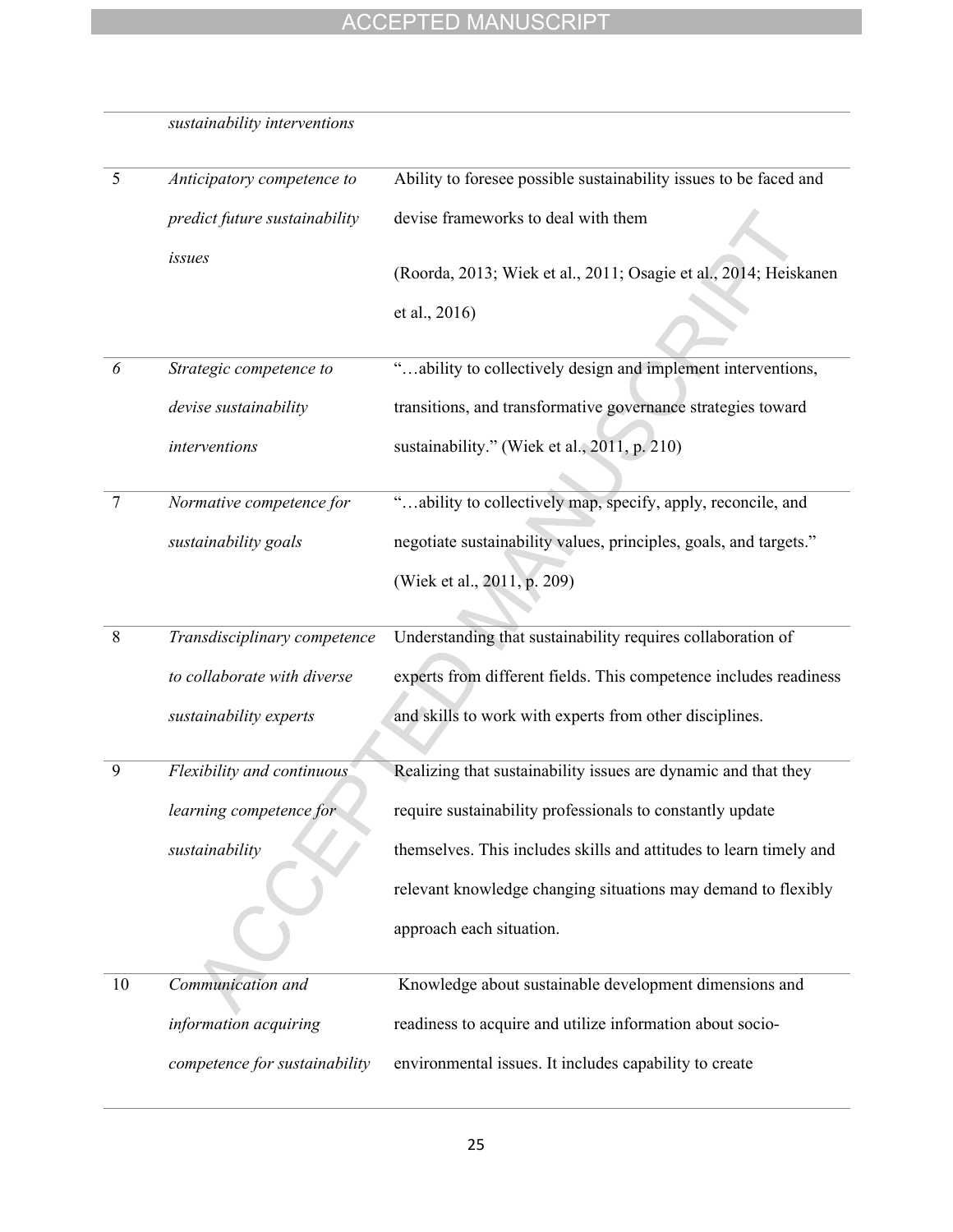|    |                               | sustainability awareness in the wider population, deal with, learn  |
|----|-------------------------------|---------------------------------------------------------------------|
|    |                               | from, and influence stakeholders towards sustainability.            |
| 11 | Stakeholder and policy        | Ability to organize efforts of various actors including relevant    |
|    | coordination competence for   | individuals, societies, groups, and experts. It requires readiness, |
|    | sustainability                | knowledge, and skills to create synergy, learn from each other,     |
|    |                               | tap global cooperation opportunities, and coherently integrate      |
|    |                               | local, national, and international sustainability policies.         |
| 12 | Resource utilization          | Knowledge, skills, and readiness to efficiently allocate and use    |
|    | competence for sustainability | material resources, enhance analytical and technical skills of      |
|    |                               | workers, and setup institutional arrangements.                      |
| 13 | Social justice and inclusion  | ** Ability and readiness to consider the needs and values of        |
|    | competence to promote         | diverse groups (including future generations). It includes skills,  |
|    | sustainability                | attitudes, and knowledge to promote tolerance, equitably            |
|    |                               | distribute resources, listen to each other, and peacefully repair   |
|    |                               | past and current harms.                                             |
| 14 | Competence to balance         | Genuine concern for society and the environment with                |
|    | sustainable development       | knowledge and skills to properly balance the three elements of      |
|    | dimensions                    | sustainable development. It includes readiness to challenge too     |
|    |                               | much focus only on the economic dimension at the expense of         |
|    |                               | social and environmental sustainability.                            |
| 15 | Competence to utilize         | Appreciating one's own local competence, values, culture,           |
|    | indigenous resources for      | history, language, and the natural environment. The competence      |
|    | sustainability                | includes realizing the potential of local natural and human         |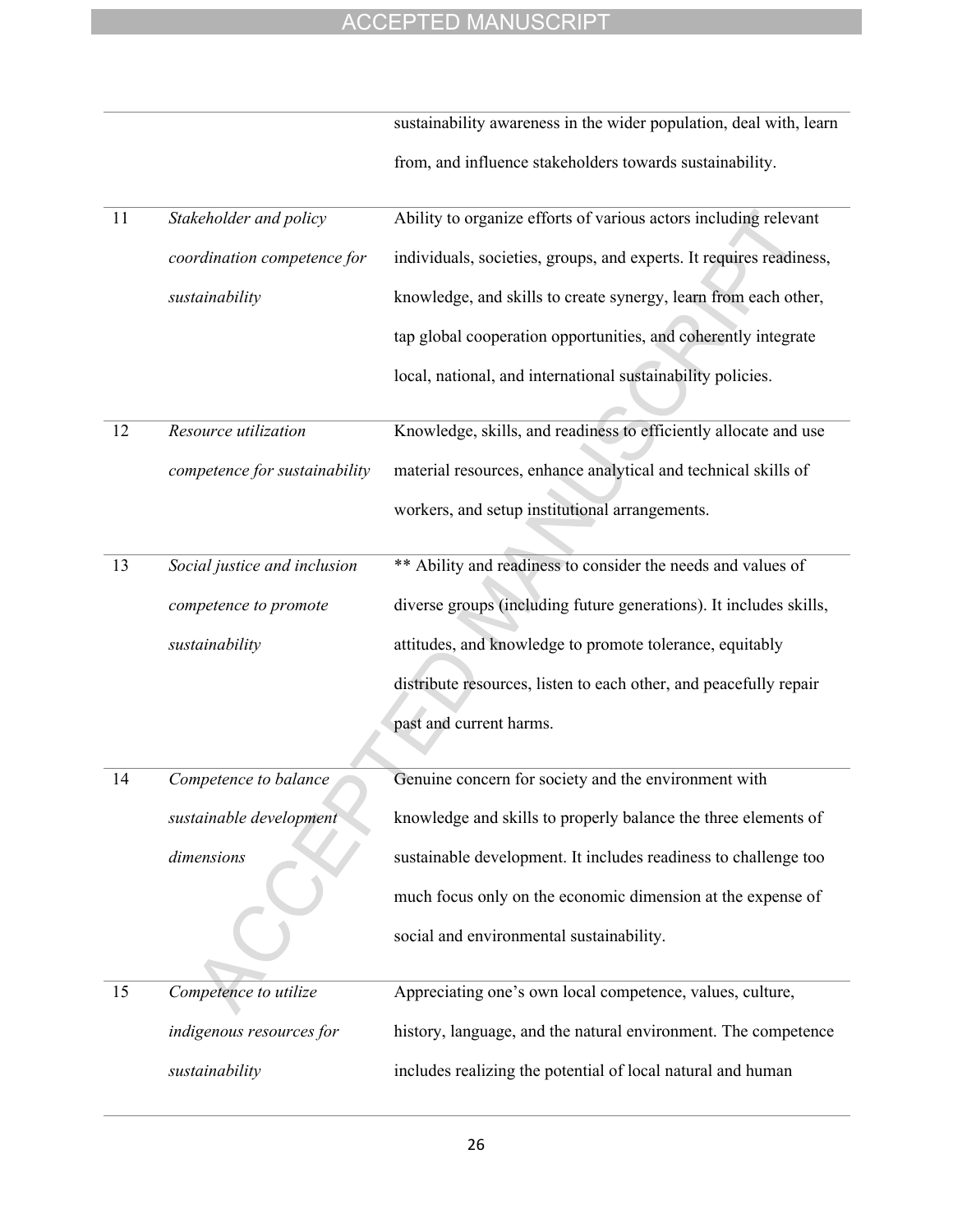resources and skills to utilize these for sustainable development.

For SCs from number eight to fifteen, either the participants or the authors gave the descriptions. \*\*An expert used the term 'Social justice and inclusion competency' and parts of the description given by Loffredo (2016) accessed from [https://www.naspa.org/constituent-groups/posts/the-social-justice-and](https://www.naspa.org/constituent-groups/posts/the-social-justice-and-inclusion-competency)[inclusion-competency](https://www.naspa.org/constituent-groups/posts/the-social-justice-and-inclusion-competency). A similar term and parts of the description are used in this study.

The SCs identified by all experts as most important in round one are systems thinking competence, disciplinary competence, and interpersonal competence. In round two, most experts favorably rated transdisciplinary competence, flexibility and continuous learning competence, and communication and information acquiring competence. We determined the relative importance of all the fifteen SCs based on the sum of percentages of relevant and very relevant ratings. In 14 of the 15 SCs, there is no statistically significant difference between ratings of experts from academia and those from the industry. This could be because most (i.e.75%) of the experts from academia have sustainability-related experience in the industry as well. Hence, they may appreciate the sustainability priorities in the industry somewhat similarly with their counterparts in the industry. The only exception was 'communication and information acquiring competence'. Academicians have attached more importance to this competence. This could be because the competence is related to their job of fostering knowledge, skills, and attitudes of their students. Except 'disciplinary competence', the remaining 14 SCs are generic competencies. Hence, they are relevant across professions. The findings can contribute theoretically to the BoP and SCs discourse by showing which SCs are relevant in this context. In addition, the identified SCs may be used as intended outcomes of education and training programs preparing sustainability change agents. To this end, one possibility could be consideration of these SCs when designing curriculum contents and sustainability trainings.

#### *5.1. Relevance of sustainability competencies in BoP and non-BoP contexts*

27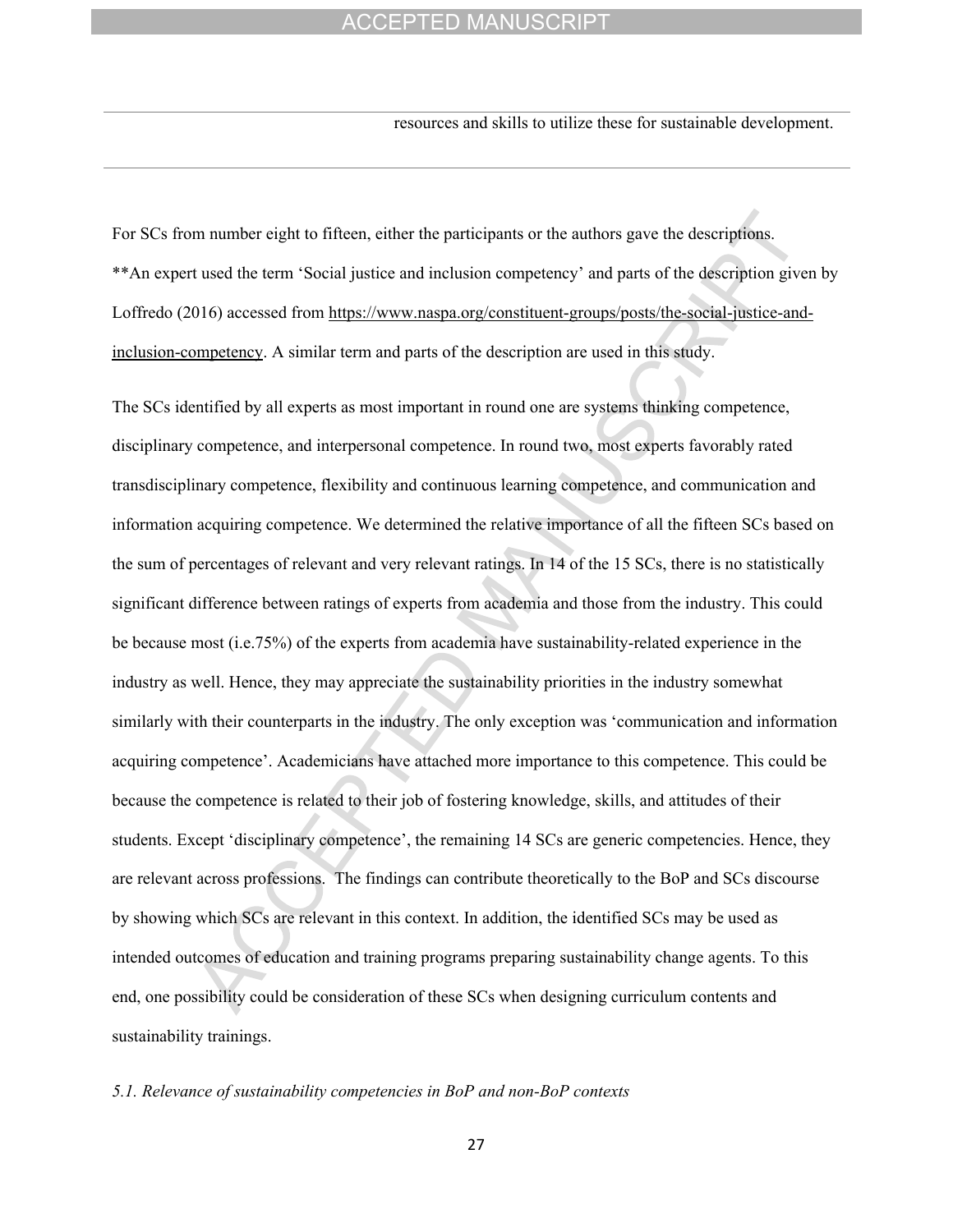To get insights into relevance of the SCs across contexts, we used a two-way process. In round one, the experts confirmed relevance of the seven SCs taken from the literature. Specific literature search carried out after experts identified eight more SCs revealed that several of these SCs appear to have been mentioned earlier in the literature as well. For instance, parts of the essence of what we identified as 'social justice and inclusion competence' had also been identified by Bauermeister and Diefenbacher (2015) as 'social justice'. Similar to our 'stakeholder and policy coordination competence', Frisk and Larson (2011) identified 'stakeholder engagement and group collaboration competence' as one of the key SCs. Based only on this finding we cannot be certain that these SCs are universal. However, similarities of the SCs suggests the need future research into relevance of SCs in multiple contexts. The findings also indicate that the SCs identified in this study are not exclusively for the BoP context. Hence, the identified SCs have the features of generic competence. However, the SCs also have features of comprehensive competence i.e. they are the integration of knowledge, skills, and attitudes. Hence, the SCs have features of competencies related to generic and holistic approaches. An important implication of these is, depending on the context in which the sustainability competencies are being defined and used, they can be seen as generally applicable or situationally specific.

## *5.2. Meaning and significance of the SCs in the study area*

While there are SCs relevant in multiple contexts, the results also show that some of the SCs have contextual importance. Below, we discuss relevance of some of the 15 SCs in the specific BoP, Ethiopian, context.

## *5.2.1. Competence to utilize indigenous resources*

In general, local knowledge is crucial in the BoP environment because one of the features of this context is lack of formal institutions (Scott, 2017). Indigenous knowledge systems have the potential to contribute towards a more sustainable world (Kakoty, 2018). Let us look at two examples of the importance of indigenous human and natural resources in Ethiopia. Regarding health care, a significant majority of the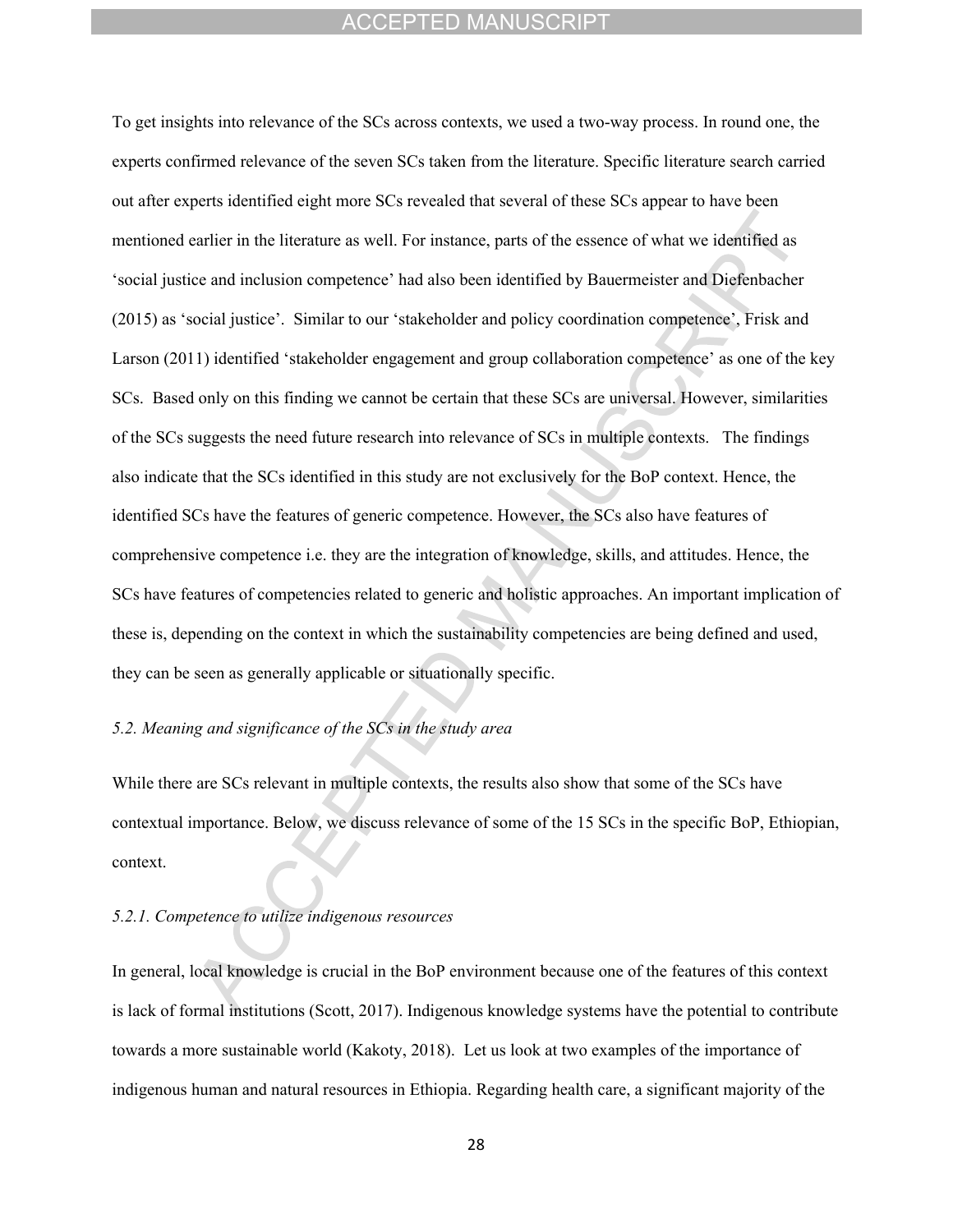human population and the livestock relies on indigenous medical practices and medicines (Demie et al., 2018). Another example is the Konso peoples' indigenous water and soil conservation practices. Using their more than four centuries old engineering and environmental knowledge, the Konso people protect the environment and cope with difficult environmental challenges by constructing stone terraces. This has been recognized as an 'outstanding universal value' and registered as one of the UNESCO World Heritage sites (UNESCO, 2011; Mulat, 2013). Hence, sustainability professionals in Ethiopia need the competence to realize the potential of indigenous wisdom and resources and to capitalize on these to facilitate sustainable development.

## *5.2.2. Social justice and inclusion competence*

Few points about the socio-political reality of the BoP context under study help to understand the contextual meaning and importance of this competence. Since the early 1990s, the Ethiopian political system is ethnic-based federalism that paid utmost attention to ethnic identity and undermined national unity. This system grants the regional states the right to self-determination up to secession (Bélair, 2016). Ethnic tensions and related conflicts are serious problems the country is grappling with (Abbink, 2011). Hence, social justice, inclusion, tolerance, fairness, participation, and repairing past and current harms are crucial for social sustainability in the country.

## *5.2.3. Systems thinking competence*

From the practical examples our respondents gave, systems thinking is sustainability professionals' understanding that an organization does not exist or function in isolation; it is part of social, economic, and environmental systems. Its actions affect other systems, and vice versa. This agrees with the meaning of systems thinking in the literature (Molderez and Ceulemans, 2018). This understanding helps the sustainability professional to guide their organization in a more responsible and sustainable path.

5.2.4. *Examples of sustainability activities in some corporate organizations operating in Ethiopia*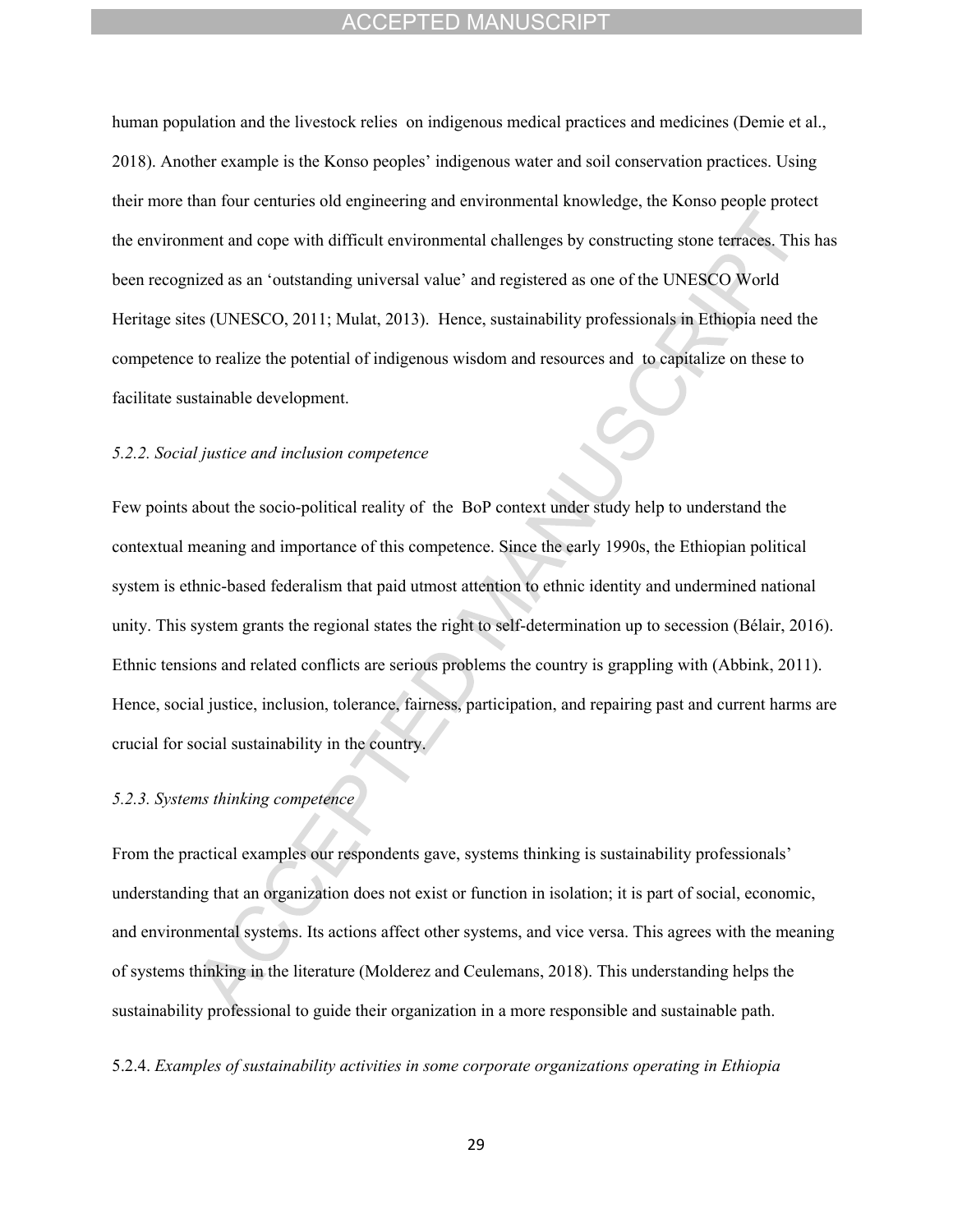To get insights into how sustainability is conceptualized and practiced in the corporate organizations whose experts participated in our study, we conducted interviews with five expert-participants. Three of these participants indicated that in their organizations sustainability is consider to be corporate social responsibility (CSR) in forms of community engagement and philanthropic programs. These include donations to charity organizations, mainly motivated by corporate image building. However, in the other two organizations, in addition to charitable donations, sustainability activities are directly related to core business processes aimed at enhancing environmental sustainability. In one of the two organizations (an airline), airplane wings were locally modified by which it succeeded in reducing airplane fuel consumption. In the other organization (an international brewery), they managed to reduce water consumption. Research has shown that reduction of water consumption, particularly by industries, is essential for sustainable economic development (Zhang et al., 2018).

#### *5.3. Interrelationship of sustainability competencies*

Our findings indicate that the identified SCs are interrelated and complementary. Next, we discuss the interrelationship of selected SCs.

*5.3.1. 'Systems thinking competence' and 'competence to balance sustainable development dimensions'*  The two SCs complement each other. The former is holistic thinking that systems and subsystems are interrelated (Roorda, 2013). The latter is about prioritizing the three dimensions (or subsystems) of sustainable development. In the Ethiopian context, there are practical situations that call for both of these SCs. Such experiences shared by our expert-respondents indicate the same.

 One of the respondents commented the following about social and environmental impacts of floriculture industries in Ethiopia. "*…workers are paid very low wages; they are not protected against harmful chemicals, and the environment is exposed to harmful practices. All this is happening because of too much focus only on short-term financial benefits. The government is not doing enough because of its focus only on the growth of its GDP which is happening at the expense of communities and the environment."*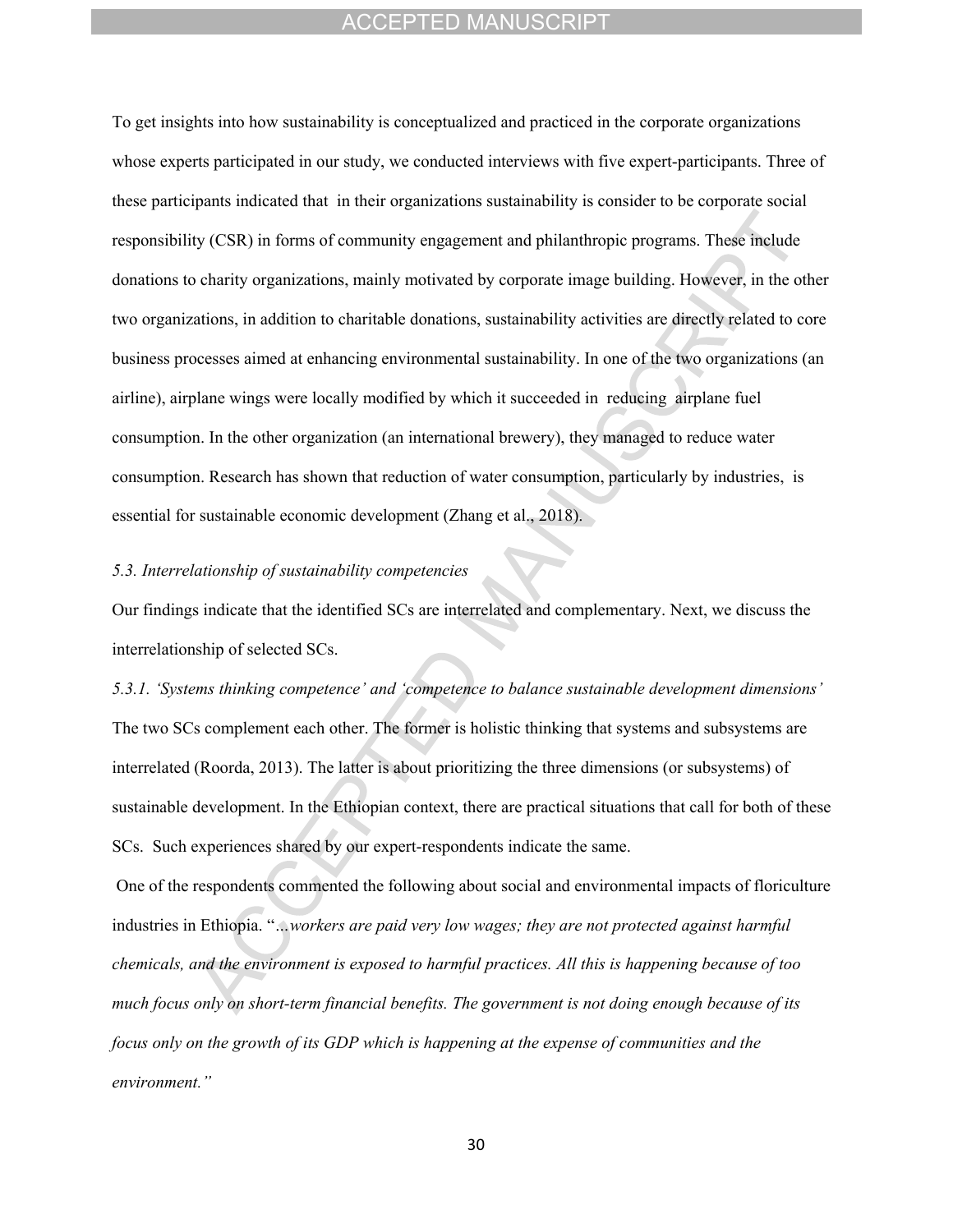Another respondent said, *"…there are minimum requirements investors should fulfil regarding social and environmental impacts to get investment license. However, the requirements are just on paper without practical application.*" The need to consider environmental and social aspects of development is also suggested in the literature (Gast et al., 2017)*.*

#### *5.3.2. Transdisciplinary competence*

Transdisciplinary competence is one of the additional SCs suggested by the experts. The competence includes readiness and skills to work with experts from other disciplines beyond one's own. One of the SCs that complement transdisciplinary competence is systems thinking. The latter helps to realize the interconnectedness of different systems and facilitates transdisciplinarity because it is "...a tool for weighing, making decisions and taking action." (Molderez and Fonseca, 2018, p. 4399).

Regarding the practical situation vis-à-vis transdisciplinarity in the study context, our expert-participants indicated that cooperation of experts with others beyond their domain is crucial but not common. The meaning of this competence as suggested by the experts it is not different from the definition in the literature. For instance, Sakao and Brambila-Macias (2018, p. 1400) define transdisciplinarity in terms of its features. That is, "...relating to socially relevant issues, transcending and integrating disciplinary paradigms, participatory research, and searching for a unity of knowledge."

## *5.3.3. "Stakeholder and policy coordination" and "resource utilization" competence*

"Stakeholder and policy coordination competence" and "resource utilization competence" are related. In 2016, Ethiopia launched its second five-year Growth and Transformation Plan. Among the basis for this plan are Sustainable Development Goals of the United Nations (NPC, 2016). Respondents mentioned this as a positive step that gives the country opportunities to tap global technological and financial support vis-à-vis sustainability. However, stakeholder and policy coordination at local levels is not encouraging. The respondents also indicated that sustainability-related top-down interventions without meaningfully involving local communities did not succeed. The respondents also stressed the importance of jointly

31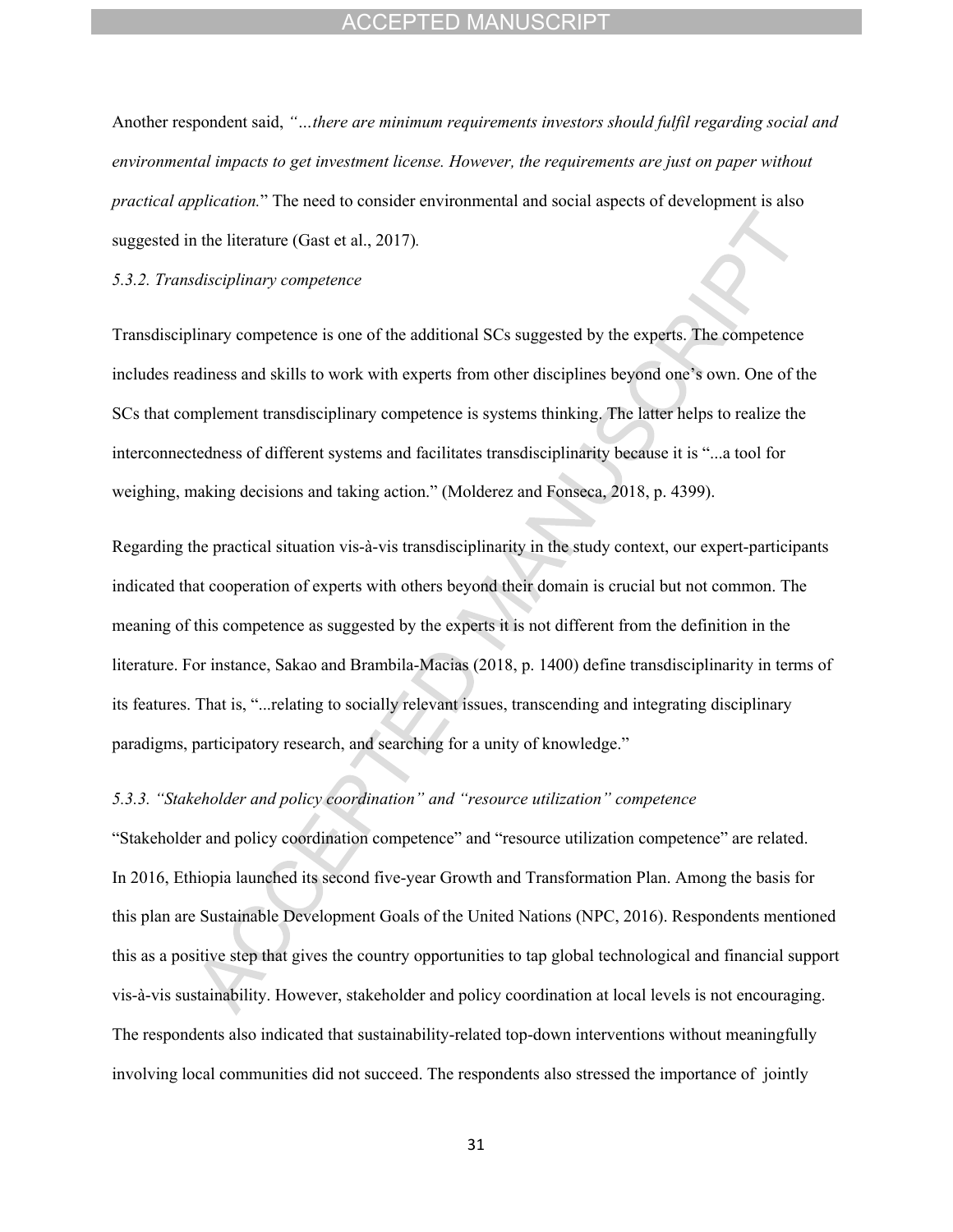designing and implementing interventions to avoid duplication of work, to efficiently utilize resources, and create synergy.

### *5.3.4. Interpersonal, transdisciplinary, and 'stakeholder and policy coordination' competencies*

Interpersonal competence is required to facilitate collaboration of stakeholders and experts (Wiek et al., 2011). Hence, it is related to transdisciplinary competence and Stakeholder and policy coordination competence.

Transdisciplinary competence and stakeholder and policy coordination competence have similarity as both encourage stakeholders to work together towards more sustainability. However, the SCs involve different stakeholders. While the former has to do with professionals working in different aspects of sustainability, the latter concerns any actors be it professionals or others, individuals or groups.

#### *5.4. Implications for theory and practice on sustainability*

This study brought together three fields of research: sustainability, competence, and base of the pyramid context. The point of departure in our study relates to the unique features of the BoP context that set it apart from high income contexts. Our assumptions are: competence is context specific; and the BoP has unique features. Therefore, we expected that these features may require a different set of SCs. Results of the study showed that selected SCs, identified earlier mainly in Eurocentric contexts, are relevant to the BoP context under study as well. Experts in the BoP suggested additional SCs as important for the BoP context. Some of these additional SCs have been found to be relevant to non-BoP contexts as well. This has an important implication on context-specificity feature of competencies or sustainability competencies. The findings are believed to stimulate discussions whether sustainability competencies are universal regardless of differences in socioeconomic contexts.

The findings have implications for practice as well. They can serve as starting points for education for sustainable development. They indicate what competencies are required by sustainability change agents. Findings of this study give a clue that (some) SCs could be relevant in multiple contexts regardless of

32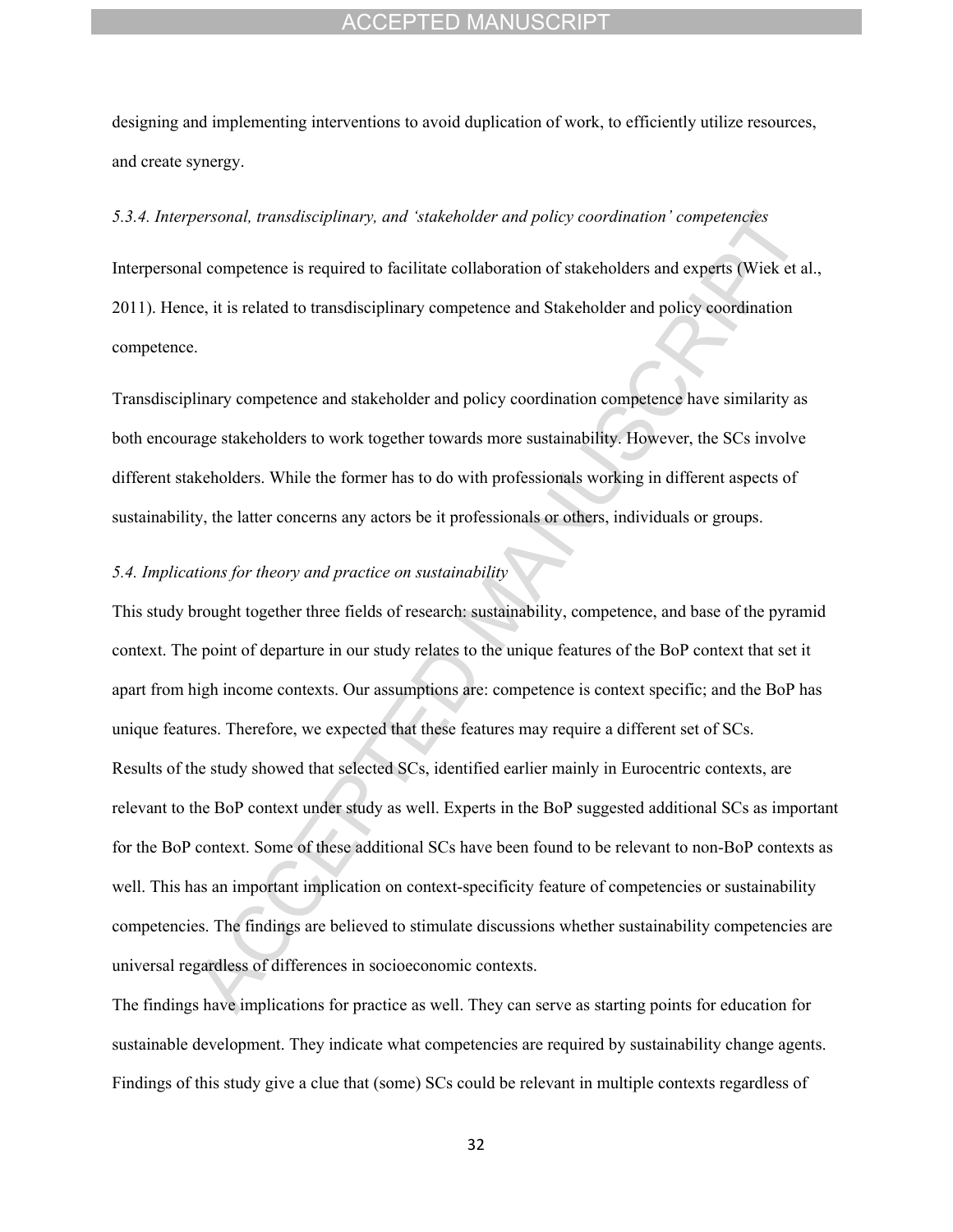socioeconomic differences. Hence, future studies to empirically confirm this in multiple contexts are suggested (see Section 6 for details of our suggestion for future studies).

#### **6. Limitations and suggestions for future research**

The nature and purpose of the study does not lend itself to generalization of the results. Therefore, the findings indicate the kinds of SCs that are relevant mainly in the Ethiopian context. We cannot be certain whether the SCs we identified will be equally relevant in other contexts. However, we expect the SCs to be relevant to other countries that share the unique features of BoP contexts. The study showed that previous studies in contexts other than the BoP also identified some of the eight additional SCs. This suggests the possibility that some of these SCs could be relevant in non-BoP contexts as well. However, further studies into the universality of the newly identified SCs are required. Future studies could first identify SCs that are relevant in multiple BoP contexts. Next, they can conduct the same study in multiple non-BoP contexts and compare the results. This may enable us to see if SCs are universal regardless of difference in socioeconomic contexts.

 One of the limitations in this study was issues related to how three participants completed parts of the questionnaire. That is, oversight of parts of the description given to a SC by one expert, attaching one's own meaning to a SC instead of the descriptions in the questionnaire by another, and paying less attention to the operational definitions of key concepts in the questionnaire by a third expert. This was the case although we took various pre-emptive measures. These include personal meetings with the experts; provision of operational definitions; provision of documents related to the qualitative data analysis; pilot testing; and reviewing of the qualitative data analysis process and the questionnaires by the coauthors. Other limitations stem from limitations of the Delphi method. These include lack of proper guidelines for Delphi studies vis-à-vis selection of experts, determining consensus, number of experts, and continuous modifications of the method (Gupta and Clarke, 1996). Future Delphi studies should learn from this and take measures including the aforementioned ones to reduce misunderstanding or oversight. Awareness about these issues prior to designing the study helped us to carefully plan and execute our Delphi study.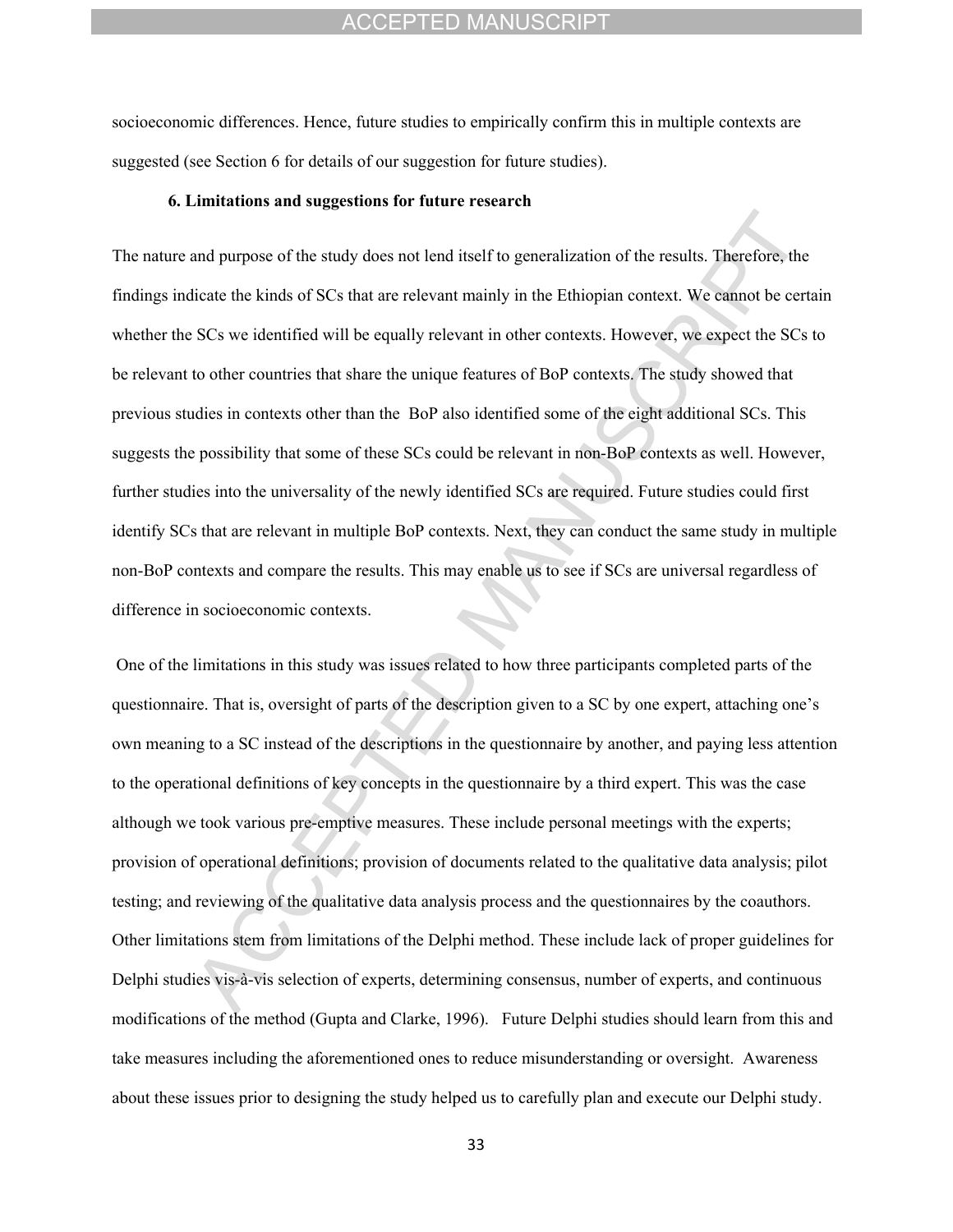Sustainability issues are complex. Small steps such as identification of SCs for different contexts may contribute towards more sustainability. The purpose of identifying SCs is to enhance the potential and contribution of sustainability change agents. Therefore, we recommend follow-up studies on the application and effectiveness of such competencies.

#### **Acknowledgement**

We would like to thank the following people for their contribution as experts: Abeje Kassegne, Abiyot Dagne, Adugna Nemera, Aklilu Dalelo, Alemseged Gerezgiher, Alemu Mekonnen, Asres Abitie, Belachew Getnet, Belete Molla Getahun, Binyam Yakob Gebreyes, Dereje Jeba, Elias Berhanu, Fekadu Beshah, Filmon Hadaro, Gebremedhine Birega, Gedamnesh Tesfaye, Jemal Abagissa, Kidanemariam Paulos, Maikel Mulugeta, Meheret Ayenew, Meskerem Mitiku, Nega Mekonnen, Selamawit Desta, Siyoum Gebrehiwot Woldemedhin, Tadesse Amera, Tariku Jebena, Teshome Imana, Teshome Wolde, Tewodros Belay, Tilaye Zelalem, Tsegabrhan Mekonen, Tsegaw Lencha, Workneh Negatu, Yared Tefera, Yayneabeba Kinfemichael, and Yohannes Workaferahu.

#### Funding

We kindly acknowledge the Netherlands Fellowship Program (NUFFIC) for financing this research.

#### **References**

- Abbink, J., 2011. Ethnic-based federalism and ethnicity in Ethiopia: Reassessing the experiment after 20 years. J. East. African Stud. https://doi.org/10.1080/17531055.2011.642516
- Akeel, U., Bell, S., Mitchell, J.E., 2019. Assessing the sustainability literacy of the Nigerian engineering community. J. Clean. Prod. 212, 666–676. https://doi.org/10.1016/j.jclepro.2018.12.089
- Ballantyne, R., Hughes, K., Bond, N., 2016. Using a Delphi approach to identify managers' preferences for visitor interpretation at Canterbury Cathedral World Heritage Site. Tour. Manag. 54, 72–80.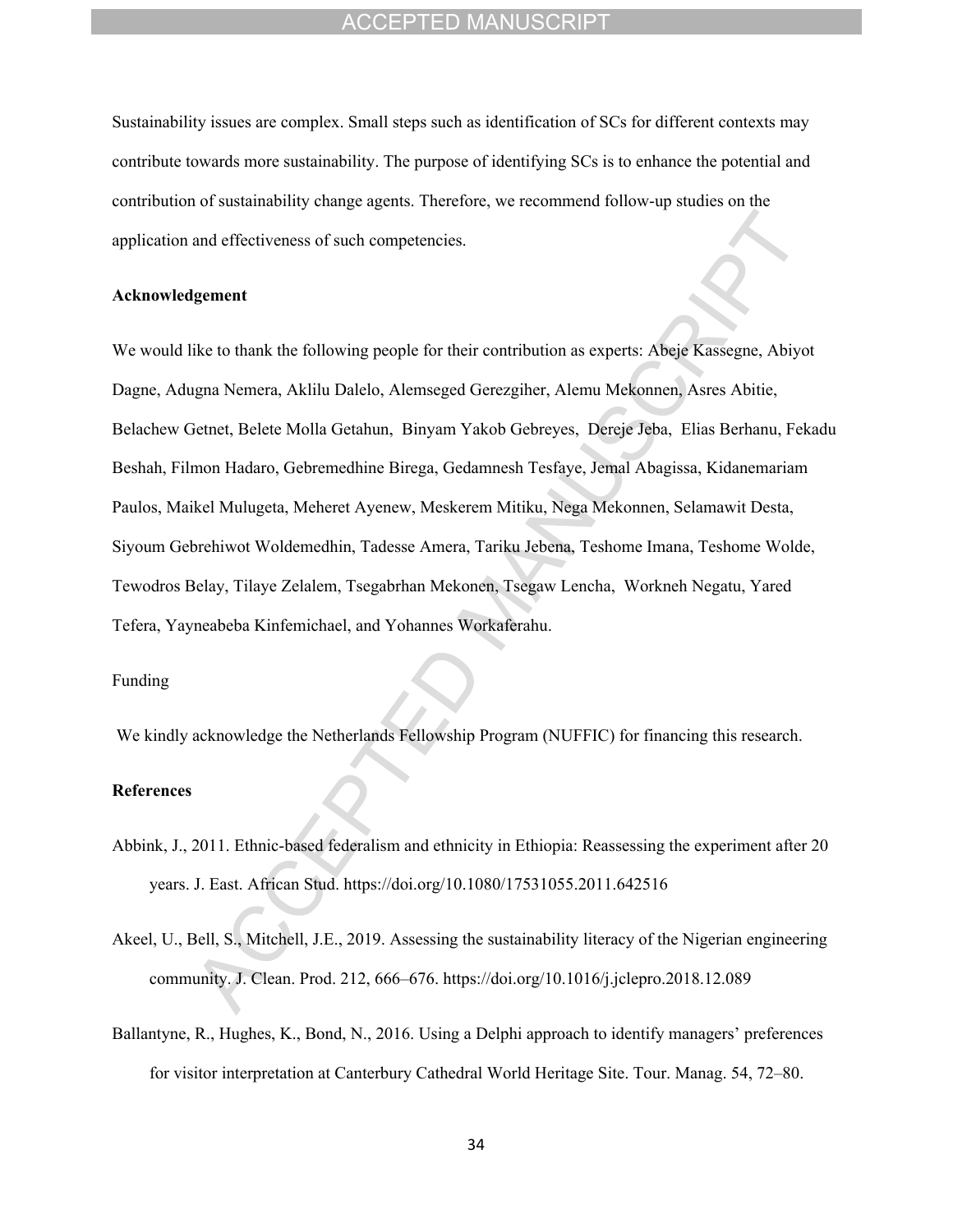https://doi.org/10.1016/j.tourman.2015.10.014

- Barth, M., 2016. Teaching and Learning in Sustainability Science, in: Heinrichs, H., Martens, P., Michelsen, G., Wiek, A. (Eds.), Sustainability Science. An Introduction. Springer Netherlands, Dordrecht, pp. 325–333.
- Bauermeister, M.L., Diefenbacher, L.H., 2015. Beyond Recycling: Guiding Preservice Teachers to Understand and Incorporate the Deeper Principles of Sustainability. Child. Educ. 4056, 325–331. https://doi.org/10.1080/00094056.2015.1090843
- Bélair, J., 2016. Ethnic federalism and conflicts in Ethiopia. Can. J. African Stud. / Rev. Can. des études africaines 50, 295–301. https://doi.org/10.1080/00083968.2015.1124580
- Burns, H., 2013. Meaningful Sustainability Learning: A Study of Sustainability Pedagogy in Two University Courses. Int. J. Teach. Learn. High. Educ. 25, 166–175. https://doi.org/10.1016/j.jclepro.2016.02.106
- Caron, J., Durand, S., Asselin, H., 2016. Principles and criteria of sustainable development for the mineral exploration industry. J. Clean. Prod. 119, 215–222. https://doi.org/10.1016/j.jclepro.2016.01.073
- Chin-Yee, S., 2016. Africa and the Paris climate change agreement. Afr. Aff. (Lond). 115, 359–368. https://doi.org/10.1093/afraf/adw005
- Christie, C.A., Barela, E., 2005. The delphi technique as a method for increasing inclusion in the evaluation process. Can. J. Progr. Eval. 20, 105–122.
- Costanza, R., Patten, B.C., 1995. Defining and predicting sustainability. Ecol. Econ. 15, 193–196. https://doi.org/10.1016/0921-8009(95)00048-8
- Dale, a, Newman, L., 2005. Sustainable development, education and literacy. Int. J. Sustain. High. Educ. 6, 351–362. https://doi.org/10.1108/14676370510623847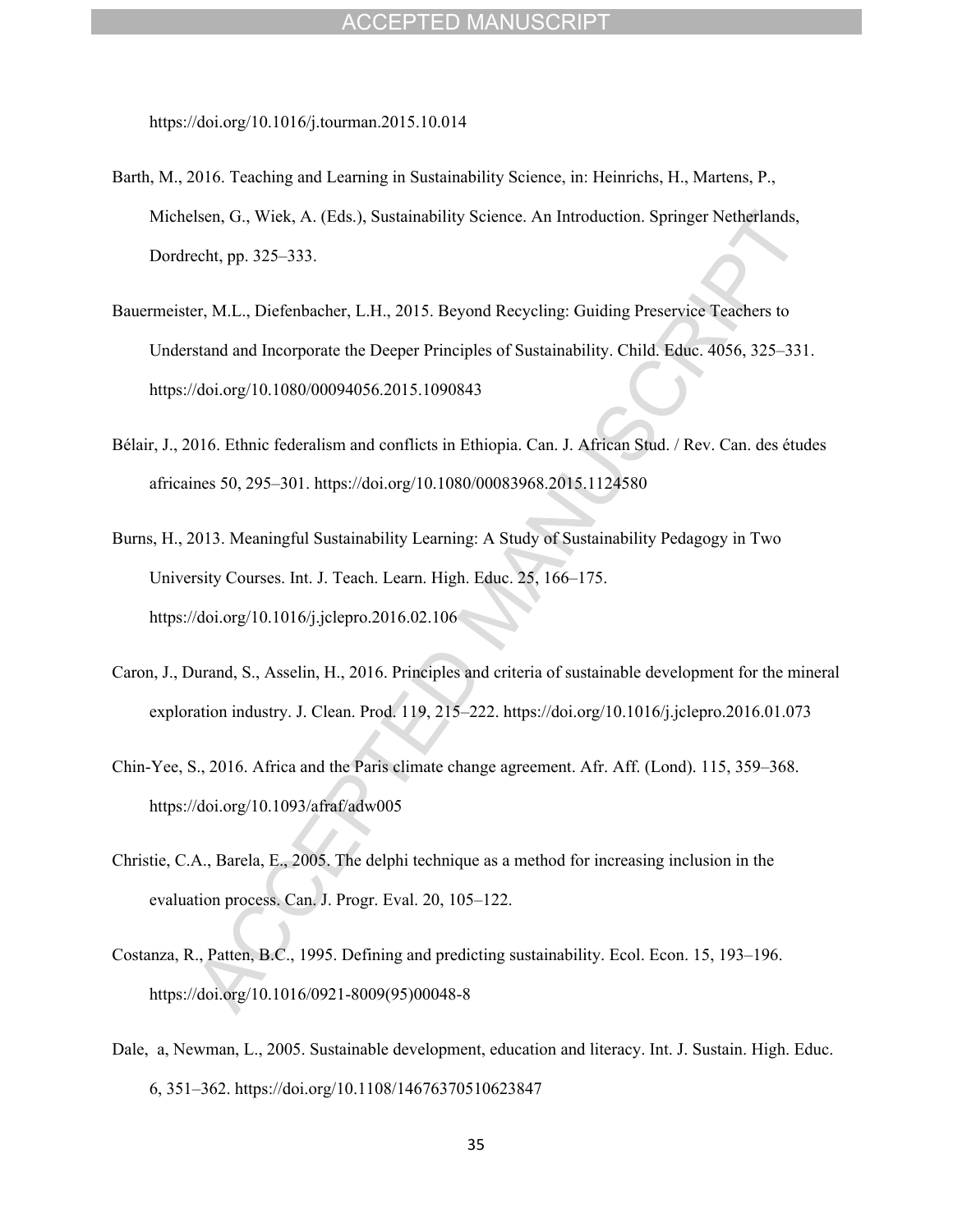- Dalkey, 1969. An experimental study of group opinion: The Delphi method. RAND Corp. 1, 408–426. https://doi.org/10.1016/S0016-3287(69)80025-X
- Day, J., Bobeva, M., 2005. A generic toolkit for the successful management of delphi studies. Electron. J. Bus. Res. Methods 3, 103–116.
- Demie, G., Negash, M., Awas, T., 2018. Ethnobotanical study of medicinal plants used by indigenous people in and around Dirre Sheikh Hussein heritage site of South-eastern Ethiopia. J. Ethnopharmacol. 220, 87–93. https://doi.org/10.1016/j.jep.2018.03.033

Endalew, G., Craft, B., 2016. Ethiopia's effective climate diplomacy: lessons for other nations.

FDRE, 2011. Ethiopia's Climate-Resilient Green Economy.

- Figueiró, P.S., Raufflet, E., 2015. Sustainability in higher education: A systematic review with focus on management education. J. Clean. Prod. 106, 22–33. https://doi.org/10.1016/j.jclepro.2015.04.118
- Friman, M., Schreiber, D., Syrjänen, R., Kokkonen, E., Mutanen, A., Salminen, J., 2018. Steering sustainable development in higher education – Outcomes from Brazil and Finland. J. Clean. Prod. 186, 364–372. https://doi.org/10.1016/j.jclepro.2018.03.090
- Frisk, E., Larson, K.L., 2011. Educating for Sustainability: Competencies & Practices for Transformative Action. J. Sustain. Educ. 2.
- Gast, J., Gundolf, K., Cesinger, B., 2017. Doing business in a green way: A systematic review of the ecological sustainability entrepreneurship literature and future research directions. J. Clean. Prod. 147, 44–56. https://doi.org/10.1016/j.jclepro.2017.01.065
- Geist, M.R., 2010. Using the Delphi method to engage stakeholders : A comparison of two studies. Eval. Progr. Plan. J. 33, 147–154. https://doi.org/10.1016/j.evalprogplan.2009.06.006
- Glavic, P., Lukman, R., 2007. Review of sustainability terms and their definitions. J. Clean. Prod. 15,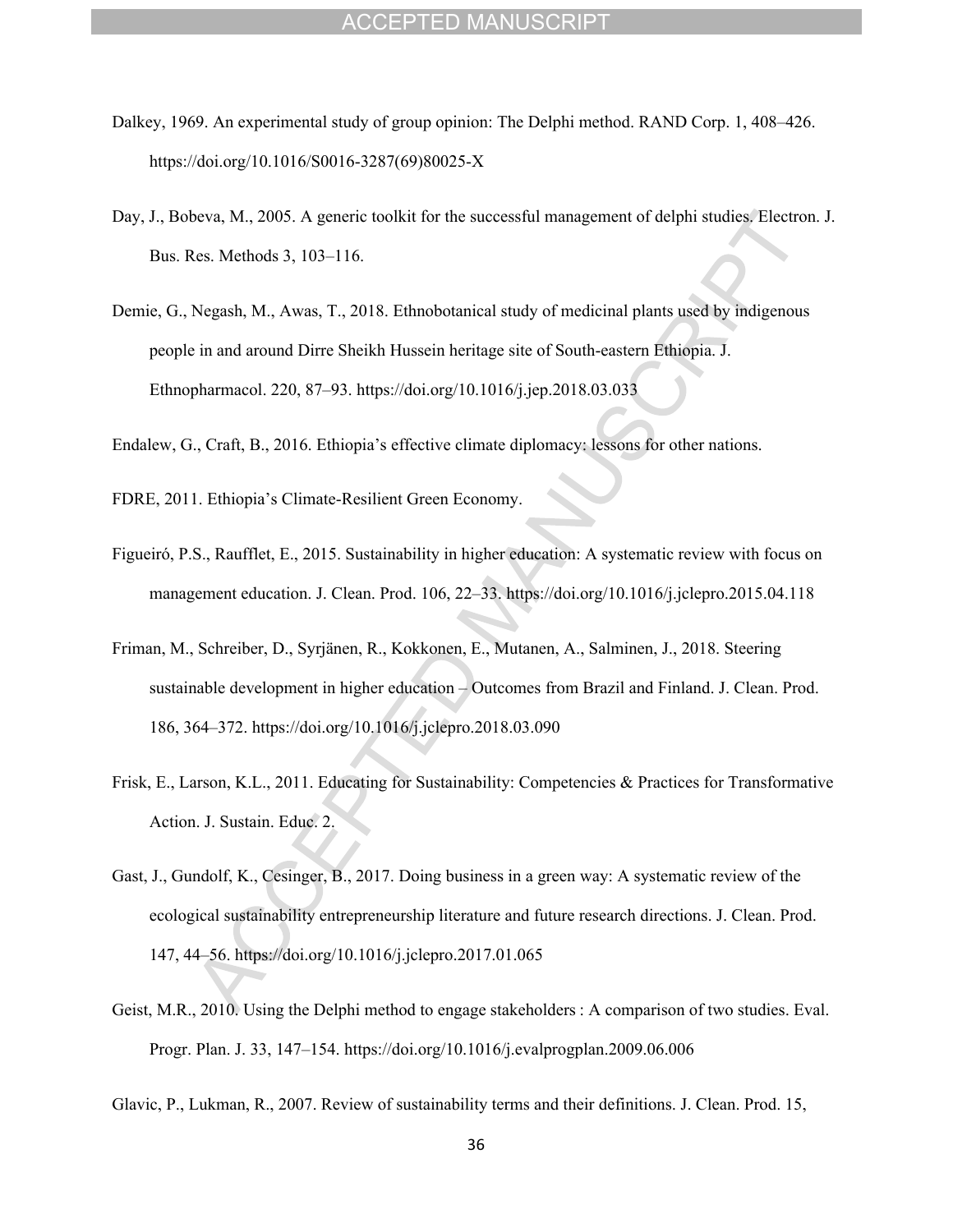1875–1885. https://doi.org/10.1016/j.jclepro.2006.12.006

- Goyal, S., Sergi, B.S., Jaiswal, M.P., 2016. Understanding the challenges and strategic actions of social entrepreneurship at base of the pyramid. Manag. Decis. 54, 418–440.
- Gupta, U.G., Clarke, R.E., 1996. Theory and applications of the Delphi technique: A bibliography (1975– 1994). Technol. Forecast. Soc. Change 53, 185–211. https://doi.org/10.1016/S0040-1625(96)00094- 7
- Haan, G. De, 2010. The development of ESD-related competencies in supportive institutional frameworks. Int Rev Educ 56, 315–328. https://doi.org/10.1007/s11159-010-9157-9
- Halme, M., Kourula, A., Lindeman, S., Kallio, G., Lima-toivanen, M., Korsunova, A., 2015. Sustainability Innovation at the Base of the Pyramid through Multi-Sited Rapid Ethnography. Corp. Soc. Responsib. Environ. Manag. 128, 113–128. https://doi.org/10.1002/csr.1385
- Hasson, F., Keeney, S., 2011. Enhancing rigour in the Delphi technique research. Technol. Forecast. Soc. Change 78, 1695–1704. https://doi.org/10.1016/j.techfore.2011.04.005
- Hasson, F., Keeney, S., McKenna, H., 2000. Research guidelines for the Delphi survey technique. J. Adv. Nurs. 32, 1008–1015.
- Heiskanen, E., Thidell, Å., Rodhe, H., 2016. Educating sustainability change agents : the importance of practical skills and experience. J. Clean. Prod. 123, 218–226. https://doi.org/10.1016/j.jclepro.2015.11.063
- Idemudia, U., 2011. Corporate social responsibility and developing countries: moving the critical CSR research agenda in Africa forward. Prog. Dev. Stud. 11, 1–18. https://doi.org/10.1177/146499341001100101

Johnston, P., Everard, M., Santillo, D., Robèrt, K.-H., 2007. Reclaiming the definition of sustainability.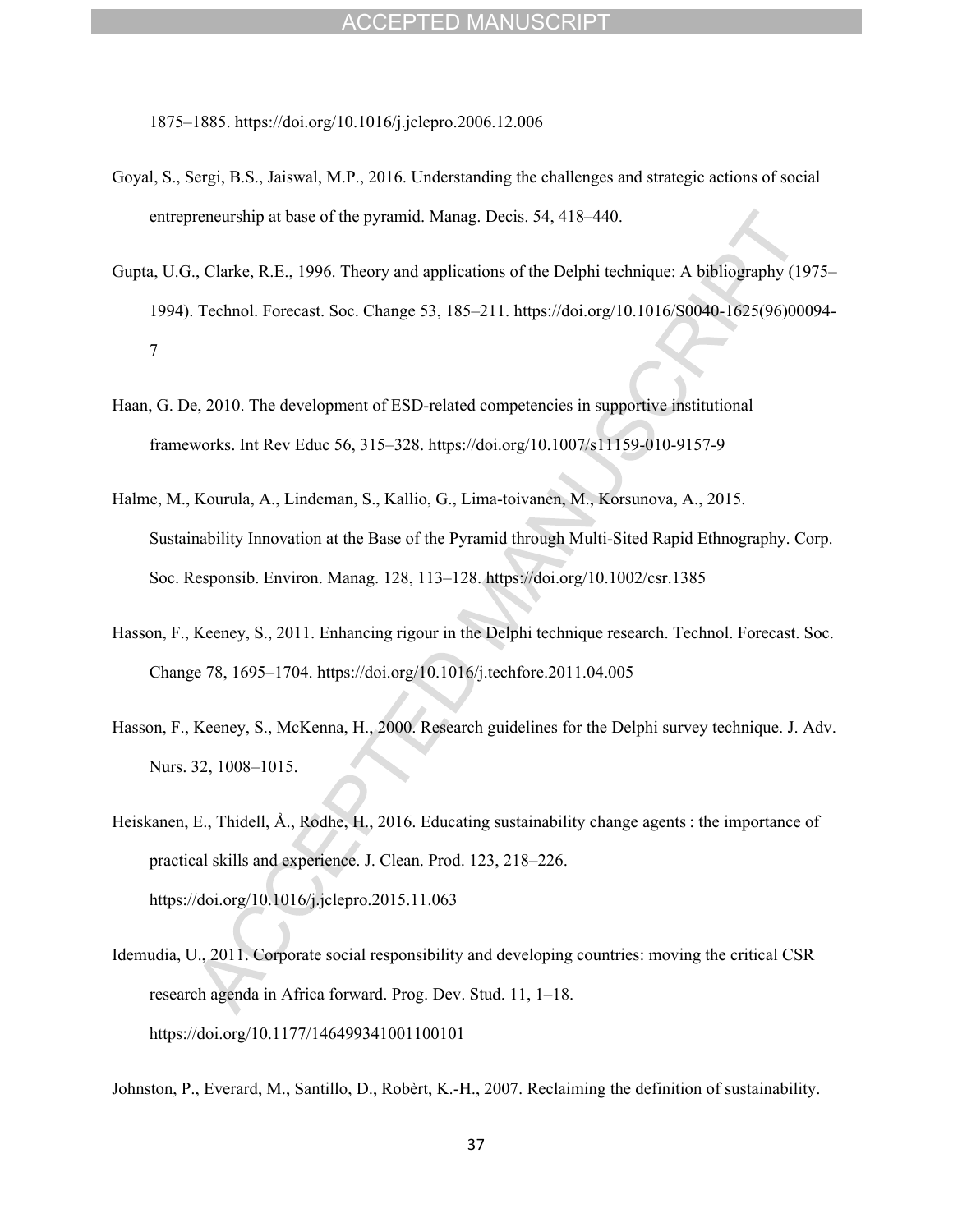Environ. Sci. Pollut. Res. Int. 14, 60–66. https://doi.org/10.1065/espr2007.01.375

- Kakoty, S., 2018. Ecology, sustainability and traditional wisdom. J. Clean. Prod. 172, 3215–3224. https://doi.org/10.1016/j.jclepro.2017.11.036
- Keeney, S., Hasson, F., McKenna, H., 2006. Consulting the oracle: Ten lessons form using the Delphi technique in nursing research. J. Adv. Nurs. 53, 205–212.
- Lambrechts, W., Ceulemans, K., Molderez, I., Gaeremynck, V., Brussel, H., Campus, O., Kingdom, U., 2013. The integration of competences for sustainable development in higher education : an empirical analysis of bachelor programs in management . 65–73.
- Le Deist, F.D., Winterton, J., 2005. What is competence? Hum. Resour. Dev. Int. 8, 27–46. https://doi.org/10.1080/1367886042000338227
- Lumley, S., Armstrong, P., 2004. Some of the nineteenth century origins of the sustainability concept. Environ. Dev. Sustain. 6, 367–378. https://doi.org/10.1023/B:ENVI.0000029901.02470.a7
- Meijering, J.V., Tobi, H., van den Brink, A., Morris, F., Bruns, D., 2015. Exploring research priorities in landscape architecture: An international Delphi study. Landsc. Urban Plan. 137, 85–94. https://doi.org/10.1016/j.landurbplan.2015.01.002

Miller, G., 1990. The assessment of clinical Skills/Competence/Performance 65, 63–67.

- Mochizuki, Y., Bryan, A., 2015. Climate Change Education in the Context of Education for Sustainable Development: Rationale and Principles. J. Educ. Sustain. Dev. 9, 4–26. https://doi.org/10.1177/0973408215569109
- Molderez, I., Ceulemans, K., 2018. The power of art to foster systems thinking, one of the key competencies of education for sustainable development. J. Clean. Prod. 186, 758–770. https://doi.org/10.1016/j.jclepro.2018.03.120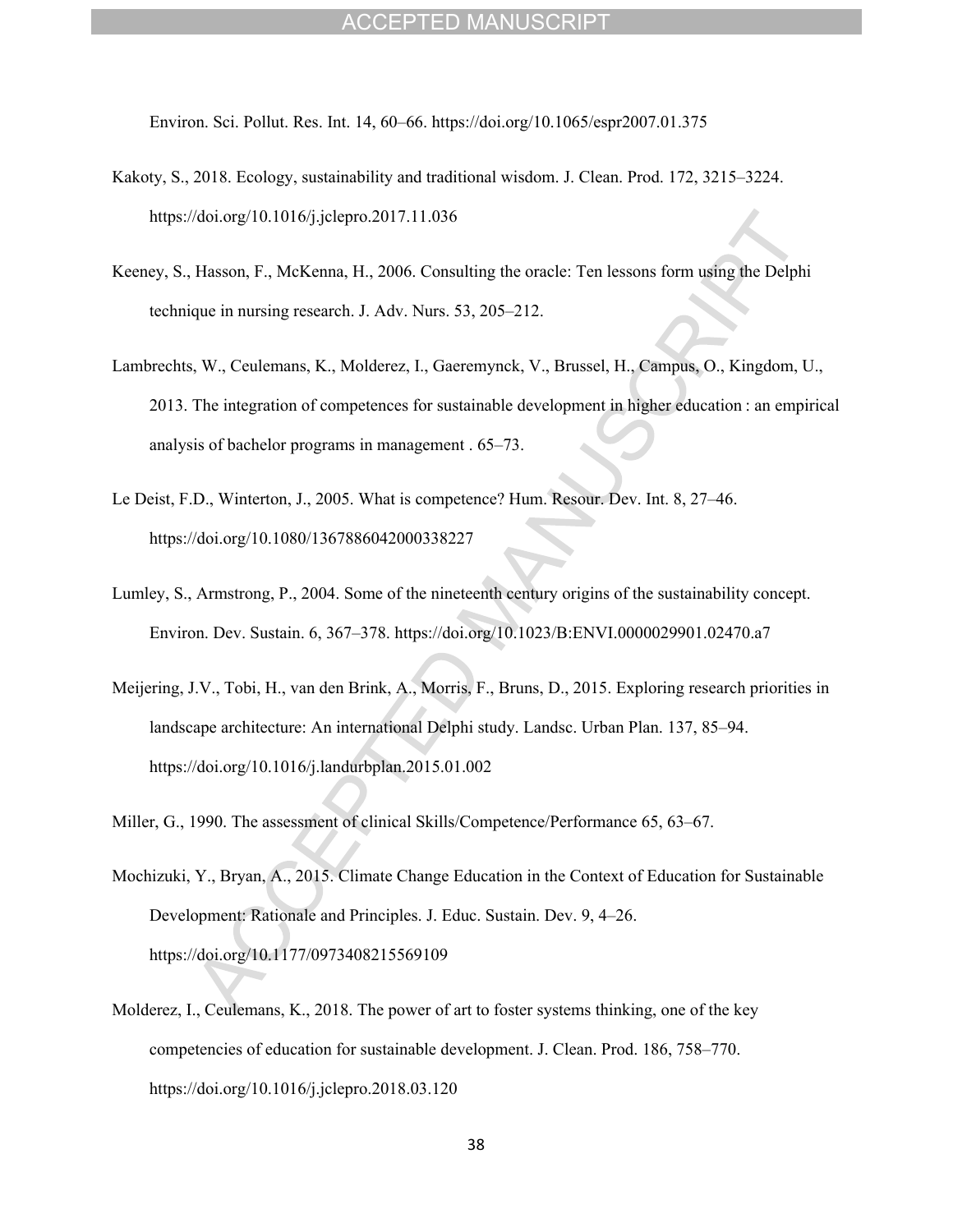- Molderez, I., Fonseca, E., 2018. The efficacy of real-world experiences and service learning for fostering competences for sustainable development in higher education. J. Clean. Prod. 172, 4397–4410. https://doi.org/10.1016/j.jclepro.2017.04.062
- Mulat, Y., 2013. Indigenous Knowledge Practices in Soil Conservation at Konso People , South western Ethiopia 2, 1–10.
- Mulder, M., 2014. Professional Competence in Context a Conceptual Study 1–23.
- Mulder, M. (2017). Competence Theory and Research: a Synthesis. In: Mulder. M. (Ed.), Competence-Based Vocational and Professional Education. Bridging the Worlds of Work and Education. Cham, Switzerland: Springer, pp. 1071-1106.
- Ngosso, T., 2013. The right to development of developing countries: An argument against environmental protection? Public Reason 5, 3–21.
- NPC, F., 2016. Growth and Transformation Plan II (GTP II) (2015/16-2019/20) Volume I: Main Text.
- Okoli, C., Pawlowski, S.D., 2004. The Delphi method as a research tool : an example , design considerations and applications. Inf. Manag. 42, 15–29. https://doi.org/10.1016/j.im.2003.11.002
- Osagie, E.R., Wesselink, R., Blok, V., Lans, T., Mulder, M., 2014. Individual Competencies for Corporate Social Responsibility : A Literature and Practice Perspective. J Bus Ethics. https://doi.org/10.1007/s10551-014-2469-0
- Osborne, J., Collins, S., Ratcliffe, M., Millar, R., Duschl, R., 2003. What "ideas-about-science" should be taught in school science? A delphi study of the expert community. J. Res. Sci. Teach. 40, 692–720. https://doi.org/10.1002/tea.10105
- Perez Salgado, F., Abbott, D., Wilson, G., 2017. Dimensions of professional competences for interventions towards sustainability. Sustain. Sci. 13, 1–15. https://doi.org/10.1007/s11625-017-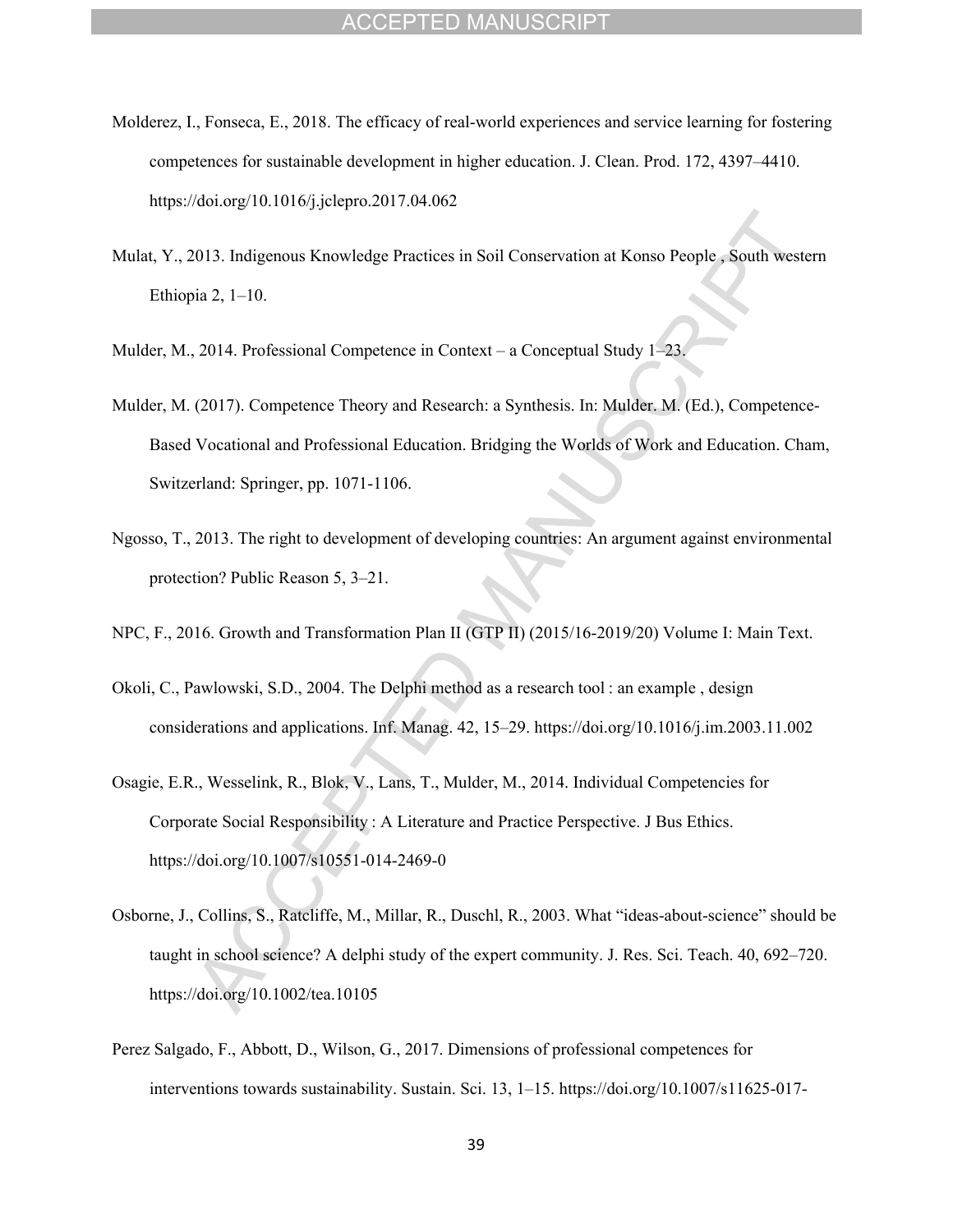0439-z

- Powell, C., 2003. The Delphi Technique: myths and realities. Methodol. Issues Nurs. Res. 41, 376–382. https://doi.org/10.1046/j.1365-2648.2003.02537.x
- Prahalad, C.K., 2012. Bottom of the Pyramid as a Source of Breakthrough Innovations. J PROD INNOV Manag 29, 6–12. https://doi.org/10.1111/j.1540-5885.2011.00874.x

Prahalad, C.K., Hart, S.L., 2002. The Fortune at the Bottom of the Pyramid. strategy+business.

- Rahdari, A., Sepasi, S., Moradi, M., 2016. Achieving sustainability through Schumpeterian social entrepreneurship: The role of social enterprises. J. Clean. Prod. 137, 347–360. https://doi.org/10.1016/j.jclepro.2016.06.159
- Rayens, M.K., Hahn, E.J., 2000. Building Consensus Using the Policy Delphi Method. Policy, Polit. Nurs. Pract. 1, 308–315. https://doi.org/10.1177/152715440000100409
- Rieckmann, M., 2012. Future-oriented higher education: Which key competencies should be fostered through university teaching and learning? Futures 44, 127–135. https://doi.org/10.1016/j.futures.2011.09.005
- Roger, C., Belliethathan, S., 2016. Africa in the global climate change negotiations. Int. Environ. Agreements Polit. Law Econ. 91–108. https://doi.org/10.1007/s10784-014-9244-7
- Roorda, N., 2013. A Strategy and a Toolkit to Realize System Integration of Sustainable Development (SISD), in: Sustainability Assessment Tools in Higher Education Institutions: Mapping Trends and Good Practices Around the World. pp. 101–119. https://doi.org/10.1007/978-3-319-02375-5
- Rowe, G., Wright, G., 2001. Expert opinions in forecasting: The role of the Delphi technique. Int. Ser. Oper. Res. Manag. Sci. 125–144. https://doi.org/10.1016/j.accreview.2004.12.084
- Sakao, T., Brambila-Macias, S.A., 2018. Do we share an understanding of transdisciplinarity in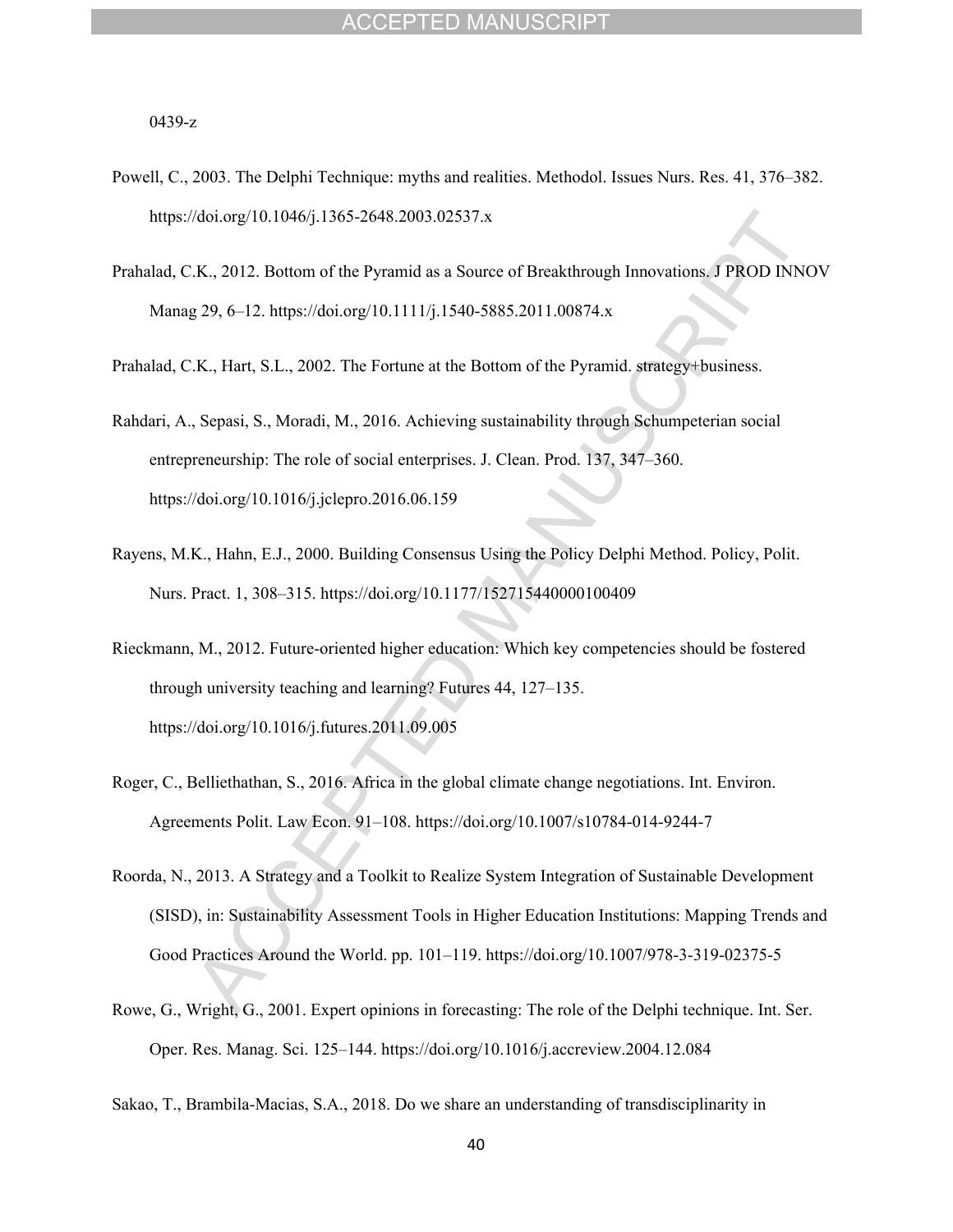environmental sustainability research? J. Clean. Prod. 170, 1399–1403. https://doi.org/10.1016/j.jclepro.2017.09.226

- Scott, I., 2017. A business model for success: Enterprises serving the base of the pyramid with off-grid solar lighting. Renewable and Sustainable Energy Reviews, 70, pp.50-55.
- Shavelson, R.J., 2013. On an Approach to Testing and Modeling Competence. Educ. Psychol. 48, 73–86. https://doi.org/10.1080/00461520.2013.779483
- Sterling, S., Glasser, H., Rieckmann, M., Warwick, P., 2017. " More than scaling up ": a critical and practical inquiry into operationalizing sustainability competencies, in: Corcoran, P.B., Weakland, P., Wals, A.E.J. (Eds.), Envisioning Futures for Environmental and Sustainability Education. Wageningen Academic Publishers, pp. 153–168. https://doi.org/10.3920/978-90-8686-846-9
- Sturing, L., Biemans, H.J.A., Mulder, M., de Bruijn, E., 2011. The Nature of Study Programmes in Vocational Education: Evaluation of the Model for Comprehensive Competence-Based Vocational Education in the Netherlands. Vocat. Learn. 4, 191–210. https://doi.org/10.1007/s12186-011-9059-4
- Taylor-powell, E., Renner, M., 2003. Analyzing qualitative data. Res. Organ. Found. methods Inq. 233– 264. https://doi.org/10.1207/s15430421tip3903
- Tomšič, N., Bojnec, Š., Simčič, B., 2015. Corporate sustainability and economic performance in small and medium sized enterprises. J. Clean. Prod. 108, 603–612. https://doi.org/10.1016/j.jclepro.2015.08.106
- United Nations, G.A., 2015. Transforming our world: The 2030 agenda for sustainable development. https//sustainabledevelopment.un.org/content/documents/7891Transforming%20Our%20World. pdf 1–5. https://doi.org/10.1007/s13398-014-0173-7.2

van Marrewijk, M., 2003. Concepts and definitions of CSR and corporate sustainability: Between agency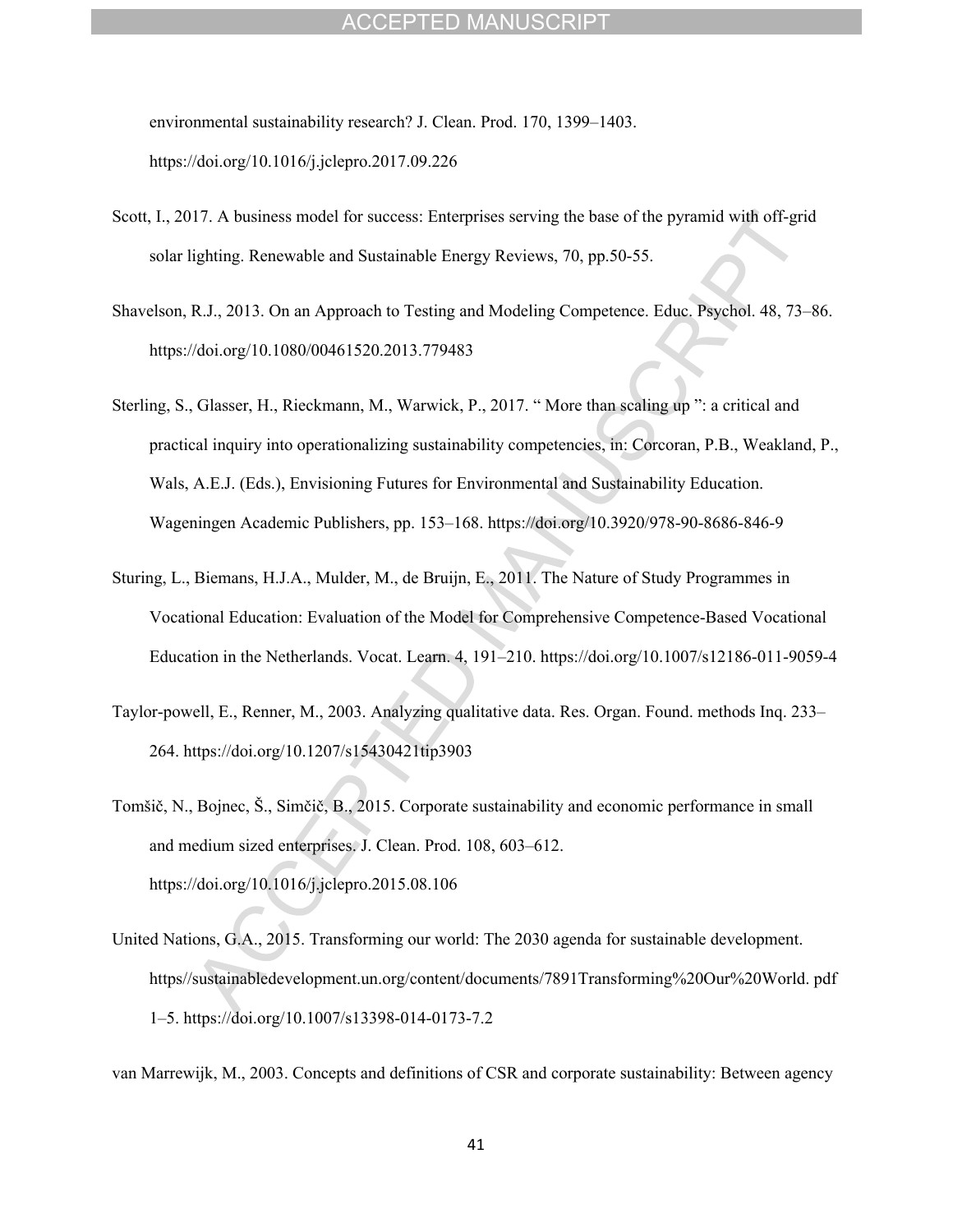and communion. J. Bus. Ethics 44, 95–105. https://doi.org/10.2307/25075020

- Viegas, V., Bond, A.J., Vaz, C.R., Borchardt, M., Medeiros, G., Selig, P.M., 2016. Critical attributes of Sustainability in Higher Education : a categorisation from literature review. J. Clean. Prod. 126, 260–276. https://doi.org/10.1016/j.jclepro.2016.02.106
- von der Gracht, H.A., 2012. Consensus measurement in Delphi studies. Review and implications for future quality assurance. Technol. Forecast. Soc. Change 79, 1525–1536. https://doi.org/10.1016/j.techfore.2012.04.013
- Vos, R.O., 2007. Perspective Defining sustainability: a conceptual orientation Robert. J. Chem. Technol. Biotechnol. 82, 1115–1121. https://doi.org/10.1002/jctb
- Wals, A.E.J., 2014. Sustainability in higher education in the context of the UN DESD : a review of learning and institutionalization processes. J. Clean. Prod. 62, 8–15. https://doi.org/10.1016/j.jclepro.2013.06.007
- Wesselink, R., Blok, V., Leur, S. Van, Lans, T., Dentoni, D., 2015. Individual competencies for managers engaged in corporate sustainable management practices. J. Clean. Prod. 106, 497–506. https://doi.org/10.1016/j.jclepro.2014.10.093
- White, M.A., 2013. Sustainability: I know it when I see it. Ecol. Econ. 86, 213–217. https://doi.org/10.1016/j.ecolecon.2012.12.020
- Wiek, A., Withycombe, L., Redman, C.L., 2011. Key competencies in sustainability: A reference framework for academic program development. Sustain. Sci. 6, 203–218. https://doi.org/10.1007/s11625-011-0132-6
- Yousuf, M.I., 2007. Using Experts ' Opinions Through Delphi Technique. Pract. Assessment, Res. Eval. 12.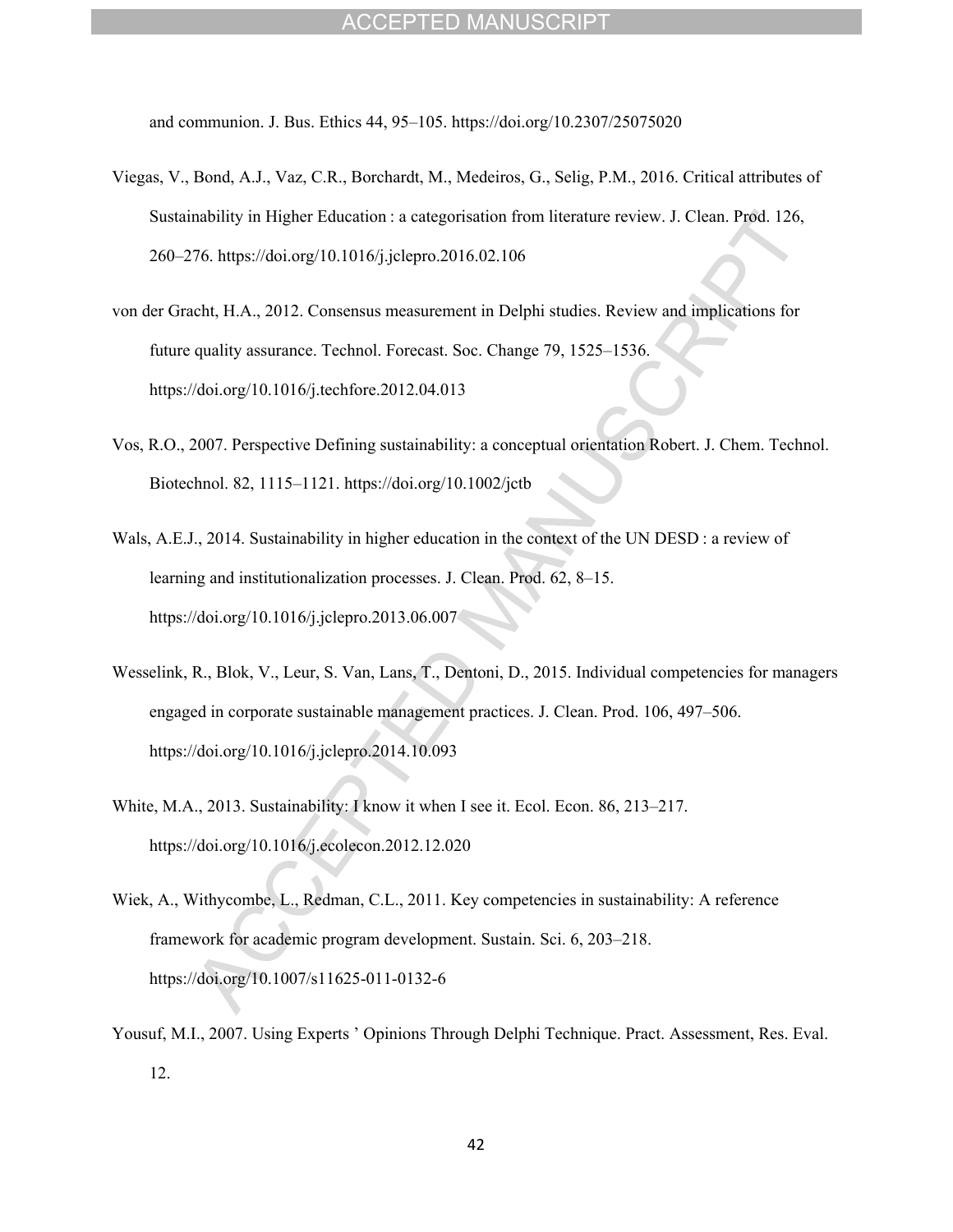Zhang, Z., Zhang, X., Shi, M., 2018. Urban transformation optimization model: How to evaluate industrial structure under water resource constraints? J. Clean. Prod. 195, 1497–1504. https://doi.org/10.1016/j.jclepro.2017.10.291

Web references

Loffredo, V., .2016. The Social Justice and Inclusion Competency. Available at <https://www.naspa.org/constituent-groups/posts/the-social-justice-and-inclusion-competency>(Accessed on February 5, 2019)

UNESCO. 2011. Konso cultural landscape. Available at <https://whc.unesco.org/en/list/1333> (Accessed on 20 December 2018).

World Bank. 2018. Ethiopia overview. Available at

<http://www.worldbank.org/en/country/ethiopia/overview>(Accessed on 12 December 2018).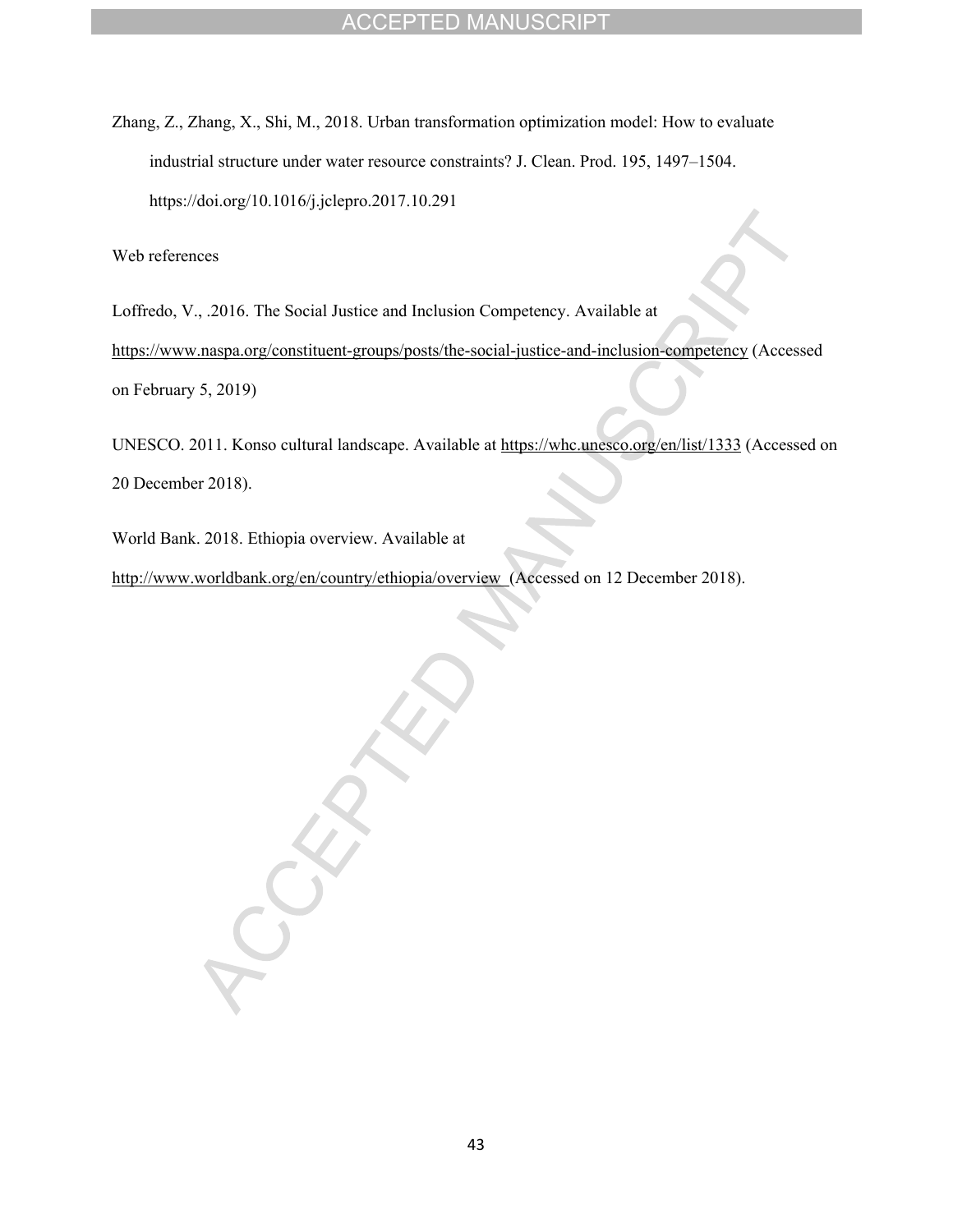Base of the pyramid context has unique socioeconomic features Fifteen sustainability competencies are identified for a base of the pyramid context "Systems thinking" and "transdisciplinary" competencies are highly rated Some sustainability competencies could be universal. This needs further enquiry